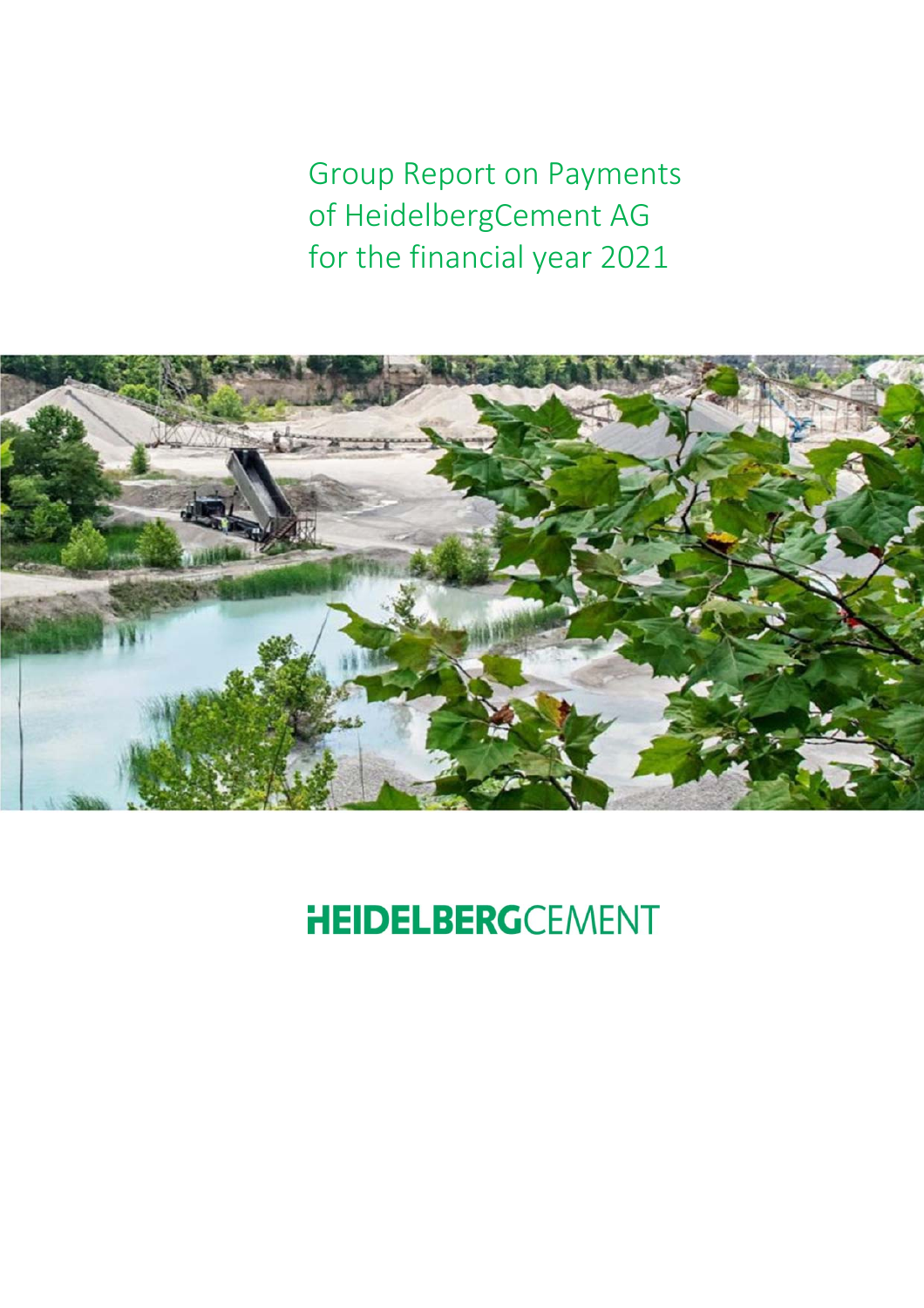#### Introduction

The Group Report on Payments of HeidelbergCement AG for the reporting period (financial year from 1 January to 31 December 2021) has been prepared in accordance with the provisions of §§ 341q to 341y of the German Commercial Code (HGB) and includes all subsidiaries that are obliged under the provisions of the German Commercial Code or in accordance with other national provisions through the implementation of EU Directive 2013/34/EU to create a report on payments, as well as the parent company. The Group Report on Payments was approved and released by the Managing Board on 16.05.2022.

The Group Report on Payments was drawn up in German and denominated in euro.

The Group Report on Payments is published in the Federal Gazette. It can also be downloaded in German and English from the HeidelbergCement Group's website at www.heidelbergcement.com.

### Fundamentals of the Group Report on Payments for 2021

#### Legal regulations

In accordance with § 341r of the HGB, activities in the mineral extraction industry are activities involving the exploration, prospection, discovery, development, and extraction of minerals, crude petroleum and natural gas deposits, or other materials, within the economic activities listed in section B, divisions 05–08 of Annex I to Council Regulation (EC) no. 1893/2006 of 20 December 2006 establishing the statistical classification of the economic activities in NACE Revision 2 and amending the Council Regulation (EEC) no. 3037/90, as well as some regulations of the EU on specific statistical domains (OJ L393 dated 30 December 2006, page 1).

In accordance with § 341v, section 1 of the HGB, HeidelbergCement AG, as a parent company within the meaning of § 290 of the HGB in conjunction with § 341q of the HGB, is required to create and publish a Group Report on Payments on an annual basis because it belongs to the relevant group of (large) corporations active in the raw material extraction industry in accordance with § 341q of the HGB and NACE Code Revision 2 ("Nomenclature statistique des activités économiques dans la Communauté européenne"). Since a Group Report on Payments has been published, the parent company is exempt from drawing up and publishing this information itself. This applies independently of its activity classified in division 23 of Council Regulation (EC) no. 1893/2006 of 20 December 2006.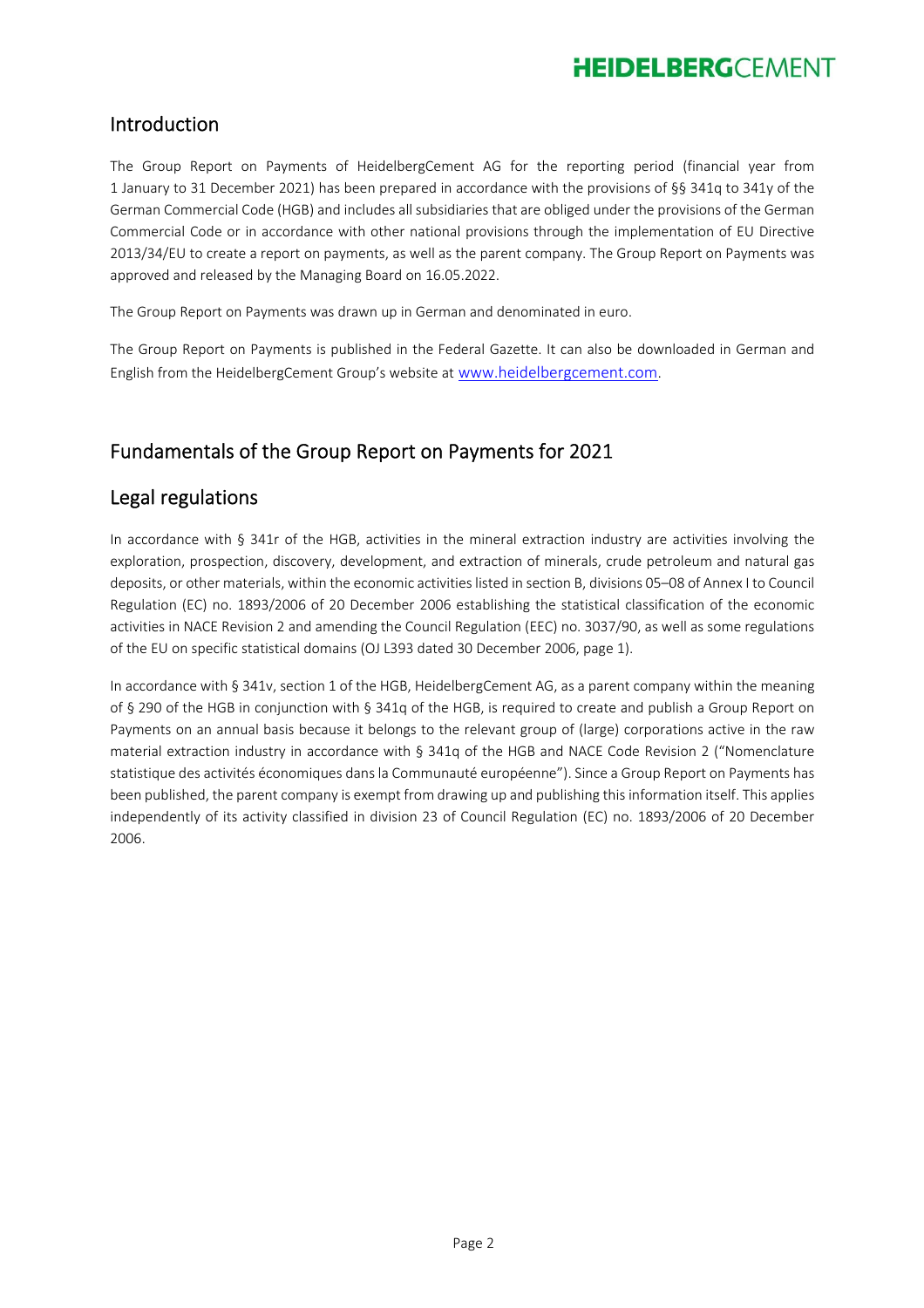#### Scope of consolidation

In accordance with § 341v, section 3 of the HGB, the scope of consolidation of the companies included in the Group Report on Payments covers the parent company and all subsidiaries within the meaning of § 290 of the HGB and IFRS 10.

Joint operations that are recorded proportionately in the consolidated financial statements in accordance with § 315a of the HGB in conjunction with IFRS 11, as well as joint ventures and associates that are accounted for using the equity method in the consolidated financial statements of HeidelbergCement AG in accordance with § 315a in conjunction with IFRS 11 and IAS 28, do not form part of the Group Report on Payments, as there is no obligation to report their payments.

The inclusion of subsidiaries and their payments in the Group Report on Payments begins on the date of the first‐ time consolidation and ends at the point of retirement from the scope of consolidation.

With regard to the scope of consolidation, we refer to the 2021 Annual Report of HeidelbergCement.

#### Activities

§ 341r of the HGB does not define the term "activities", but refers to the NACE classification, which provides the identification of an activity. In accordance with  $\S$ § 341q ff. of the HGB, the following activities fall under the reportable NACE codes 05–08:

- Division 05 Mining of coal
- Division 06 Extraction of crude petroleum and natural gas
- Division 07 Mining of metal ores
- Division 08 Other mining and quarrying

The activities of the HeidelbergCement Group companies essentially concern the activities in division 08, group 08.1: extraction of natural stone, gravel, sand, clay, and kaolin, including the extraction of lime and gypsum, as well as sand and gravel. These are primarily the activities of the aggregates business line of the HeidelbergCement Group.

If a company has a variety of different activities, the NACE classification in accordance with NACE Revision 2 provides for the assignment to the NACE code that is identified as the main activity of the company. The main activity is the activity that makes the greatest contribution to the added value of a company and must not account for more than 50% of its total activity. Added value is calculated as the difference between production value and intermediate consumption (gross added value). If an activity accounts for more than 50% of the total activity, this activity must be considered a main activity.

HeidelbergCement uses the result from current operations to determine the greatest contribution to added value.

This is also called the "top-down method". In contrast, the so-called "infection theory" – another permitted approach – does not distinguish between main and sideline activities and only uses engagement in the abovementioned activities of NACE codes 05–08 as a trigger for reporting.

Subject to legal clarification or supreme court jurisdiction, the HeidelbergCement Group will continue to use the top‐down method in the Group Report on Payments. HeidelbergCement's approach is in line with the pronouncements of the Institute of Public Auditors in Germany (IDW) – Practice Statement 1/2017: creation of (group) reports on payments.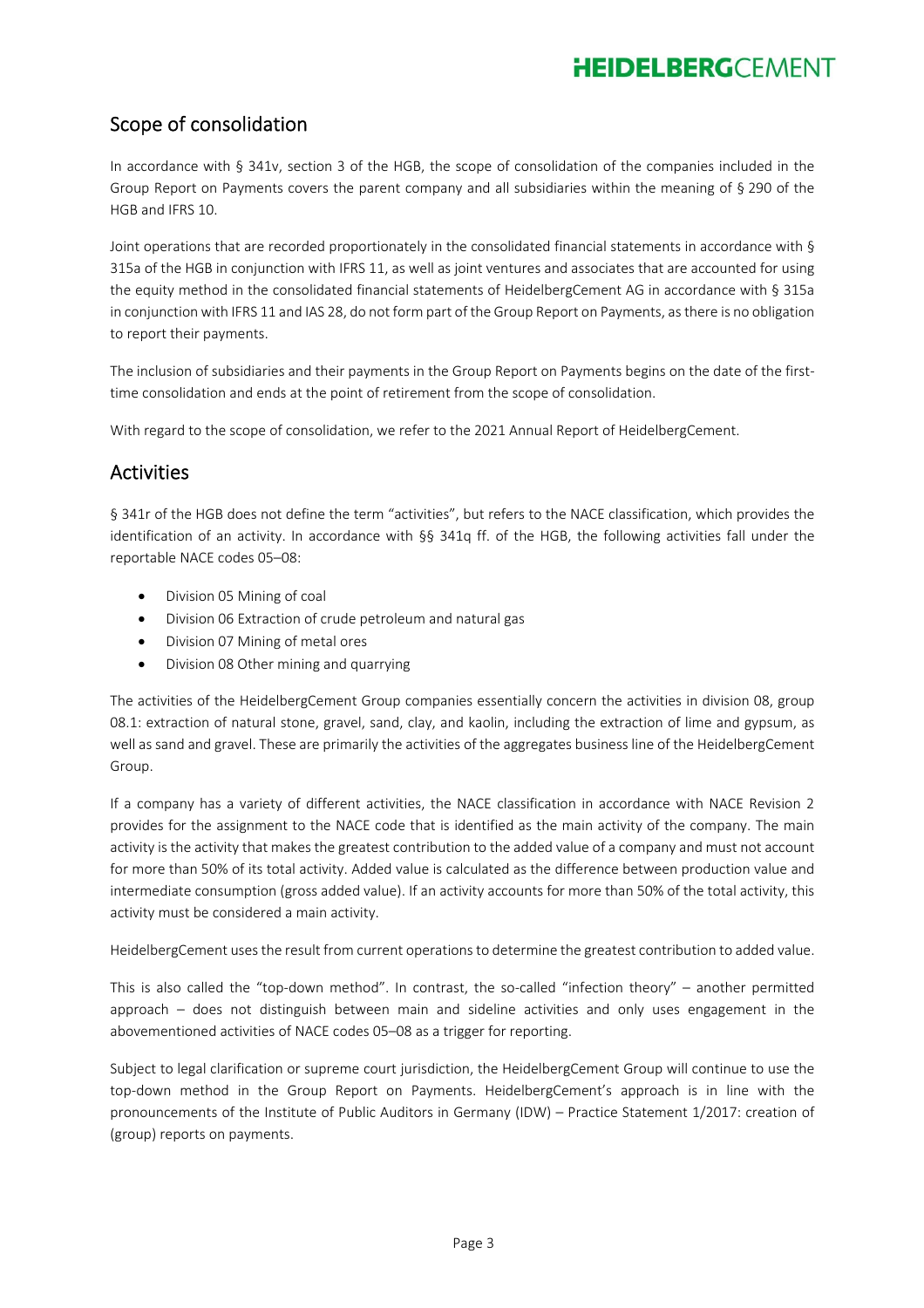#### Payments

Payments are all amounts paid in cash or in kind in connection with activities in the mineral extraction industry, if they are due to the following reasons in accordance with § 341r, no. 3 of the HGB:

- a) Production payment entitlements
- b) Taxes levied on the income, production, or profits of corporations, excluding taxes on consumption, sales taxes, value added taxes, taxes on the wages of employees of corporations, and similar taxes
- c) Royalties
- d) Dividends and other profit distributions from company shareholdings
- e) Signature, discovery, and production bonuses
- f) Rental and entry fees, other considerations for licences or concessions
- g) Payments for infrastructure improvements

In the 2021 financial year, no payments were made by the subsidiaries of the HeidelbergCement Group in accordance with § 341r, no. 3 (a) (Production payment entitlements), (d) (Dividends and other profit distributions from company shareholdings), and (e) (Signature, discovery, and production bonuses) of the HGB. A tabular presentation in the Group overview and country reports section is therefore not required for these payment reasons.

Payments to governments, whether made as a single payment or a series of related payments and with a total amount not exceeding €100,000 during the reporting period, have not been taken into account in the Group Report on Payments in accordance with § 341t, section 4 of the HGB.

Payments in foreign currency have been converted into euro at the average annual exchange rate.

Payments actually made to governments have been recorded in the Group Report on Payments.

The payments listed in this report on payments relate to cash payments. In the 2021 financial year, no reportable payments in kind corresponded to or exceeded individually or in total the amount of €100,000.

#### Governments

Governments within the meaning of  $\S$  341r, no. 4 of the HGB are national, regional, or local authorities of a Member State of the European Union, of another State which is a party to the Agreement on the European Economic Area, or of a third country, including departments or agencies that are controlled by an authority, as well as companies on which an authority can exercise a dominant influence within the meaning of § 290 of the HGB.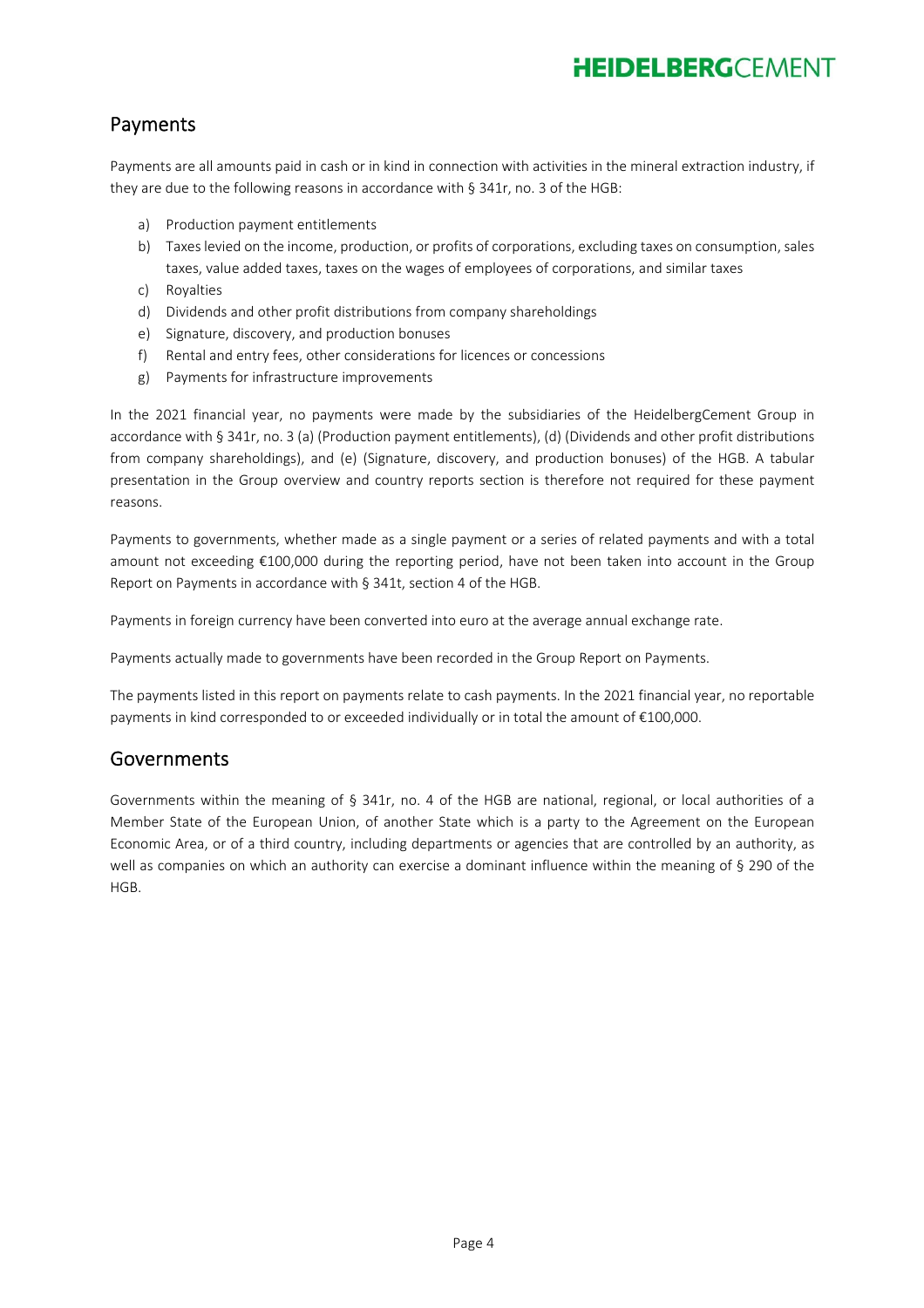#### Projects

A project stands for the combination of operational activities that form the basis for payment obligations with a government, from which companies have usually received a quarrying licence or concession. These mainly concern quarries or gravel and sand pits.

#### Group overview

The following country overview shows the total amount in euro of all payments made by subsidiaries of HeidelbergCement to governments in accordance with § 341r, no. 3 of the HGB, broken down by country and payment reason:

Due to rounding, numbers presented in this Group Report on Payments may not add up precisely to the totals provided.

| Payment reason (amount in EUR) |                                                 |                  |                                                  |                                                       |              |  |  |  |  |  |
|--------------------------------|-------------------------------------------------|------------------|--------------------------------------------------|-------------------------------------------------------|--------------|--|--|--|--|--|
| Country                        | Taxes on<br>income,<br>production or<br>profits | <b>Royalties</b> | License fees,<br>rental fees,<br>entry fees etc. | Payments for<br>infrastructure<br><i>improvements</i> | <b>Total</b> |  |  |  |  |  |
| Australia                      |                                                 | 1.368.319        | 4.307.285                                        |                                                       | 5.675.603    |  |  |  |  |  |
| Benin                          | 191.618                                         | 115.313          |                                                  |                                                       | 306.931      |  |  |  |  |  |
| Canada                         | 597.847                                         |                  |                                                  |                                                       | 597.847      |  |  |  |  |  |
| Czechia                        | 3.601.258                                       |                  | 1.529.506                                        |                                                       | 5.130.764    |  |  |  |  |  |
| France                         | 6.616.335                                       | 2.433.052        | 574.794                                          |                                                       | 9.624.181    |  |  |  |  |  |
| Germany                        |                                                 | 830.277          | 203.690                                          |                                                       | 1.033.967    |  |  |  |  |  |
| Ghana                          | 450.267                                         | 339.824          |                                                  |                                                       | 790.091      |  |  |  |  |  |
| Indonesia                      | 184.193                                         |                  |                                                  |                                                       | 184.193      |  |  |  |  |  |
| Israel                         | 1.839.364                                       | 5.186.488        |                                                  |                                                       | 7.025.853    |  |  |  |  |  |
| Malaysia                       | 505.721                                         | 3.876.568        | 141.923                                          |                                                       | 4.524.212    |  |  |  |  |  |
| Poland                         |                                                 | 670.115          | 845.469                                          |                                                       | 1.515.584    |  |  |  |  |  |
| Russia                         | 70.452                                          | 298.649          | 646                                              |                                                       | 369.748      |  |  |  |  |  |
| Spaein                         |                                                 |                  | 257.240                                          |                                                       | 257.240      |  |  |  |  |  |
| Sweden                         | 1.623.506                                       |                  |                                                  |                                                       | 1.623.506    |  |  |  |  |  |
| <b>UK</b>                      | 59.715.552                                      | 2.550.908        | 12.992.435                                       | 8.256                                                 | 75.267.151   |  |  |  |  |  |
| United States                  | 1.399.620                                       | 4.867.731        | 4.187.001                                        |                                                       | 10.454.352   |  |  |  |  |  |
| Total                          | 76.795.735                                      | 22.537.244       | 25.039.988                                       | 8.256                                                 | 124.381.223  |  |  |  |  |  |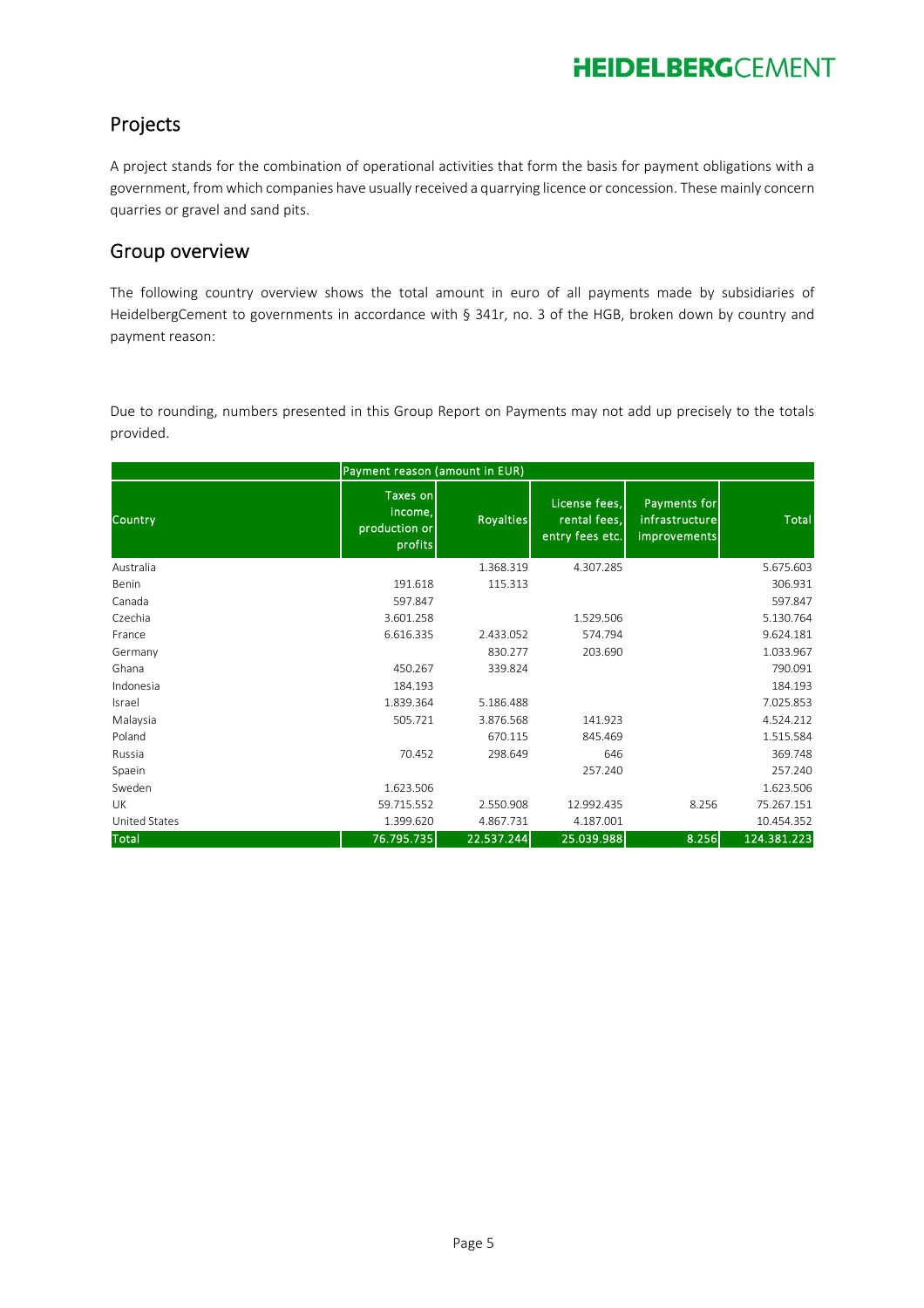### Country details

The following tables show payments made to governments in accordance with § 341r, no. 3 of the HGB, broken down by country and payment reason:

#### Australia (1 of 3)

| Government entity to which<br>payment was made<br>(official name, place, region) | Project<br>(Aggregates quarry site)                 | <b>Taxes on</b><br>income,<br>production or<br>profits | <b>Royalties</b> | License fees,<br>rental fees,<br>entry fees etc. | <b>Payments for</b><br>infrastructure<br>improvements | <b>Total</b>      |
|----------------------------------------------------------------------------------|-----------------------------------------------------|--------------------------------------------------------|------------------|--------------------------------------------------|-------------------------------------------------------|-------------------|
| <b>COMMISSIONER OF STATE</b>                                                     |                                                     |                                                        |                  |                                                  |                                                       |                   |
| REVENUE-PERTH-WA                                                                 | 3480 - OLDBURY SAND QUARRY                          |                                                        |                  | 461.708<br>25.878                                |                                                       | 461.708<br>25.878 |
|                                                                                  | 3491 - GINGIN SAND QUARRY                           |                                                        |                  | 37.244                                           |                                                       | 37.244            |
|                                                                                  | 3538 - BYFORD QUARRY                                |                                                        |                  | 86.217                                           |                                                       | 86.217            |
|                                                                                  | 3540 - RED HILL QUARRY                              |                                                        |                  | 249.140                                          |                                                       | 249.140           |
|                                                                                  | 3558 - MT BARKER QUARRY                             |                                                        |                  | 3.377                                            |                                                       | 3.377             |
|                                                                                  | 3560 - BUNBURY QUARRY                               |                                                        |                  | 59.853                                           |                                                       | 59.853            |
| <b>DEPARTMENT OF</b>                                                             |                                                     |                                                        |                  |                                                  |                                                       |                   |
| <b>ENVIRONMENT AND SCIENCE-</b>                                                  |                                                     |                                                        |                  |                                                  |                                                       |                   |
| <b>BRISBANE-QLD</b>                                                              | 3475 - MICIELI SAND QUARRY                          |                                                        | 312.930          | 69.520<br>10.501                                 |                                                       | 382.450<br>10.501 |
|                                                                                  | 3499 - ISAAC RIVER SANDS QUARRY                     |                                                        |                  | 7.620                                            |                                                       | 7.620             |
|                                                                                  | 3517 - FERNY GROVE QUARRY                           |                                                        |                  | 6.840                                            |                                                       | 6.840             |
|                                                                                  | 3518 - LYTTON SAND QUARRY                           |                                                        | 312.930          | 7.620                                            |                                                       | 320.550           |
|                                                                                  | 3520 - RAVENSBOURNE SAND QUARRY                     |                                                        |                  | 4.052                                            |                                                       | 4.052             |
|                                                                                  | 3522 - WOLFFDENE QUARRY                             |                                                        |                  | 9.709                                            |                                                       | 9.709             |
|                                                                                  | 3559 - GLASSHOUSE QUARRY                            |                                                        |                  | 3.986                                            |                                                       | 3.986             |
|                                                                                  | 3564 - CUNGULLA SAND QUARRY                         |                                                        |                  | 3.896                                            |                                                       | 3.896             |
|                                                                                  | 3566 - FARLEIGH QUARRY                              |                                                        |                  | 5.212                                            |                                                       | 5.212             |
|                                                                                  | 3577 - NERANG QUARRY                                |                                                        |                  | 5.825                                            |                                                       | 5.825             |
|                                                                                  | 3589 - YALKARA QUARRY                               |                                                        |                  | 4.052                                            |                                                       | 4.052             |
|                                                                                  | 3597 - MAREEBA SAND QUARRY                          |                                                        |                  | 206                                              |                                                       | 206               |
| DEPT MINES, INDUSTRY<br><b>REGULATION &amp; SAFETY-WEST</b>                      |                                                     |                                                        |                  |                                                  |                                                       |                   |
| PERTH-WA                                                                         |                                                     |                                                        |                  | 106.313                                          |                                                       | 106.313           |
|                                                                                  | 3478 - RUSSELL ROAD SAND QUARRY                     |                                                        |                  | 1.529                                            |                                                       | 1.529             |
|                                                                                  | 3484 - GASKELL DRY SAND AND BAG PLA                 |                                                        |                  | 4.170                                            |                                                       | 4.170             |
|                                                                                  | 3485 - GASKELL SAND QUARRY                          |                                                        |                  | 25.160                                           |                                                       | 25.160            |
|                                                                                  | 3492 - JANDABUP SAND QUARRY                         |                                                        |                  | 4.110                                            |                                                       | 4.110             |
|                                                                                  | 3537 - CANE RIVER QUARRY                            |                                                        |                  | 1.005                                            |                                                       | 1.005             |
|                                                                                  | 3538 - BYFORD QUARRY                                |                                                        |                  | 2.740                                            |                                                       | 2.740             |
|                                                                                  | 3540 - RED HILL QUARRY<br>3550 - KARRATHA QUARRY    |                                                        |                  | 7.884<br>28.465                                  |                                                       | 7.884<br>28.465   |
|                                                                                  | 3551 - EXMOUTH QUARRY                               |                                                        |                  | 2.994                                            |                                                       | 2.994             |
|                                                                                  | 3554 - TURNER RIVER QUARRY                          |                                                        |                  | 25.490                                           |                                                       | 25.490            |
|                                                                                  | 3560 - BUNBURY QUARRY                               |                                                        |                  | 2.765                                            |                                                       | 2.765             |
| DEPT OF MINES INDUSTRY                                                           |                                                     |                                                        |                  |                                                  |                                                       |                   |
| <b>REGULATN &amp; SAFETY-EAST</b>                                                |                                                     |                                                        |                  |                                                  |                                                       |                   |
| PERTH-WA                                                                         |                                                     |                                                        | 921.150          |                                                  |                                                       | 921.150           |
|                                                                                  | 3478 - RUSSELL ROAD SAND QUARRY                     |                                                        | 31.727           |                                                  |                                                       | 31.727            |
|                                                                                  | 3485 - GASKELL SAND QUARRY                          |                                                        | 697.752          |                                                  |                                                       | 697.752           |
|                                                                                  | 3492 - JANDABUP SAND QUARRY                         |                                                        | 48.773           |                                                  |                                                       | 48.773            |
|                                                                                  | 3537 - CANE RIVER QUARRY                            |                                                        | 8.574            |                                                  |                                                       | 8.574             |
|                                                                                  | 3550 - KARRATHA QUARRY                              |                                                        | 119.010          |                                                  |                                                       | 119.010           |
|                                                                                  | 3551 - EXMOUTH QUARRY<br>3554 - TURNER RIVER QUARRY |                                                        | 484<br>14.831    |                                                  |                                                       | 484<br>14.831     |
| Subtotal 1                                                                       |                                                     |                                                        | 1.234.081        | 637.541                                          |                                                       | 1.871.621         |
|                                                                                  |                                                     |                                                        |                  |                                                  |                                                       |                   |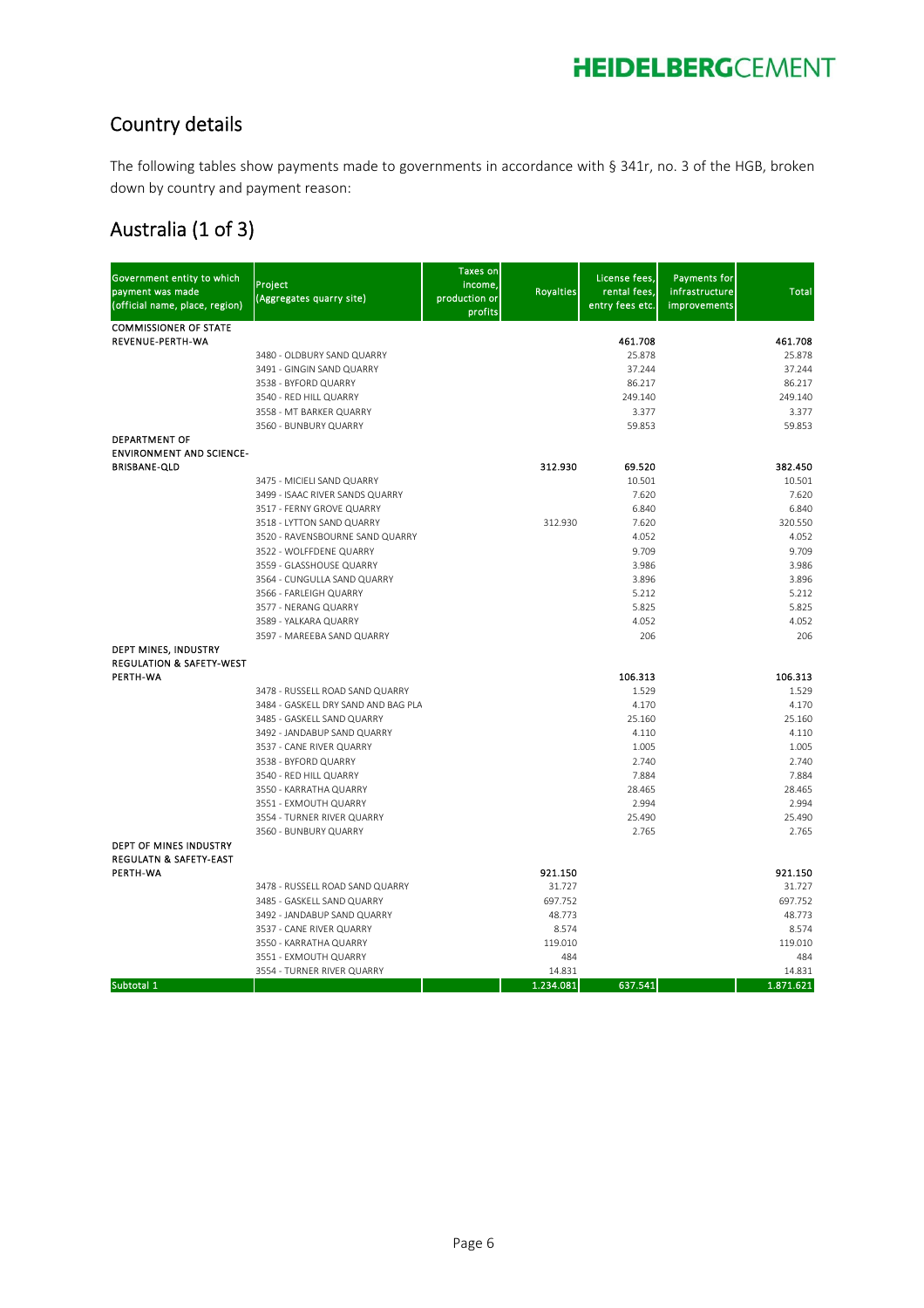### Australia (2 of 3)

| Government entity to which<br>payment was made<br>(official name, place, region) | Project<br>(Aggregates quarry site)                 | Taxes on<br>income,<br>production or<br>profits | <b>Royalties</b> | License fees.<br>rental fees,<br>entry fees etc. | <b>Payments for</b><br>infrastructure<br>improvements | <b>Total</b>     |
|----------------------------------------------------------------------------------|-----------------------------------------------------|-------------------------------------------------|------------------|--------------------------------------------------|-------------------------------------------------------|------------------|
| Subtotal 1                                                                       |                                                     |                                                 | 1.234.081        | 637.541                                          |                                                       | 1.871.621        |
| <b>ENVIRONMENT PROTECTION</b><br><b>AUTHORITY-SYDNEY SOUTH-</b>                  |                                                     |                                                 |                  |                                                  |                                                       |                  |
| <b>NSW</b>                                                                       |                                                     |                                                 |                  | 248.417                                          |                                                       | 248.417          |
|                                                                                  | 3497 - CALGA SAND QUARRY                            |                                                 |                  | 22.384<br>47.857                                 |                                                       | 22.384<br>47.857 |
|                                                                                  | 3501 - BASS POINT QUARRY                            |                                                 |                  |                                                  |                                                       |                  |
|                                                                                  | 3503 - CENTRAL COAST SAND QUARRY                    |                                                 |                  | 10.768                                           |                                                       | 10.768           |
|                                                                                  | 3504 - GUNNEDAH SAND QUARRY                         |                                                 |                  | 1.196                                            |                                                       | 1.196            |
|                                                                                  | 3505 - CLARENCE SANDS QUARRY                        |                                                 |                  | 10.768                                           |                                                       | 10.768           |
|                                                                                  | 3507 - SANCROX QUARRY                               |                                                 |                  | 14.756<br>1.196                                  |                                                       | 14.756           |
|                                                                                  | 3508 - TAMWORTH SAND QUARRY                         |                                                 |                  |                                                  |                                                       | 1.196            |
|                                                                                  | 3509 - WAGGA SAND QUARRY                            |                                                 |                  | 10.768                                           |                                                       | 10.768           |
|                                                                                  | 3555 - EAST GUYONG QUARRY                           |                                                 |                  | 26.720                                           |                                                       | 26.720           |
|                                                                                  | 3556 - CANBERRA QUARRY<br>3574 - BRANDY HILL QUARRY |                                                 |                  | 26.720<br>26.720                                 |                                                       | 26.720<br>26.720 |
|                                                                                  |                                                     |                                                 |                  | 26.720                                           |                                                       | 26.720           |
|                                                                                  | 3575 - KULNURA QUARRY                               |                                                 |                  | 10.768                                           |                                                       | 10.768           |
|                                                                                  | 3582 - MOLONG QUARRY                                |                                                 |                  | 11.078                                           |                                                       | 11.078           |
| <b>GOLD COAST CITY COUNCIL-</b>                                                  | 3587 - TWEED SAND QUARRY                            |                                                 |                  |                                                  |                                                       |                  |
| <b>GOLD COAST MC-QLD</b>                                                         |                                                     |                                                 |                  | 1.023.767                                        |                                                       | 1.023.767        |
|                                                                                  | 3522 - WOLFFDENE QUARRY                             |                                                 |                  | 586.265                                          |                                                       | 586.265          |
|                                                                                  | 3577 - NERANG QUARRY                                |                                                 |                  | 437.502                                          |                                                       | 437.502          |
| REVENUE NSW-PARRAMATTA-                                                          |                                                     |                                                 |                  |                                                  |                                                       |                  |
| <b>NSW</b>                                                                       |                                                     |                                                 |                  | 1.058.698                                        |                                                       | 1.058.698        |
|                                                                                  | 3497 - CALGA SAND QUARRY                            |                                                 |                  | 34.341                                           |                                                       | 34.341           |
|                                                                                  | 3501 - BASS POINT QUARRY                            |                                                 |                  | 250.469                                          |                                                       | 250.469          |
|                                                                                  | 3503 - CENTRAL COAST SAND QUARRY                    |                                                 |                  | 36.835                                           |                                                       | 36.835           |
|                                                                                  | 3505 - CLARENCE SANDS QUARRY                        |                                                 |                  | 31.822                                           |                                                       | 31.822           |
|                                                                                  | 3507 - SANCROX QUARRY                               |                                                 |                  | 14.072                                           |                                                       | 14.072           |
|                                                                                  | 3509 - WAGGA SAND QUARRY                            |                                                 |                  | 47.910                                           |                                                       | 47.910           |
|                                                                                  | 3510 - WALLGROVE QUARRY                             |                                                 |                  | 209.841                                          |                                                       | 209.841          |
|                                                                                  | 3512 - MOAMA SAND QUARRY                            |                                                 |                  | 6.360                                            |                                                       | 6.360            |
|                                                                                  | 3555 - EAST GUYONG QUARRY                           |                                                 |                  | 50.196                                           |                                                       | 50.196           |
|                                                                                  | 3573 - ROSEWOOD QUARRY                              |                                                 |                  | 4.891                                            |                                                       | 4.891            |
|                                                                                  | 3574 - BRANDY HILL QUARRY                           |                                                 |                  | 117.161                                          |                                                       | 117.161          |
|                                                                                  | 3575 - KULNURA QUARRY                               |                                                 |                  | 227.398                                          |                                                       | 227.398          |
|                                                                                  | 3587 - TWEED SAND QUARRY                            |                                                 |                  | 27.402                                           |                                                       | 27.402           |
| Subtotal 2                                                                       |                                                     |                                                 |                  | 2.330.883                                        |                                                       | 2.330.883        |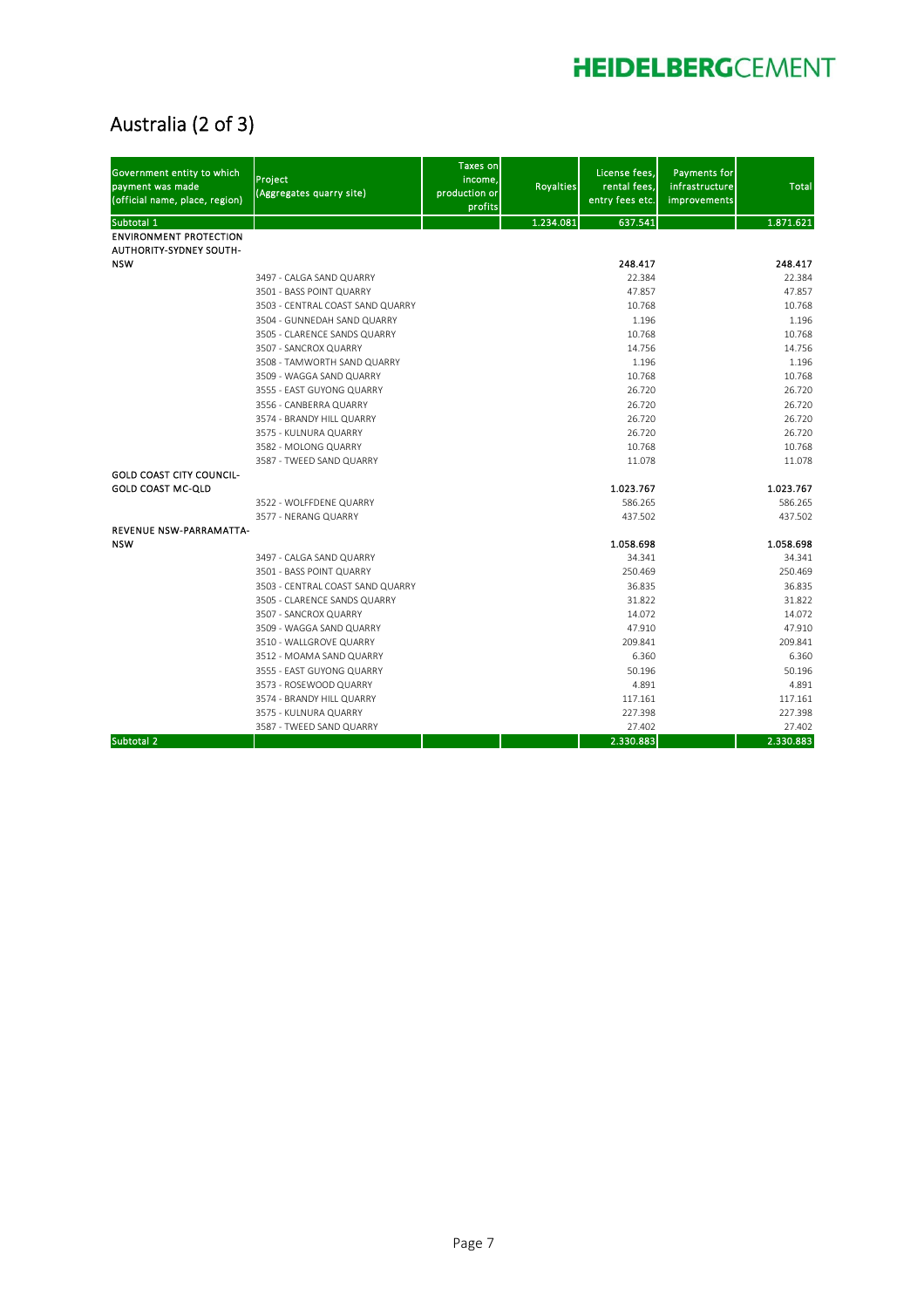### Australia (3 of 3)

| Government entity to which<br>payment was made<br>(official name, place, region) | Project<br>(Aggregates quarry site) | <b>Taxes on</b><br>income.<br>production or<br>profits | <b>Royalties</b> | License fees.<br>rental fees,<br>entry fees etc. | <b>Payments for</b><br>infrastructure<br>improvements | <b>Total</b> |
|----------------------------------------------------------------------------------|-------------------------------------|--------------------------------------------------------|------------------|--------------------------------------------------|-------------------------------------------------------|--------------|
| Subtotal 2                                                                       |                                     |                                                        |                  | 2.330.883                                        |                                                       | 2.330.883    |
| <b>REVENUE SA-ADELAIDE-SA</b>                                                    |                                     |                                                        |                  | 299.032                                          |                                                       | 299.032      |
|                                                                                  | 3486 - KANMANTOO QUARRY             |                                                        |                  | 65                                               |                                                       | 65           |
|                                                                                  | 3487 - GOLDEN GROVE SAND QUARRY     |                                                        |                  | 98.818                                           |                                                       | 98.818       |
|                                                                                  | 3488 - MASLIN BEACH SAND QUARRY     |                                                        |                  | 79.802                                           |                                                       | 79.802       |
|                                                                                  | 3489 - ROWLAND FLAT SAND QUARRY     |                                                        |                  | 6.097                                            |                                                       | 6.097        |
|                                                                                  | 3500 - WHITE ROCK QUARRY            |                                                        |                  | 95.503                                           |                                                       | 95.503       |
|                                                                                  | 3572 - CURRAMULKA QUARRY            |                                                        |                  | 18.747                                           |                                                       | 18.747       |
| SHELLHARBOUR CITY COUNCIL-                                                       |                                     |                                                        |                  |                                                  |                                                       |              |
| SHELLHARBOUR SQUARE-NSW                                                          |                                     |                                                        |                  | 118.343                                          |                                                       | 118.343      |
|                                                                                  | 3501 - BASS POINT QUARRY            |                                                        |                  | 118.343                                          |                                                       | 118.343      |
| <b>STATE REVENUE OFFICE</b>                                                      |                                     |                                                        |                  |                                                  |                                                       |              |
| VICTORIA-MELBOURNE-VIC                                                           |                                     |                                                        |                  | 902.334                                          |                                                       | 902.334      |
|                                                                                  | 3495 - LANG LANG SAND QUARRY        |                                                        |                  | 28.620                                           |                                                       | 28.620       |
|                                                                                  | 3496 - LANGWARRIN DRY SAND QUARRY   |                                                        |                  | 21.522                                           |                                                       | 21.522       |
|                                                                                  | 3527 - HARKAWAY QUARRY              |                                                        |                  | 8.288                                            |                                                       | 8.288        |
|                                                                                  | 3529 - KILMORE QUARRY               |                                                        |                  | 11.536                                           |                                                       | 11.536       |
|                                                                                  | 3530 - LYSTERFIELD QUARRY           |                                                        |                  | 159.608                                          |                                                       | 159.608      |
|                                                                                  | 3531 - MILDURA QUARRY               |                                                        |                  | 2.353                                            |                                                       | 2.353        |
|                                                                                  | 3533 - TARRAWINGEE SAND QUARRY      |                                                        |                  | 16.749                                           |                                                       | 16.749       |
|                                                                                  | 3534 - WOLLERT QUARRY               |                                                        |                  | 404.300                                          |                                                       | 404.300      |
|                                                                                  | 3543 - BACCHUS MARSH SAND QUARRY    |                                                        |                  | 70.179                                           |                                                       | 70.179       |
|                                                                                  | 3557 - HEYWOOD QUARRY               |                                                        |                  | 481                                              |                                                       | 481          |
|                                                                                  | 3562 - DIGGERS REST QUARRY          |                                                        |                  | 82.611                                           |                                                       | 82.611       |
|                                                                                  | 3565 - YANNATHAN SANDS QUARRY       |                                                        |                  | 17.645                                           |                                                       | 17.645       |
|                                                                                  | 3579 - CARISBROOK QUARRY            |                                                        |                  | 5.213                                            |                                                       | 5.213        |
|                                                                                  | 3590 - WERRIBEE QUARRY              |                                                        |                  | 47.856                                           |                                                       | 47.856       |
|                                                                                  | 3595 - TABELAND SAND QUARRY         |                                                        |                  | 25.372                                           |                                                       | 25.372       |
| SUNSHINE COAST REGIONAL<br><b>COUNCIL-SUNSHINE COAST-</b>                        |                                     |                                                        |                  |                                                  |                                                       |              |
| QLD                                                                              |                                     |                                                        | 134.238          | 19.152                                           |                                                       | 153.389      |
|                                                                                  | 3559 - GLASSHOUSE QUARRY            |                                                        | 134.238          | 15.263                                           |                                                       | 149.501      |
|                                                                                  | 3599 - MERIDAN PLAINS SANDS QUARRY  |                                                        |                  | 3.888                                            |                                                       | 3.888        |
| Subtotal 3                                                                       |                                     |                                                        | 134.238          | 1.338.861                                        |                                                       | 1.473.099    |
| <b>Total</b>                                                                     |                                     |                                                        | 1.368.319        | 4.307.285                                        |                                                       | 5.675.603    |

### Benin

| Government entity to which<br>payment was made<br>(official name, place, region) | Project<br>(Aggregates quarry site) | <b>Taxes onl</b><br>income,<br>production or<br>profits | Royalties | License fees,<br>rental fees,<br>entry fees etc. | Payments for<br>infrastructure<br>improvements | <b>Total</b> |
|----------------------------------------------------------------------------------|-------------------------------------|---------------------------------------------------------|-----------|--------------------------------------------------|------------------------------------------------|--------------|
| Direction Générale des                                                           |                                     |                                                         |           |                                                  |                                                |              |
| Impôts, Benin                                                                    |                                     | 191.618                                                 | 115.313   |                                                  |                                                | 306.931      |
|                                                                                  | FONGBA (Limestone Quarry)           | 191.618                                                 | 115.313   |                                                  |                                                | 306.931      |
| <b>Total</b>                                                                     |                                     | 191.618                                                 | 115.313   |                                                  |                                                | 306.931      |

### Canada

| Government entity to which<br>payment was made<br>(official name, place, region) | Project<br>(Aggregates quarry site) | Taxes on<br>income.<br>production or<br>profits | <b>Royalties</b> | License fees,<br>rental fees,<br>entry fees etc. | <b>Payments for</b><br>infrastructure<br><i>improvements</i> | <b>Total</b> |
|----------------------------------------------------------------------------------|-------------------------------------|-------------------------------------------------|------------------|--------------------------------------------------|--------------------------------------------------------------|--------------|
| RECEIVER GENERAL, OTTAWA,                                                        |                                     |                                                 |                  |                                                  |                                                              |              |
| ON                                                                               |                                     | 597.847                                         |                  |                                                  |                                                              | 597.847      |
|                                                                                  | Cambridge SGA only BLS              | 497.702                                         |                  |                                                  |                                                              | 497.702      |
|                                                                                  | CMS-Saskatoon JV SGA BLS            | 100.145                                         |                  |                                                  |                                                              | 100.145      |
| <b>Total</b>                                                                     |                                     | 597.847                                         |                  |                                                  |                                                              | 597.847      |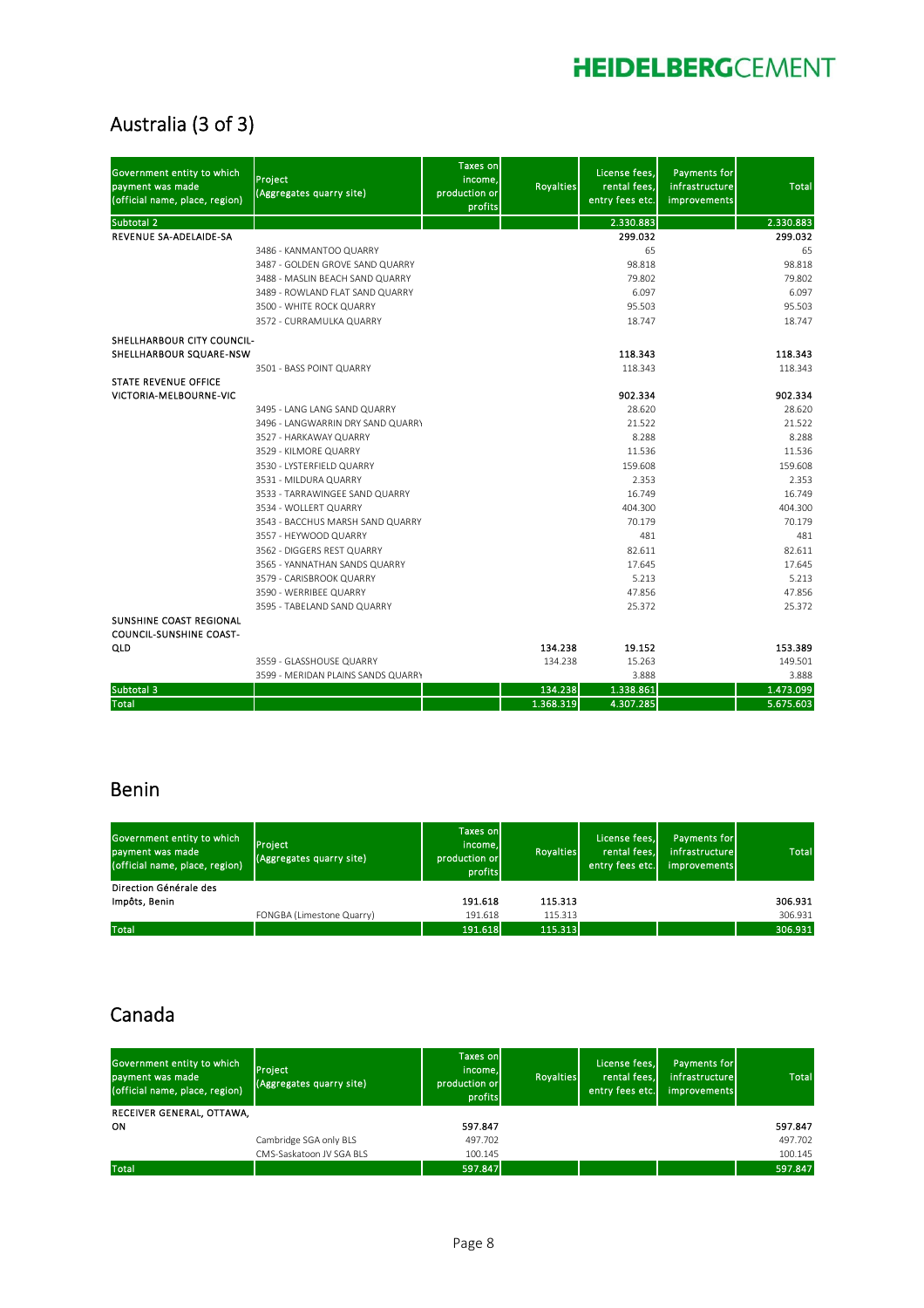### Czechia

| Government entity to which<br>payment was made<br>(official name, place, region)            | Project<br>(Aggregates quarry site)         | <b>Taxes on</b><br>income,<br>production or<br>profits | <b>Royalties</b> | License fees,<br>rental fees,<br>entry fees etc. | <b>Payments for</b><br>infrastructure<br>improvements | <b>Total</b>        |
|---------------------------------------------------------------------------------------------|---------------------------------------------|--------------------------------------------------------|------------------|--------------------------------------------------|-------------------------------------------------------|---------------------|
| Finanční úřad pro                                                                           |                                             |                                                        |                  |                                                  |                                                       |                     |
| Jihomoravský kraj, nám.<br>Svobody 4, 602 00 Brno-střed                                     |                                             | 3.601.258                                              |                  |                                                  |                                                       | 3.601.258           |
|                                                                                             | Not allocable to projects (quarries)        | 3.601.258                                              |                  |                                                  |                                                       | 3.601.258           |
| Lesy České republiky, s.p.,<br>Přemyslova 1106/19, 500 08<br>Hradec Králové                 |                                             |                                                        |                  |                                                  |                                                       |                     |
|                                                                                             | CZ61 - Světlá                               |                                                        |                  | 642.161<br>49.460                                |                                                       | 642.161<br>49.460   |
|                                                                                             | CZ63 - Božice                               |                                                        |                  | 4.527                                            |                                                       | 4.527               |
|                                                                                             | CZ68 - Tovačov                              |                                                        |                  | 45.311                                           |                                                       | 45.311              |
|                                                                                             | CZ6A - Suchdol n.Lužnicí<br>CZ6B - Jablonné |                                                        |                  | 227.289<br>4.307                                 |                                                       | 227.289<br>4.307    |
|                                                                                             | CZ6C - Výkleky                              |                                                        |                  | 30.827                                           |                                                       | 30.827              |
|                                                                                             | CZ6D - Hrabůvka                             |                                                        |                  | 6.774                                            |                                                       | 6.774               |
|                                                                                             | CZ6F - Nová Ves                             |                                                        |                  | 480                                              |                                                       | 480                 |
|                                                                                             | CZ6G - Bělkovice<br>CZ6H - Olbramovice      |                                                        |                  | 18.957                                           |                                                       | 18.957              |
|                                                                                             | CZ6J - Rosice                               |                                                        |                  | 16.475<br>34.976                                 |                                                       | 16.475<br>34.976    |
|                                                                                             | CZ6K - Luleč, Olšany                        |                                                        |                  | 143.081                                          |                                                       | 143.081             |
|                                                                                             | CZ6M - Pohled                               |                                                        |                  | 335                                              |                                                       | 335                 |
|                                                                                             | CZ6P - Bílý Kámen                           |                                                        |                  | 48.956                                           |                                                       | 48.956              |
|                                                                                             | CZ6X - Hstěradice<br>CZ7D - Milhostov       |                                                        |                  | 6.331<br>176                                     |                                                       | 6.331<br>176        |
|                                                                                             | CZ7E - Řípec                                |                                                        |                  | 3.899                                            |                                                       | 3.899               |
| Město Tábor, Žižkovo náměstí<br>2/2, 390 01 Tábor                                           |                                             |                                                        |                  | 425.042                                          |                                                       | 425.042             |
|                                                                                             | CZ66 - Planá                                |                                                        |                  | 38.335                                           |                                                       | 38.335              |
| Obvodní báňský úřad pro<br>úzěmí krajů Jihomoravského a<br>Zlínského, Cejl 13, 602 42       | CZ6X - Zemina Planá                         |                                                        |                  | 386.707                                          |                                                       | 386.707             |
| Brno                                                                                        | CZ63 - Božice                               |                                                        |                  | 175.262<br>11.838                                |                                                       | 175.262<br>11.838   |
|                                                                                             | CZ64 - Tasovice                             |                                                        |                  | 17.735                                           |                                                       | 17.735              |
|                                                                                             | CZ69 - Hulín                                |                                                        |                  | 53.310                                           |                                                       | 53.310              |
|                                                                                             | CZ6H - Olbramovice                          |                                                        |                  | 23.278                                           |                                                       | 23.278              |
|                                                                                             | CZ6J - Rosice<br>CZ6K - Luleč, Olšany       |                                                        |                  | 11.105<br>37.405                                 |                                                       | 11.105<br>37.405    |
|                                                                                             | CZ6L - Opatovice                            |                                                        |                  | 20.593                                           |                                                       | 20.593              |
| Obvodní báňský úřad pro<br>území krajů<br>Moravskoslezského a<br>Olomouckého, Veleslavínova |                                             |                                                        |                  |                                                  |                                                       |                     |
| 18, 702 00 Ostrava                                                                          |                                             |                                                        |                  | 179.636                                          |                                                       | 179.636             |
|                                                                                             | CZ68 - Tovačov                              |                                                        |                  | 87.231                                           |                                                       | 87.231              |
|                                                                                             | CZ6C - Výkleky                              |                                                        |                  | 17.585                                           |                                                       | 17.585              |
|                                                                                             | CZ6D - Hrabůvka<br>CZ6F - Nová Ves          |                                                        |                  | 30.602<br>7.042                                  |                                                       | 30.602<br>7.042     |
|                                                                                             | CZ6G - Bělkovice                            |                                                        |                  | 12.928                                           |                                                       | 12.928              |
|                                                                                             | CZ6X - Hustopeče                            |                                                        |                  | 6.454                                            |                                                       | 6.454               |
| Obvodní báňský úřad pro<br>území krajů Plzeňského a<br>Jihočeského, Hřímalého 11,           | CZ76 - Mankovice                            |                                                        |                  | 17.793                                           |                                                       | 17.793              |
| 301 00 Plzeň                                                                                | CZ65 - Stráž n.Nežárkou                     |                                                        |                  | 107.406<br>4.621                                 |                                                       | 107.406<br>4.621    |
|                                                                                             | CZ66 - Planá                                |                                                        |                  | 1.942                                            |                                                       | 1.942               |
|                                                                                             | CZ6A - Suchdol n.Lužnicí                    |                                                        |                  | 51.465                                           |                                                       | 51.465              |
|                                                                                             | CZ6Q - Slapy u Tábora                       |                                                        |                  | 30.583                                           |                                                       | 30.583              |
| <b>Total</b>                                                                                | CZ7E - Řípec                                | 3.601.258                                              |                  | 18.794<br>1.529.506                              |                                                       | 18.794<br>5.130.764 |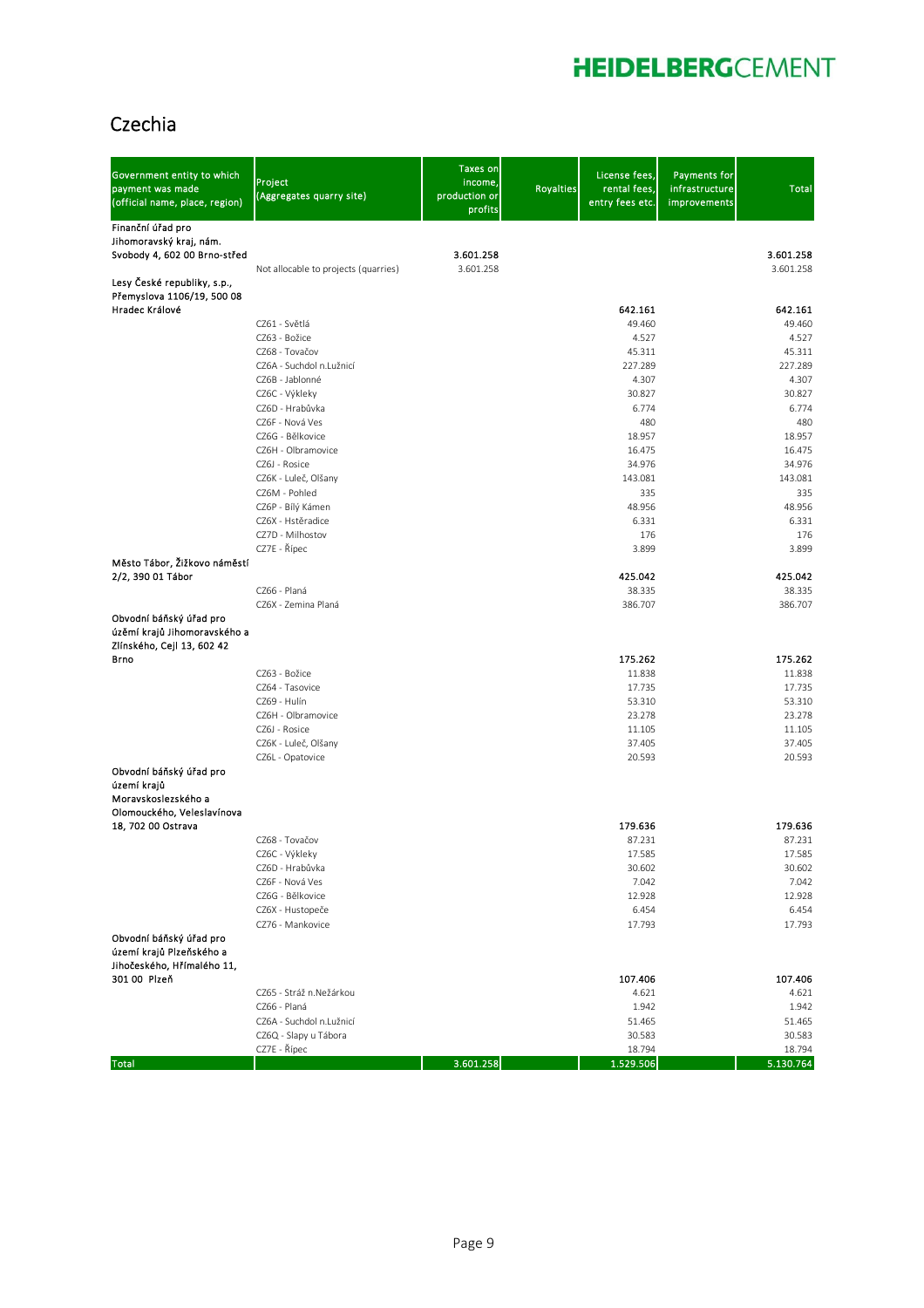#### France

| Government entity to which<br>payment was made<br>(official name, place, region)                               | Project<br>(Aggregates quarry site)        | Taxes on<br>income,<br>production or<br>profits | <b>Royalties</b>       | License fees,<br>rental fees,<br>entry fees etc. | <b>Payments for</b><br>infrastructure<br>improvements | <b>Total</b>           |
|----------------------------------------------------------------------------------------------------------------|--------------------------------------------|-------------------------------------------------|------------------------|--------------------------------------------------|-------------------------------------------------------|------------------------|
| <b>COMMUNE DE FLAVIGNY SUR</b><br>MOSELLE 4 PLACE DE L'HOTEL<br>DE VILLE 54630 FLAVIGNY SUR                    |                                            |                                                 |                        |                                                  |                                                       |                        |
| <b>MOSELLE</b>                                                                                                 |                                            |                                                 | 180.771                |                                                  |                                                       | 180.771                |
| DIRECTION DEPARTEMENTALE<br><b>FINANCES 2 RUE DES JUSTES</b>                                                   | Flavigny                                   |                                                 | 180.771                |                                                  |                                                       | 180.771                |
| 34118 FRONTIGNAN CEDEX                                                                                         | Poussan                                    |                                                 | 159.997<br>159.997     |                                                  |                                                       | 159.997<br>159.997     |
| DIRECTION DEPARTEMENTALE<br><b>FINANCES 23 LE COURREAU</b><br><b>26130 SAINT PAUL TROIS</b><br><b>CHATEAUX</b> |                                            |                                                 | 493.789                |                                                  |                                                       | 493.789                |
|                                                                                                                | Roussas                                    |                                                 | 493.789                |                                                  |                                                       | 493.789                |
| DIRECTION DEPARTEMENTALE<br><b>FINANCES 24 AVENUE DE</b><br>FETILLY 17021 LA ROCHELLE                          |                                            |                                                 |                        |                                                  |                                                       |                        |
| CEDEX <sub>1</sub>                                                                                             |                                            |                                                 | 123.829                | 177.661                                          |                                                       | 301.490                |
| DIRECTION REGIONALE<br>FINANCES PUBLIQ 1 RUE DE LA<br><b>LIBERATION 67410</b>                                  | LA ROCHELLE                                |                                                 | 123.829                | 177.661                                          |                                                       | 301.490                |
| <b>DRUSENHEIM</b>                                                                                              | Gambsheim                                  |                                                 | 331.455<br>331.455     | 60.000<br>60.000                                 |                                                       | 391.455<br>391.455     |
| <b>DIRECTION REGIONALE</b><br><b>FINANCES PUBLIQ 14 RUE DES</b><br>PETITS CHAMPS 67300                         |                                            |                                                 |                        |                                                  |                                                       |                        |
| <b>SCHILTIGHEIM</b>                                                                                            |                                            |                                                 | 105.222                |                                                  |                                                       | 105.222                |
| ETABLISSEMENT PUBLIC<br><b>FONCIER DES YVELINES EPF 2</b><br><b>ESPLANADE DU GRAND SIECLE</b>                  | Swantzen                                   |                                                 | 105.222                |                                                  |                                                       | 105.222                |
| 78000 VERSAILLES                                                                                               | Carrières ss Poissy                        |                                                 | 1.037.989<br>1.037.989 |                                                  |                                                       | 1.037.989<br>1.037.989 |
| M. LE RECEVEUR GENERAL<br><b>DES FINANCES 94 RUE</b>                                                           |                                            |                                                 |                        |                                                  |                                                       |                        |
| REAUMUR 75002 PARIS                                                                                            | ACHERES                                    |                                                 |                        | 209.422<br>103.887                               |                                                       | 209.422<br>103.887     |
|                                                                                                                | Balloy                                     |                                                 |                        | 28.930                                           |                                                       | 28.930                 |
|                                                                                                                | Barbonville<br>TRIEL / CARRIERES SS POISSY |                                                 |                        | 58.320<br>18.285                                 |                                                       | 58.320<br>18.285       |
| <b>TRESOR PUBLIC 8 RUE</b><br><b>COURTOIS 93505 PANTIN</b>                                                     |                                            |                                                 |                        |                                                  |                                                       |                        |
| <b>CEDEX</b>                                                                                                   | Not allocable to projects (quarries)       | 6.616.335<br>6.616.335                          |                        |                                                  |                                                       | 6.616.335<br>6.616.335 |
| <b>VOIES NAVIGABLES DE FRANCE</b><br>18 QUAI D'AUSTERLITZ 75013                                                |                                            |                                                 |                        |                                                  |                                                       |                        |
| <b>PARIS</b>                                                                                                   |                                            |                                                 |                        | 127.711                                          |                                                       | 127.711                |
|                                                                                                                | ACHERES<br>Balloy/Luzancy                  |                                                 |                        | 48.110<br>20.472                                 |                                                       | 48.110<br>20.472       |
|                                                                                                                | Not allocable to projects (quarries)       |                                                 |                        | 14.263                                           |                                                       | 14.263                 |
| <b>Total</b>                                                                                                   | PERONNES                                   | 6.616.335                                       | 2.433.052              | 44.866<br>574.794                                |                                                       | 44.866<br>9.624.181    |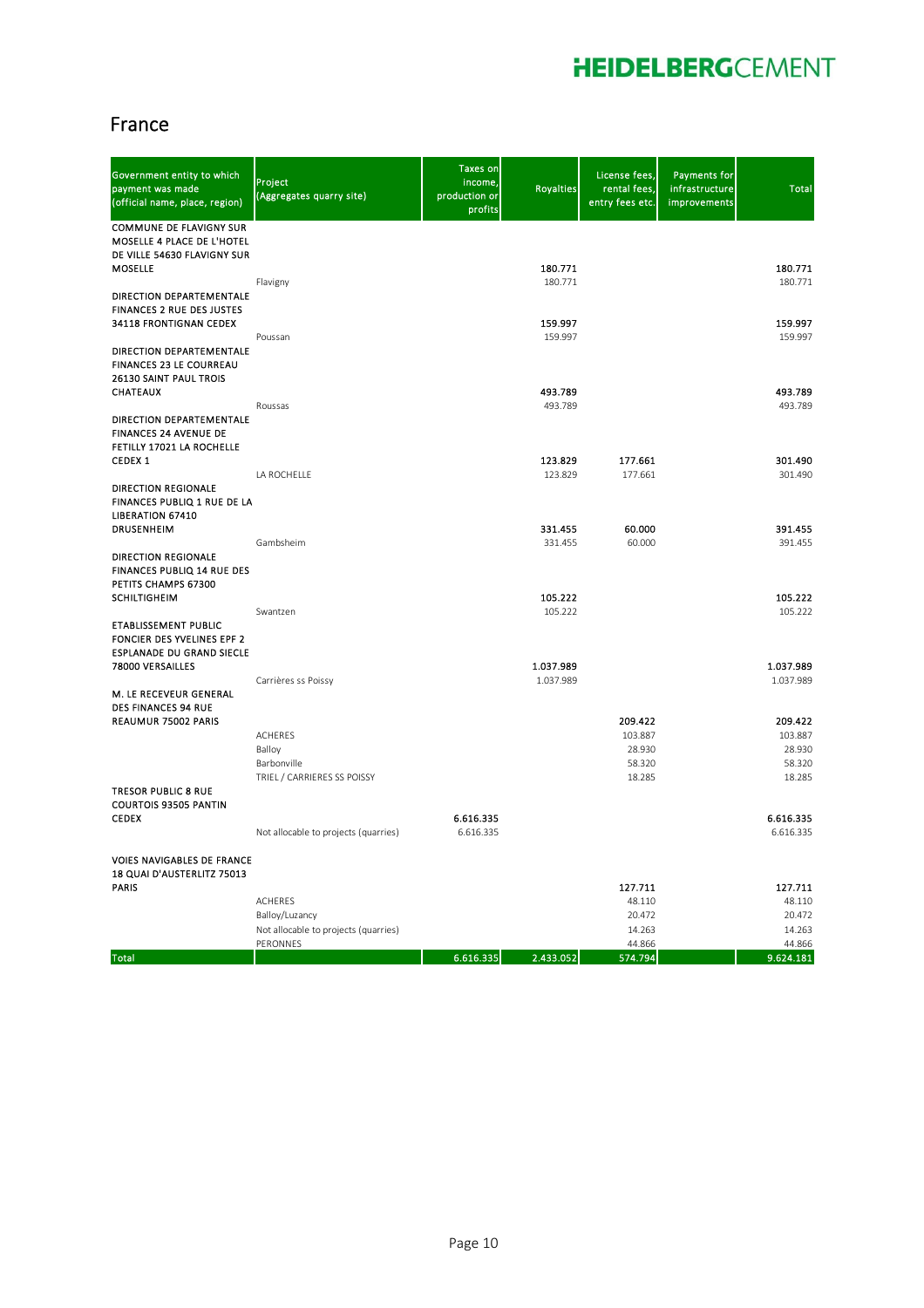#### Germany

| Government entity to which<br>payment was made<br>(official name, place, region) | <b>Project</b><br>(Aggregates quarry site) | <b>Taxes on</b><br>income.<br>production or<br>profits | <b>Royalties</b> | License fees.<br>rental fees,<br>entry fees etc. | Payments for<br>infrastructure<br><b>improvements</b> | <b>Total</b> |
|----------------------------------------------------------------------------------|--------------------------------------------|--------------------------------------------------------|------------------|--------------------------------------------------|-------------------------------------------------------|--------------|
| Bezirksregierung Düsseldorf;<br>Cecilienallee 2; 40408                           |                                            |                                                        |                  |                                                  |                                                       |              |
| Düsseldorf                                                                       |                                            |                                                        |                  | 203.690                                          |                                                       | 203.690      |
|                                                                                  | Hünxe                                      |                                                        |                  | 203.690                                          |                                                       | 203.690      |
| Forstamt Pfälzer Rheinauen:<br>Am Hasenspiel 33; 76756                           |                                            |                                                        |                  |                                                  |                                                       |              |
| <b>Bellheim</b>                                                                  |                                            |                                                        | 192.075          |                                                  |                                                       | 192.075      |
|                                                                                  | Otterstadt                                 |                                                        | 192.075          |                                                  |                                                       | 192.075      |
| Gemeinde Dettenheim:<br>Bächlestr. 33; 76706                                     |                                            |                                                        |                  |                                                  |                                                       |              |
| Dettenheim                                                                       |                                            |                                                        | 332.029          |                                                  |                                                       | 332.029      |
|                                                                                  | Forchheim                                  |                                                        | 332.029          |                                                  |                                                       | 332.029      |
| Sächsisches Oberbergamt<br>Freiberg; Kirchgasse 11;                              |                                            |                                                        |                  |                                                  |                                                       |              |
| 09599 Freiberg                                                                   |                                            |                                                        | 126.289          |                                                  |                                                       | 126.289      |
|                                                                                  | Penig                                      |                                                        | 126.289          |                                                  |                                                       | 126.289      |
| <b>Stadt Rheinstetten Bauamt;</b><br>Stadthaus 2; Badener Str. 1;                |                                            |                                                        |                  |                                                  |                                                       |              |
| 76287 Rheinstetten                                                               |                                            |                                                        | 179.884          |                                                  |                                                       | 179.884      |
|                                                                                  | Forchheim                                  |                                                        | 179.884          |                                                  |                                                       | 179.884      |
| <b>Total</b>                                                                     |                                            |                                                        | 830.277          | 203.690                                          |                                                       | 1.033.967    |

### Ghana

| Government entity to which<br>payment was made<br>(official name, place, region) | Project<br>(Aggregates quarry site) | Taxes on<br>income.<br>production or<br>profits | <b>Royalties</b> | License fees,<br>rental fees,<br>entry fees etc. | Payments for<br>infrastructure<br>improvements | <b>Total</b> |
|----------------------------------------------------------------------------------|-------------------------------------|-------------------------------------------------|------------------|--------------------------------------------------|------------------------------------------------|--------------|
| <b>GHANA REVENUE AUTHORITY</b>                                                   |                                     |                                                 |                  |                                                  |                                                |              |
| <b>ACCRA</b>                                                                     |                                     | 450.267                                         | 339.824          |                                                  |                                                | 790.091      |
|                                                                                  | LIMESTONE YONGWA                    | 450.267                                         | 339.824          |                                                  |                                                | 790.091      |
| <b>Total</b>                                                                     |                                     | 450.267                                         | 339,824          |                                                  |                                                | 790.091      |

### Indonesia

| Government entity to which<br>payment was made<br>(official name, place, region) | Project<br>(Aggregates quarry site) | <b>Taxes onl</b><br>income.<br>production or<br>profits | Rovalties | License fees,<br>rental fees.<br>entry fees etc. | <b>Payments for</b><br>infrastructure<br>improvements | <b>Total</b> |
|----------------------------------------------------------------------------------|-------------------------------------|---------------------------------------------------------|-----------|--------------------------------------------------|-------------------------------------------------------|--------------|
| Pemerintah Kabupaten Bogor,<br>Dinas Pendapatan Daerah, Jl.                      |                                     |                                                         |           |                                                  |                                                       |              |
| <b>Tegar Beriman Cibinong Bogor</b>                                              |                                     | 184.193                                                 |           |                                                  |                                                       | 184.193      |
|                                                                                  | Quarry Cariu                        | 184.193                                                 |           |                                                  |                                                       | 184.193      |
| <b>Total</b>                                                                     |                                     | 184.193                                                 |           |                                                  |                                                       | 184.193      |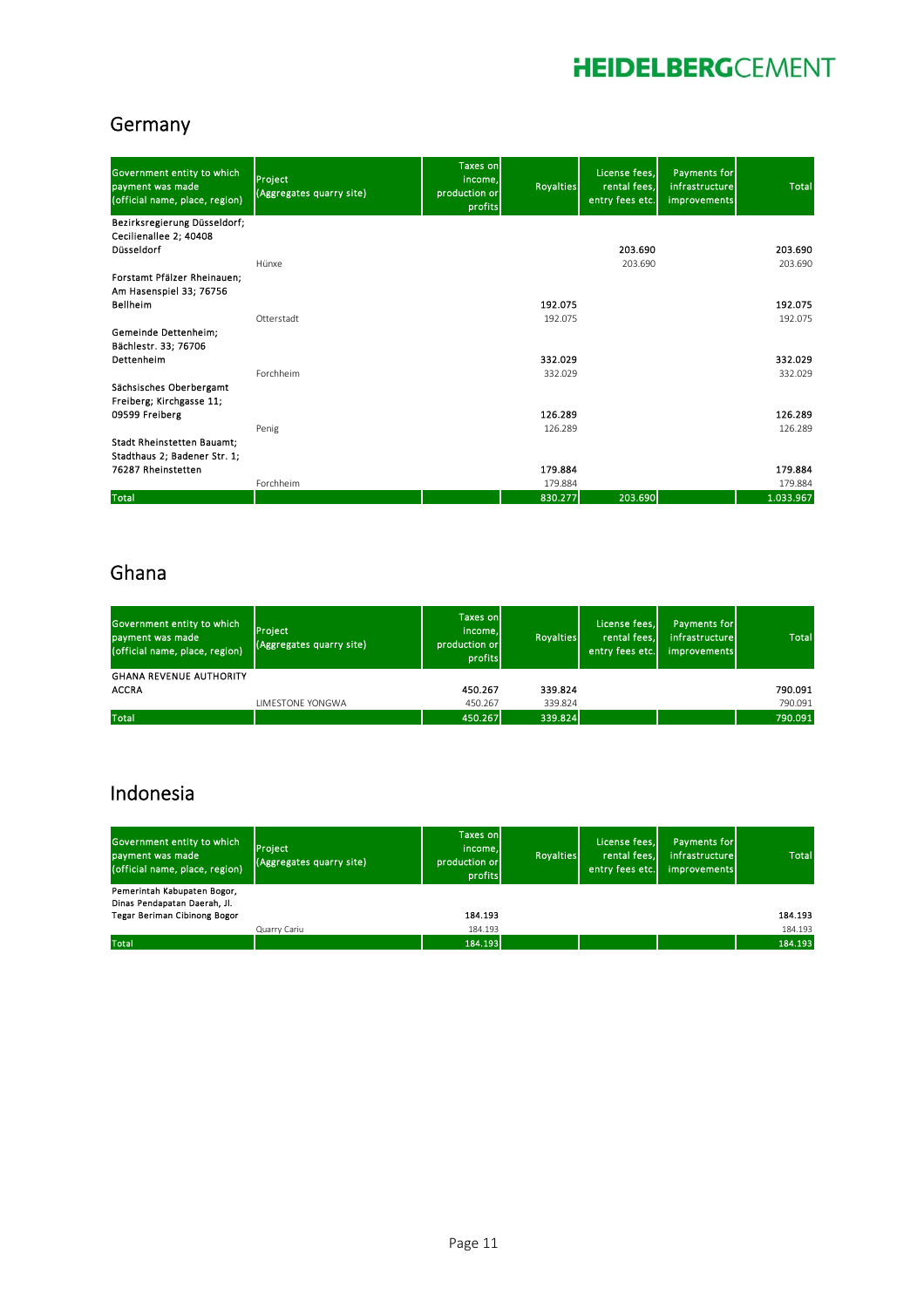### Israel

| Government entity to which<br>payment was made<br>(official name, place, region) | <b>Project</b><br>(Aggregates quarry site) | Taxes on<br>income.<br>production or<br>profits | <b>Rovalties</b> | License fees,<br>rental fees,<br>entry fees etc. | Payments for<br>infrastructure<br>improvements | <b>Total</b> |
|----------------------------------------------------------------------------------|--------------------------------------------|-------------------------------------------------|------------------|--------------------------------------------------|------------------------------------------------|--------------|
| Israel Land Authorities,                                                         |                                            |                                                 |                  |                                                  |                                                |              |
| Jerusalem                                                                        |                                            |                                                 | 5.186.488        |                                                  |                                                | 5.186.488    |
|                                                                                  | Migdal Zedek                               |                                                 | 4.331.629        |                                                  |                                                | 4.331.629    |
|                                                                                  | Raba                                       |                                                 | 854.860          |                                                  |                                                | 854.860      |
| Israel Tax Authorities,                                                          |                                            |                                                 |                  |                                                  |                                                |              |
| Jerusalm                                                                         |                                            | 1.839.364                                       |                  |                                                  |                                                | 1.839.364    |
|                                                                                  | Total country                              | 1.839.364                                       |                  |                                                  |                                                | 1.839.364    |
| <b>Total</b>                                                                     |                                            | 1.839.364                                       | 5.186.488        |                                                  |                                                | 7.025.853    |

### Malaysia

| Government entity to which<br>payment was made<br>(official name, place, region) | Project<br>(Aggregates quarry site)  | <b>Taxes on</b><br>income,<br>production or<br>profits | <b>Royalties</b> | License fees,<br>rental fees,<br>entry fees etc. | <b>Payments for</b><br>infrastructure<br>improvements | <b>Total</b>        |
|----------------------------------------------------------------------------------|--------------------------------------|--------------------------------------------------------|------------------|--------------------------------------------------|-------------------------------------------------------|---------------------|
| Bendahari Negeri Negeri                                                          |                                      |                                                        |                  |                                                  |                                                       |                     |
| Sembilan, Port Dickson, Negeri                                                   |                                      |                                                        |                  |                                                  |                                                       |                     |
| Sembilan, Central Region                                                         |                                      |                                                        | 106.553          |                                                  |                                                       | 106.553             |
|                                                                                  | Tanah Merah Quarry                   |                                                        | 106.553          |                                                  |                                                       | 106.553             |
| Bendahari Negeri Selangor,                                                       |                                      |                                                        | 2.274.375        |                                                  |                                                       |                     |
| Selangor, Central Region                                                         | Not allocable to projects (quarries) |                                                        |                  | 17.679<br>14.507                                 |                                                       | 2.292.054<br>14.507 |
|                                                                                  | Rawang Quarry                        |                                                        | 224.234          |                                                  |                                                       | 224.234             |
|                                                                                  | Sungai Buloh Quarry                  |                                                        | 1.122.028        | 3.172                                            |                                                       | 1.125.200           |
|                                                                                  | Ulu Langat Quarry                    |                                                        | 928.113          |                                                  |                                                       | 928.113             |
| Bendahari Negeri Sembilan,                                                       |                                      |                                                        |                  |                                                  |                                                       |                     |
| Port Dickson, Negeri Sembilan,                                                   |                                      |                                                        |                  |                                                  |                                                       |                     |
| <b>Central Region</b>                                                            |                                      |                                                        | 423.827          | 34.225                                           |                                                       | 458.051             |
|                                                                                  | Nilai Quarry                         |                                                        | 423.827          | 3.319                                            |                                                       | 427.146             |
|                                                                                  | Not allocable to projects (quarries) |                                                        |                  | 30.906                                           |                                                       | 30.906              |
| Ketua Pengarah Hasil Dalam                                                       |                                      |                                                        |                  |                                                  |                                                       |                     |
| Negeri, Kuala Lumpur, Federal                                                    |                                      |                                                        |                  |                                                  |                                                       |                     |
| Territory                                                                        |                                      | 505.721                                                |                  |                                                  |                                                       | 505.721             |
| Pengarah Tanah Dan Galian                                                        | Not allocable to projects (quarries) | 505.721                                                |                  |                                                  |                                                       | 505.721             |
| Johor, Batu Pahat, Johor,                                                        |                                      |                                                        |                  |                                                  |                                                       |                     |
| Southern Region                                                                  |                                      |                                                        | 177.484          |                                                  |                                                       | 177.484             |
|                                                                                  | Batu Pahat Quarry                    |                                                        | 126.483          |                                                  |                                                       | 126.483             |
|                                                                                  | EA Quarry                            |                                                        | 51.001           |                                                  |                                                       | 51.001              |
| Pentadbir Tanah Daerah Kulai,                                                    |                                      |                                                        |                  |                                                  |                                                       |                     |
| Kulai, Southern Region                                                           |                                      |                                                        | 377.194          | 73.921                                           |                                                       | 451.115             |
|                                                                                  | KBQ Quarry (New Line)                |                                                        | 360.053          |                                                  |                                                       | 360.053             |
|                                                                                  | Not allocable to projects (quarries) |                                                        |                  | 73.921                                           |                                                       | 73.921              |
|                                                                                  | Tanah Raya Quarry                    |                                                        | 17.142           |                                                  |                                                       | 17.142              |
| Pentadbir Tanah Daerah.                                                          |                                      |                                                        |                  |                                                  |                                                       |                     |
| Northern Region                                                                  |                                      |                                                        | 345.299          |                                                  |                                                       | 345.299             |
|                                                                                  | Tempoyak Quarry                      |                                                        | 345.299          |                                                  |                                                       | 345.299             |
| Pentadbir Tanah Kuantan,<br>Kuantan, Eastern Region                              |                                      |                                                        | 171.836          | 16.097                                           |                                                       | 187.933             |
|                                                                                  | <b>Bitumix Granite Quarry</b>        |                                                        |                  | 5.326                                            |                                                       | 5.326               |
|                                                                                  | Kuantan Quarry                       |                                                        | 171.836          | 10.771                                           |                                                       | 182.607             |
| <b>Total</b>                                                                     |                                      | 505.721                                                | 3.876.568        | 141.923                                          |                                                       | 4.524.212           |
|                                                                                  |                                      |                                                        |                  |                                                  |                                                       |                     |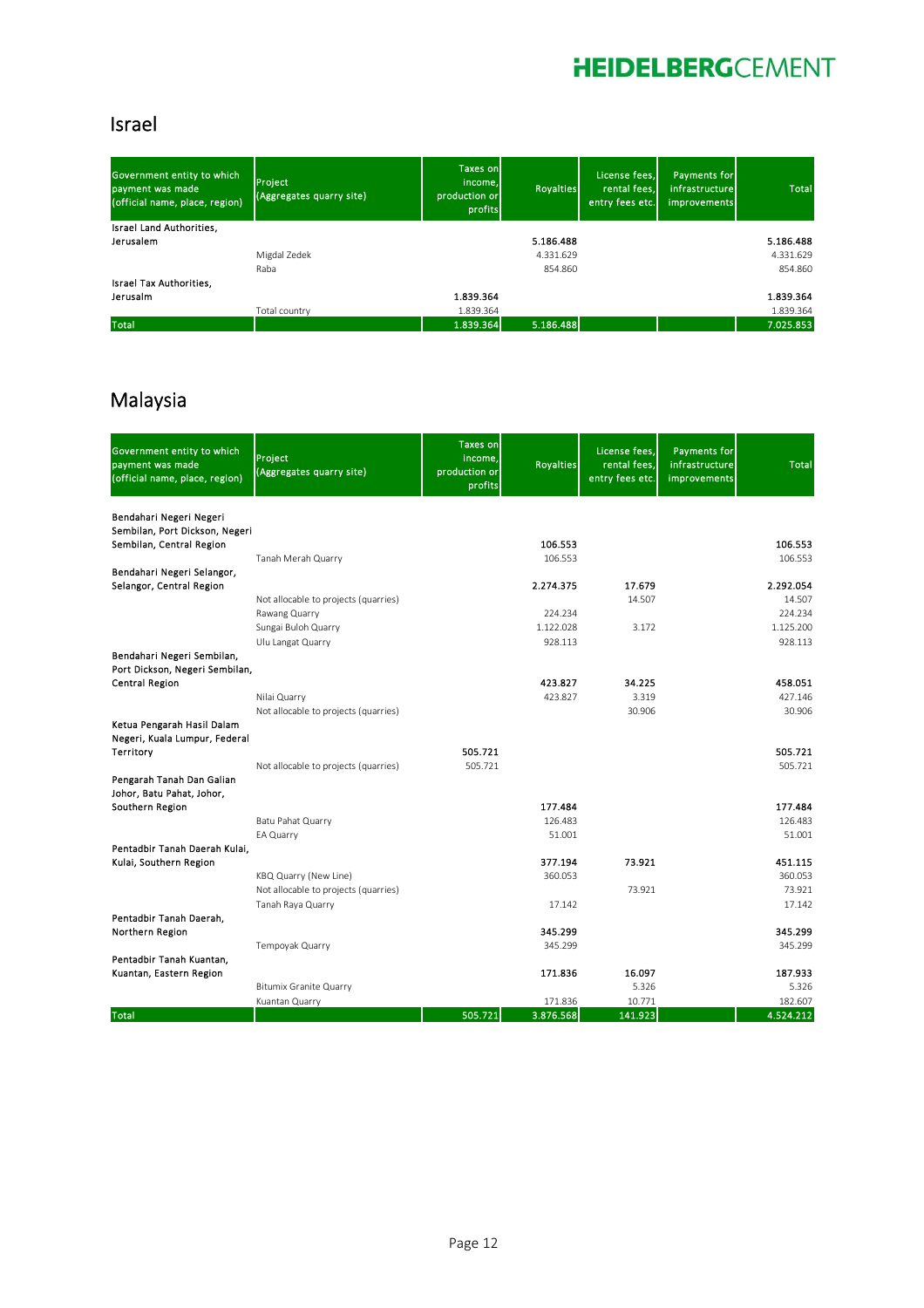### Poland

| Government entity to which<br>payment was made<br>(official name, place, region) | Project<br>(Aggregates quarry site)                  | <b>Taxes on</b><br>income,<br>production or<br>profits | <b>Royalties</b>  | License fees,<br>rental fees,<br>entry fees etc. | <b>Payments for</b><br>infrastructure<br>improvements | <b>Total</b>       |
|----------------------------------------------------------------------------------|------------------------------------------------------|--------------------------------------------------------|-------------------|--------------------------------------------------|-------------------------------------------------------|--------------------|
| Dolnośląskie Biuro Geodezji i<br>Terenów Rolnych, Wrocław,                       |                                                      |                                                        |                   |                                                  |                                                       |                    |
| woj. Dolnoślaskie                                                                | KSM Rakowice PL7N                                    |                                                        |                   | 193.163<br>191.429                               |                                                       | 193.163<br>191.429 |
|                                                                                  | KSM Szczytniki 70                                    |                                                        |                   | 1.733                                            |                                                       | 1.733              |
| Narodowy Fundusz Ochrony<br>Środowiska i Gospodarki<br>Wodnej, Warszawa, woj.    |                                                      |                                                        |                   |                                                  |                                                       |                    |
| Mazowieckie                                                                      | KSM Dziergowice PL6A                                 |                                                        | 563.965<br>29.376 |                                                  |                                                       | 563.965<br>29.376  |
|                                                                                  | KSM Gryżyce PL7J                                     |                                                        | 37.686            |                                                  |                                                       | 37.686             |
|                                                                                  | KSM Kobylice PL6F                                    |                                                        | 31.414            |                                                  |                                                       | 31.414             |
|                                                                                  | KSM Lewin Brzeski PL6B                               |                                                        | 4.152             |                                                  |                                                       | 4.152              |
|                                                                                  | KSM Malerzowice PL6D                                 |                                                        | 31.186            |                                                  |                                                       | 31.186             |
|                                                                                  | KSM Nowogród Bobrzański PL7K<br>KSM Okmiany PL7L     |                                                        | 12.277<br>21.484  |                                                  |                                                       | 12.277<br>21.484   |
|                                                                                  | KSM Pawłów PL6I                                      |                                                        | 28.373            |                                                  |                                                       | 28.373             |
|                                                                                  | KSM Podgrodzie                                       |                                                        | 9.292             |                                                  |                                                       | 9.292              |
|                                                                                  | KSM Racewo PL8A                                      |                                                        | 50.751            |                                                  |                                                       | 50.751             |
|                                                                                  | KSM Rakowice PL7N                                    |                                                        | 49.931            |                                                  |                                                       | 49.931             |
|                                                                                  | KSM Ruda                                             |                                                        | 10.717            |                                                  |                                                       | 10.717             |
|                                                                                  | KSM Stoszyce PL7P                                    |                                                        | 12.831<br>21.844  |                                                  |                                                       | 12.831<br>21.844   |
|                                                                                  | KSM Stroszowice PL8C<br>KSM Szczytniki 70            |                                                        | 53.460            |                                                  |                                                       | 53.460             |
|                                                                                  | KSM Wójcice PL6E                                     |                                                        | 61.394            |                                                  |                                                       | 61.394             |
|                                                                                  | KSM Zadworzany PL8B                                  |                                                        | 70.767            |                                                  |                                                       | 70.767             |
|                                                                                  | KSM Żelazna PL8D                                     |                                                        | 27.029            |                                                  |                                                       | 27.029             |
| PGL LP Nadleśnictwo Ruda,                                                        |                                                      |                                                        |                   |                                                  |                                                       |                    |
| Ruda Śląska, woj. Śląskie                                                        | KSM Dziergowice PL6A                                 |                                                        |                   | 218.051<br>218.051                               |                                                       | 218.051<br>218.051 |
|                                                                                  |                                                      |                                                        |                   |                                                  |                                                       |                    |
| Regionalna Dyrekcja Lasów<br>Państ. Łódź, Łódź, woj. Łódzkie                     |                                                      |                                                        |                   | 111.981                                          |                                                       | 111.981            |
| Regionalna Dyrekcja Lasów<br>Państwowych w Białymstoku,                          | KSM Pawłów PL6I                                      |                                                        |                   | 111.981                                          |                                                       | 111.981            |
| Białystok, woj. Podlaskie                                                        |                                                      |                                                        |                   | 154.082                                          |                                                       | 154.082            |
|                                                                                  | KSM Żelazna PL8D                                     |                                                        |                   | 154.082                                          |                                                       | 154.082            |
| Urząd Marszałkowski Opole,<br>Opole, woj. Opolskie                               |                                                      |                                                        |                   | 168.192                                          |                                                       | 168.192            |
|                                                                                  | KSM Dziergowice PL6A                                 |                                                        |                   | 175                                              |                                                       | 175                |
|                                                                                  | KSM Gryżyce PL7J                                     |                                                        |                   | 278                                              |                                                       | 278                |
|                                                                                  | KSM Kobylice PL6F                                    |                                                        |                   | 23.588                                           |                                                       | 23.588             |
|                                                                                  | KSM Lewin Brzeski PL6B                               |                                                        |                   | 93.808                                           |                                                       | 93.808             |
|                                                                                  | KSM Malerzowice PL6D<br>KSM Nowogród Bobrzański PL7K |                                                        |                   | 45.645<br>248                                    |                                                       | 45.645<br>248      |
|                                                                                  | KSM Okmiany PL7L                                     |                                                        |                   | 451                                              |                                                       | 451                |
|                                                                                  | KSM Pawłów PL6I                                      |                                                        |                   | 361                                              |                                                       | 361                |
|                                                                                  | KSM Racewo PL8A                                      |                                                        |                   | 492                                              |                                                       | 492                |
|                                                                                  | KSM Rakowice PL7N                                    |                                                        |                   | 319                                              |                                                       | 319                |
|                                                                                  | KSM Ruda PL6G                                        |                                                        |                   | 88                                               |                                                       | 88                 |
|                                                                                  | KSM Stoszyce PL7P<br>KSM Stroszowice PL8C            |                                                        |                   | 287<br>250                                       |                                                       | 287<br>250         |
|                                                                                  | KSM Szczytniki 70                                    |                                                        |                   | 153                                              |                                                       | 153                |
|                                                                                  | KSM Wójcice PL6E                                     |                                                        |                   | 634                                              |                                                       | 634                |
|                                                                                  | KSM Zadworzany PL8B                                  |                                                        |                   | 1.128                                            |                                                       | 1.128              |
|                                                                                  | KSM Żelazna PL8D                                     |                                                        |                   | 255                                              |                                                       | 255                |
| Urząd Miejski w Sokółce,                                                         | Not allocable to projects (quarries)                 |                                                        |                   | 31                                               |                                                       | 31                 |
| Sokółka, woj. Podlaskie                                                          |                                                      |                                                        | 106.150           |                                                  |                                                       | 106.150            |
|                                                                                  | KSM Zadworzany PL8B                                  |                                                        | 106.150           |                                                  |                                                       | 106.150            |
| <b>Total</b>                                                                     |                                                      |                                                        | 670.115           | 845.469                                          |                                                       | 1.515.584          |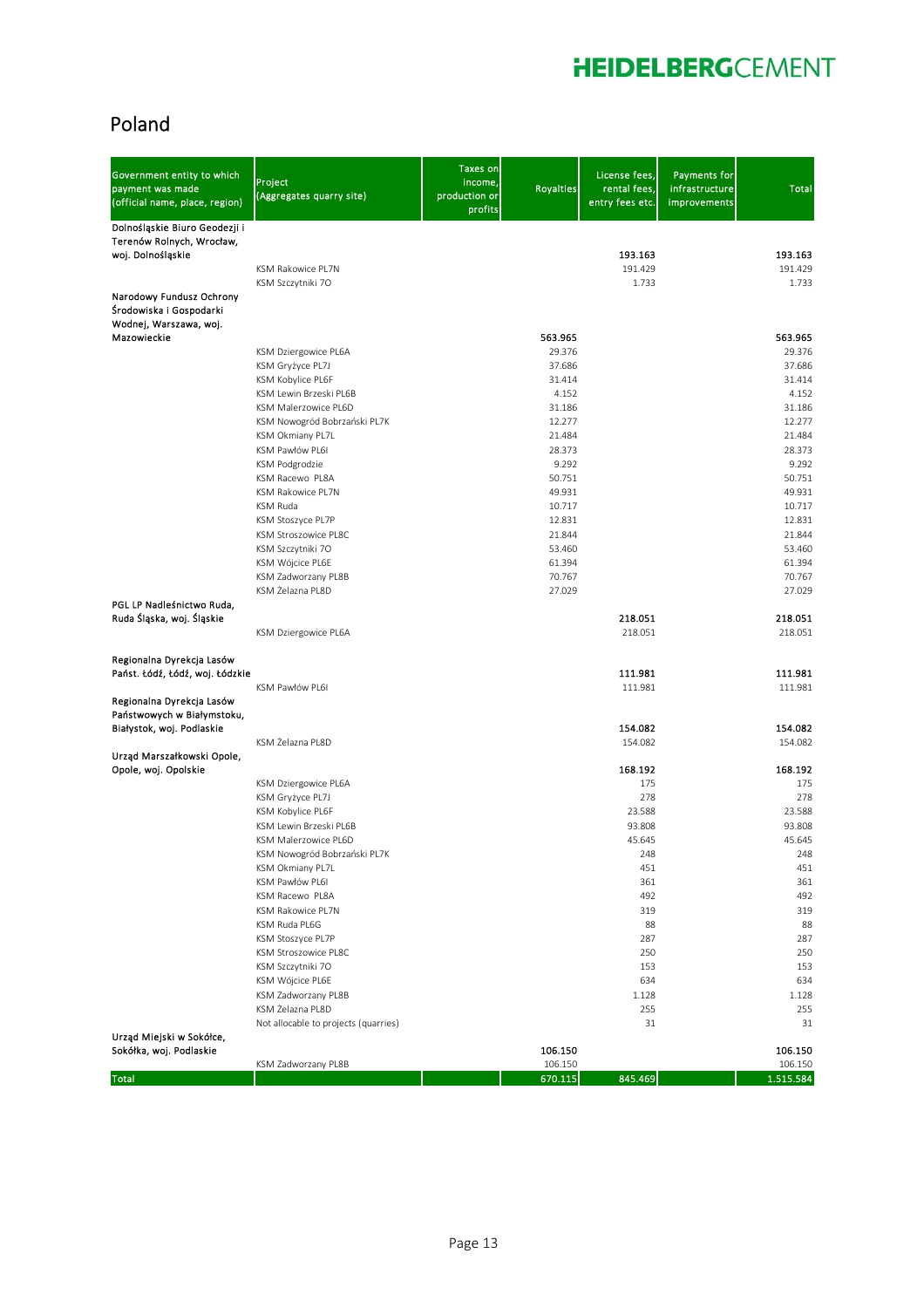### Russia

| Government entity to which<br>payment was made<br>(official name, place, region) | <b>Project</b><br>(Aggregates quarry site) | <b>Taxes onl</b><br>income.<br>production or<br>profits | <b>Royalties</b> | License fees,<br>rental fees.<br>entry fees etc. | <b>Payments for</b><br>infrastructure<br><i>improvements</i> | <b>Total</b> |
|----------------------------------------------------------------------------------|--------------------------------------------|---------------------------------------------------------|------------------|--------------------------------------------------|--------------------------------------------------------------|--------------|
| Department of the Federal Tax<br>Service for the Tula Region                     |                                            |                                                         |                  |                                                  |                                                              | 369.748      |
|                                                                                  |                                            | 70.452                                                  | 298.649          | 646                                              |                                                              |              |
|                                                                                  | Quarry1                                    | 70.452                                                  | 298.649          | 646                                              |                                                              | 369.748      |
| <b>Total</b>                                                                     |                                            | 70.452                                                  | 298.649          | 646                                              |                                                              | 369,748      |

### Spain

| Government entity to which<br>payment was made<br>(official name, place, region) | Project<br>(Aggregates quarry site) | <b>Taxes onl</b><br>income.<br>production or<br>profits | <b>Royalties</b> | License fees,<br>rental fees.<br>entry fees etc. | Payments for<br>infrastructure<br>improvements | <b>Total</b> |
|----------------------------------------------------------------------------------|-------------------------------------|---------------------------------------------------------|------------------|--------------------------------------------------|------------------------------------------------|--------------|
| Ayto de Casares, 29690 -                                                         |                                     |                                                         |                  |                                                  |                                                |              |
| Malaga                                                                           |                                     |                                                         |                  | 149.040                                          |                                                | 149.040      |
|                                                                                  | Cantera de Manilva                  |                                                         |                  | 149.040                                          |                                                | 149.040      |
| Ayto. de Güeñes. 48840 -                                                         |                                     |                                                         |                  |                                                  |                                                |              |
| Bilbao                                                                           |                                     |                                                         |                  | 108.200                                          |                                                | 108.200      |
|                                                                                  | Cantera de Zaramillo                |                                                         |                  | 108.200                                          |                                                | 108,200      |
| Total                                                                            |                                     |                                                         |                  | 257.240                                          |                                                | 257.240      |

### Sweden

| Government entity to which<br>payment was made<br>(official name, place, region) | <b>Project</b><br>(Aggregates quarry site) | <b>Taxes onl</b><br>income.<br>production or<br>profits | <b>Rovalties</b> | License fees.<br>rental fees.<br>entry fees etc. | Payments for<br>infrastructurel<br>improvements | <b>Total</b> |
|----------------------------------------------------------------------------------|--------------------------------------------|---------------------------------------------------------|------------------|--------------------------------------------------|-------------------------------------------------|--------------|
| Tax Office, 771 83 Ludvika                                                       |                                            | 1.623.506                                               |                  |                                                  |                                                 | 1.623.506    |
|                                                                                  | Not allocable to projects (quarries)       | 1.623.506                                               |                  |                                                  |                                                 | 1.623.506    |
| <b>Total</b>                                                                     |                                            | 1.623.506                                               |                  |                                                  |                                                 | 1.623.506    |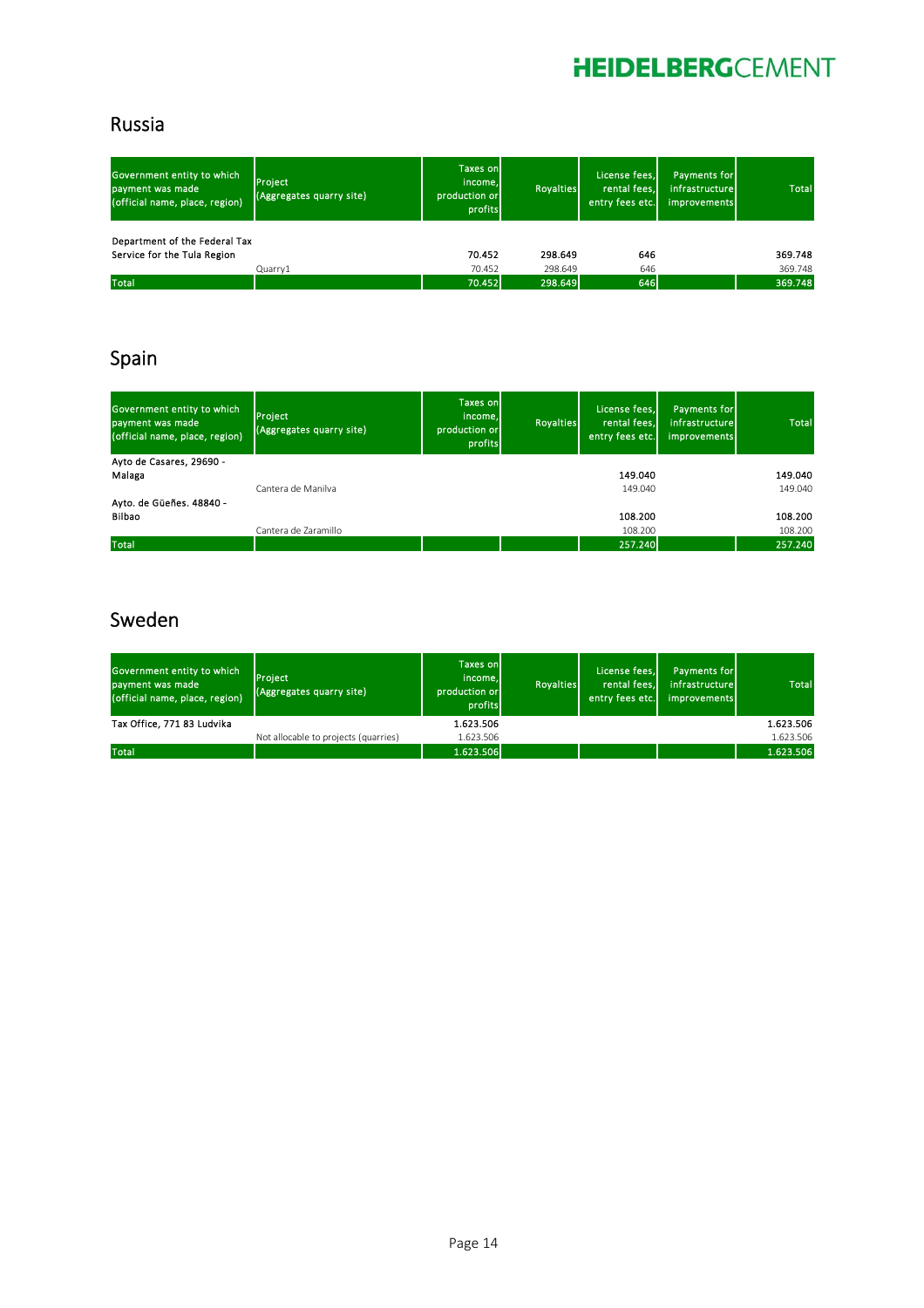### United Kingdom (1 of 6)

| Government entity to which<br>payment was made<br>(official name, place, region) | Project<br>(Aggregates quarry site)          | Taxes on<br>income.<br>production or<br>profits | <b>Royalties</b> | License fees.<br>rental fees,<br>entry fees etc. | <b>Payments for</b><br>infrastructure<br>improvements | <b>Total</b>       |
|----------------------------------------------------------------------------------|----------------------------------------------|-------------------------------------------------|------------------|--------------------------------------------------|-------------------------------------------------------|--------------------|
| Charnwood Borough Council,                                                       |                                              |                                                 |                  |                                                  |                                                       |                    |
| Loughborough, Leicestershire                                                     |                                              |                                                 |                  | 237.108                                          |                                                       | 237.108            |
|                                                                                  | Central Region Close<br>Corporate Sales&Mark |                                                 |                  | 114.314<br>40.931                                |                                                       | 114.314<br>40.931  |
|                                                                                  | South Region Sales O                         |                                                 |                  | 81.863                                           |                                                       | 81.863             |
| Chelmsford City Council,                                                         |                                              |                                                 |                  |                                                  |                                                       |                    |
| Chelmsford, Essex                                                                |                                              |                                                 |                  | 449.983<br>109.890                               |                                                       | 449.983<br>109.890 |
|                                                                                  | Hanson UK<br>Unallocated                     |                                                 |                  | 340.093                                          |                                                       | 340.093            |
| Colchester Borough Council,                                                      |                                              |                                                 |                  |                                                  |                                                       |                    |
| Colchester, Essex                                                                |                                              |                                                 |                  | 107.459                                          |                                                       | 107.459            |
|                                                                                  | Hanson UK                                    |                                                 |                  | 29.056                                           |                                                       | 29.056             |
|                                                                                  | Unallocated                                  |                                                 |                  | 78.403                                           |                                                       | 78.403             |
| Conwy County Borough                                                             |                                              |                                                 |                  |                                                  |                                                       |                    |
| Council, Conwy, Conwy                                                            |                                              |                                                 |                  | 250.237                                          | 8.256                                                 | 258.493            |
|                                                                                  | Abergele Quarry                              |                                                 |                  | 72.788                                           | 8.256                                                 | 81.044             |
|                                                                                  | Hanson UK                                    |                                                 |                  | 47.131                                           |                                                       | 47.131             |
|                                                                                  | Penmaenmawr Quarry                           |                                                 |                  | 43.437                                           |                                                       | 43.437             |
|                                                                                  | Unallocated                                  |                                                 |                  | 86.881                                           |                                                       | 86.881             |
| Cornwall Council, Truro,                                                         |                                              |                                                 |                  |                                                  |                                                       |                    |
| Cornwall                                                                         |                                              |                                                 |                  | 125.817                                          |                                                       | 125.817            |
|                                                                                  | Hingston Quarry<br>Unallocated               |                                                 |                  | 125.235                                          |                                                       | 125.235            |
| Craven District Council,                                                         |                                              |                                                 |                  | 581                                              |                                                       | 581                |
| Skipton, North Yorkshire                                                         |                                              |                                                 |                  | 149.344                                          |                                                       | 149.344            |
|                                                                                  | Hanson UK                                    |                                                 |                  | 9.389                                            |                                                       | 9.389              |
|                                                                                  | Horton Quarry                                |                                                 |                  | 94.605                                           |                                                       | 94.605             |
|                                                                                  | Ingleton Quarry                              |                                                 |                  | 45.350                                           |                                                       | 45.350             |
| East Staffordshire Borough<br>Council, Burton upon Trent,                        |                                              |                                                 |                  |                                                  |                                                       |                    |
| <b>Staffordshire</b>                                                             |                                              |                                                 |                  | 318.210                                          |                                                       | 318.210            |
|                                                                                  | <b>Barton Quarry</b>                         |                                                 |                  | 308.637                                          |                                                       | 308.637            |
|                                                                                  | Hanson UK                                    |                                                 |                  | 2.613                                            |                                                       | 2.613              |
|                                                                                  | Unallocated                                  |                                                 |                  | 6.961                                            |                                                       | 6.961              |
| Eden District Council, Penrith,<br>Cumbria                                       |                                              |                                                 |                  | 173.142                                          |                                                       | 173.142            |
|                                                                                  | Hanson UK                                    |                                                 |                  | 45.679                                           |                                                       | 45.679             |
|                                                                                  | Shap Quarry                                  |                                                 |                  | 898                                              |                                                       | 898                |
|                                                                                  | Unallocated                                  |                                                 |                  | 126.565                                          |                                                       | 126.565            |
| Subtotal 1                                                                       |                                              |                                                 |                  | 1.811.300                                        | 8.256                                                 | 1.819.556          |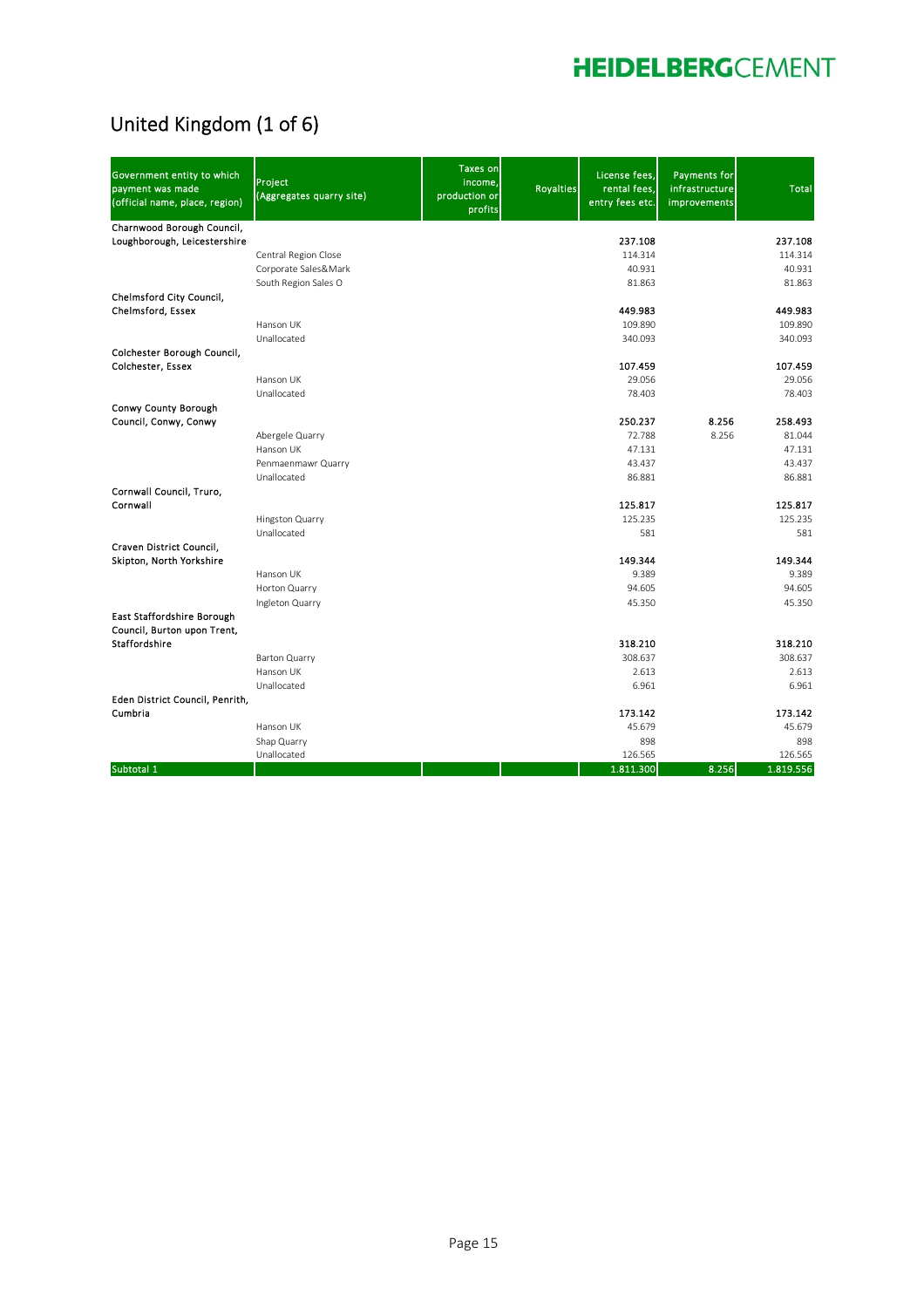### United Kingdom (2 of 6)

| Government entity to which<br>payment was made<br>(official name, place, region) | Project<br>(Aggregates quarry site)                 | <b>Taxes on</b><br>income,<br>production or<br>profits | <b>Royalties</b> | License fees,<br>rental fees,<br>entry fees etc. | Payments for<br>infrastructure<br>improvements | <b>Total</b>   |
|----------------------------------------------------------------------------------|-----------------------------------------------------|--------------------------------------------------------|------------------|--------------------------------------------------|------------------------------------------------|----------------|
| Subtotal 1                                                                       |                                                     |                                                        |                  | 1.811.300                                        | 8.256                                          | 1.819.556      |
| Environment Agency, Bristol, Bristol                                             |                                                     |                                                        |                  | 626.661                                          |                                                | 626.661        |
|                                                                                  | Allerton Park Quarry                                |                                                        |                  | 4.476                                            |                                                | 4.476          |
|                                                                                  | Appleford Aggregate                                 |                                                        |                  | 9.528                                            |                                                | 9.528          |
|                                                                                  | Appleford Depot                                     |                                                        |                  | 1.843                                            |                                                | 1.843          |
|                                                                                  | Ardingly Depot                                      |                                                        |                  | 210                                              |                                                | 210            |
|                                                                                  | Auckley Quarry                                      |                                                        |                  | 4.193                                            |                                                | 4.193          |
|                                                                                  | Barton Quarry                                       |                                                        |                  | 5.228                                            |                                                | 5.228          |
|                                                                                  | <b>Baston Quarry</b><br><b>Bath Stone Overheads</b> |                                                        |                  | 12.643                                           |                                                | 12.643         |
|                                                                                  | Batts Combe Quarry                                  |                                                        |                  | 3.115<br>1.961                                   |                                                | 3.115<br>1.961 |
|                                                                                  | Birch Quarry                                        |                                                        |                  | 2.977                                            |                                                | 2.977          |
|                                                                                  | Brayford Quarry                                     |                                                        |                  | 1.113                                            |                                                | 1.113          |
|                                                                                  | <b>Bulls Lodge Quarry</b>                           |                                                        |                  | 11.793                                           |                                                | 11.793         |
|                                                                                  | Cassington Quarry                                   |                                                        |                  | 21.136                                           |                                                | 21.136         |
|                                                                                  | Central Region Close                                |                                                        |                  | 13.499                                           |                                                | 13.499         |
|                                                                                  | Chipping Sodbury Qua                                |                                                        |                  | 7.936                                            |                                                | 7.936          |
|                                                                                  | Clee Hill Quarry                                    |                                                        |                  | 3.543                                            |                                                | 3.543          |
|                                                                                  | Cliffe Hill Quarry                                  |                                                        |                  | 9.348                                            |                                                | 9.348          |
|                                                                                  | Drybrook Quarry                                     |                                                        |                  | 2.796                                            |                                                | 2.796          |
|                                                                                  | Earls Barton Quarry                                 |                                                        |                  | 19.498                                           |                                                | 19.498         |
|                                                                                  | Farnham Quarry                                      |                                                        |                  | 272                                              |                                                | 272            |
|                                                                                  | Forcett Quarry                                      |                                                        |                  | 5.411                                            |                                                | 5.411          |
|                                                                                  | Freehay Quarry                                      |                                                        |                  | 2.025                                            |                                                | 2.025          |
|                                                                                  | Hingston Quarry                                     |                                                        |                  | 13.892                                           |                                                | 13.892         |
|                                                                                  | Horton Quarry                                       |                                                        |                  | 5.041                                            |                                                | 5.041          |
|                                                                                  | Ingleton Quarry                                     |                                                        |                  | 2.973                                            |                                                | 2.973          |
|                                                                                  | Keepershield Quarry                                 |                                                        |                  | 835                                              |                                                | 835            |
|                                                                                  | Manor Farm Quarry                                   |                                                        |                  | 1.961                                            |                                                | 1.961          |
|                                                                                  | Masters Quarry                                      |                                                        |                  | 2.179                                            |                                                | 2.179          |
|                                                                                  | Mercaston Quarry                                    |                                                        |                  | 2.565                                            |                                                | 2.565          |
|                                                                                  | Mere Farm Quarry                                    |                                                        |                  | 5.454                                            |                                                | 5.454          |
|                                                                                  | Middleton Hall Quarr                                |                                                        |                  | 14.101                                           |                                                | 14.101         |
|                                                                                  | Needingworth Quarry                                 |                                                        |                  | 230.124                                          |                                                | 230.124        |
|                                                                                  | North Region Closed                                 |                                                        |                  | 87                                               |                                                | 87             |
|                                                                                  | Pateley Bridge Quarr                                |                                                        |                  | 101                                              |                                                | 101            |
|                                                                                  | Portland Resales                                    |                                                        |                  | 1.013                                            |                                                | 1.013          |
|                                                                                  | Pottal Pool Quarry                                  |                                                        |                  | 3.096                                            |                                                | 3.096          |
|                                                                                  | Ripon Quarry                                        |                                                        |                  | 3.429                                            |                                                | 3.429          |
|                                                                                  | Shap Quarry                                         |                                                        |                  | 3.902                                            |                                                | 3.902          |
|                                                                                  | Shardlow Landfill                                   |                                                        |                  | 64.202                                           |                                                | 64.202         |
|                                                                                  | Shardlow Quarry                                     |                                                        |                  | 11.056                                           |                                                | 11.056         |
|                                                                                  | South Molton Block                                  |                                                        |                  | 451                                              |                                                | 451            |
|                                                                                  | South Region Closed                                 |                                                        |                  | 9.063                                            |                                                | 9.063          |
|                                                                                  | South Region G&A Ohd                                |                                                        |                  | 16.651                                           |                                                | 16.651         |
|                                                                                  | Sutton Courtenay Qua                                |                                                        |                  | 5.652                                            |                                                | 5.652          |
|                                                                                  | Swinburne Quarry                                    |                                                        |                  | 2.096                                            |                                                | 2.096          |
|                                                                                  | Trentham Quarry                                     |                                                        |                  | 447                                              |                                                | 447            |
|                                                                                  | Trusham Quarry                                      |                                                        |                  | 835                                              |                                                | 835            |
|                                                                                  | Tytherington Quarry                                 |                                                        |                  | 3.176                                            |                                                | 3.176          |
|                                                                                  | Unallocated                                         |                                                        |                  | 61.517                                           |                                                | 61.517         |
|                                                                                  | Weeford Quarry                                      |                                                        |                  | 894                                              |                                                | 894            |
|                                                                                  | West Drayton Depot                                  |                                                        |                  | 835                                              |                                                | 835            |
|                                                                                  | Whatley Quarry                                      |                                                        |                  | 6.810                                            |                                                | 6.810<br>2.002 |
|                                                                                  | Whiteball Quarry<br>Whitwick Quarry                 |                                                        |                  | 2.002<br>1.066                                   |                                                | 1.066          |
|                                                                                  | Wigan Depot                                         |                                                        |                  | 1.837                                            |                                                | 1.837          |
|                                                                                  | Wykeham Quarry                                      |                                                        |                  | 2.776                                            |                                                | 2.776          |
| Subtotal 2                                                                       |                                                     |                                                        |                  | 626.661                                          |                                                | 626.661        |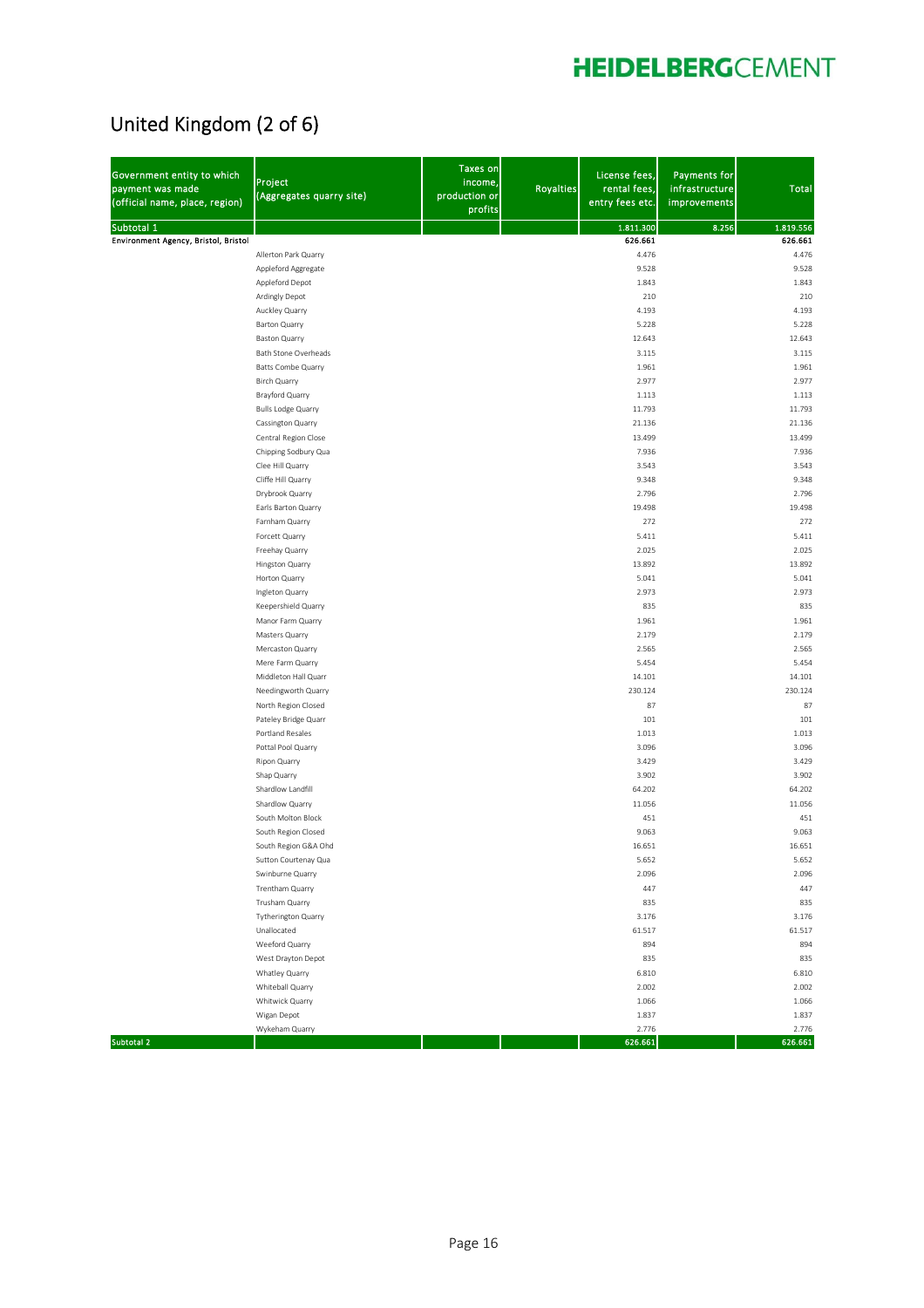### United Kingdom (3 of 6)

| Government entity to which<br>payment was made<br>(official name, place, region) | Project<br>(Aggregates quarry site)  | Taxes on<br>income,<br>production or<br>profits | <b>Royalties</b> | License fees,<br>rental fees,<br>entry fees etc. | <b>Payments for</b><br>infrastructure<br>improvements | <b>Total</b>           |
|----------------------------------------------------------------------------------|--------------------------------------|-------------------------------------------------|------------------|--------------------------------------------------|-------------------------------------------------------|------------------------|
| Subtotal 2                                                                       |                                      |                                                 |                  | 626.661                                          |                                                       | 626.661                |
| Harrogate Borough Council,                                                       |                                      |                                                 |                  |                                                  |                                                       | 247.159                |
| Harrogate, North Yorkshire                                                       | Hanson UK                            |                                                 |                  | 247.159<br>33.550                                |                                                       | 33.550                 |
|                                                                                  | Pateley Bridge Quarr                 |                                                 |                  | 38.418                                           |                                                       | 38.418                 |
|                                                                                  | Ripon Quarry                         |                                                 |                  | 106.118                                          |                                                       | 106.118                |
|                                                                                  | Unallocated                          |                                                 |                  | 69.074                                           |                                                       | 69.074                 |
| HMRC - Aggs Levy, London, London                                                 |                                      | 59.715.552                                      |                  |                                                  |                                                       | 59.715.552             |
|                                                                                  | Abergele Quarry<br>Auckley Quarry    | 766.649<br>59.444                               |                  |                                                  |                                                       | 766.649<br>59.444      |
|                                                                                  | Austerfield Quarry                   | 52.413                                          |                  |                                                  |                                                       | 52.413                 |
|                                                                                  | Barton Quarry                        | 1.305.891                                       |                  |                                                  |                                                       | 1.305.891              |
|                                                                                  | <b>Baston Quarry</b>                 | 836.142                                         |                  |                                                  |                                                       | 836.142                |
|                                                                                  | Batts Combe Quarry                   | 2.018.762                                       |                  |                                                  |                                                       | 2.018.762              |
|                                                                                  | <b>Birch Quarry</b>                  | 539.483                                         |                  |                                                  |                                                       | 539.483                |
|                                                                                  | Brayford Quarry                      | 600.714                                         |                  |                                                  |                                                       | 600.714                |
|                                                                                  | <b>Builth Quarry</b>                 | 470.551                                         |                  |                                                  |                                                       | 470.551                |
|                                                                                  | <b>Bulls Lodge Quarry</b>            | 1.795.205                                       |                  |                                                  |                                                       | 1.795.205              |
|                                                                                  | Cassington Quarry                    | 3.226                                           |                  |                                                  |                                                       | 3.226                  |
|                                                                                  | Cefn Mawr Quarry                     | 916.334                                         |                  |                                                  |                                                       | 916.334                |
|                                                                                  | Chipping Sodbury Quarry<br>Clee Hill | 2.215.122                                       |                  |                                                  |                                                       | 2.215.122              |
|                                                                                  | Cliffe Hill                          | 502.215<br>4.951.999                            |                  |                                                  |                                                       | 502.215<br>4.951.999   |
|                                                                                  | Condover Quarry                      | 27.929                                          |                  |                                                  |                                                       | 27.929                 |
|                                                                                  | Craig-yr-Hesg Quarry                 | 783,400                                         |                  |                                                  |                                                       | 783.400                |
|                                                                                  | Criggion Quarry                      | 1.930.955                                       |                  |                                                  |                                                       | 1.930.955              |
|                                                                                  | Daglingworth Quarry                  | 33.432                                          |                  |                                                  |                                                       | 33.432                 |
|                                                                                  | Earls Barton Quarry                  | 934.215                                         |                  |                                                  |                                                       | 934.215                |
|                                                                                  | Forest Wood Quarry                   | 168                                             |                  |                                                  |                                                       | 168                    |
|                                                                                  | Gelligaer Quarry                     | 192.575                                         |                  |                                                  |                                                       | 192.575                |
|                                                                                  | Griff                                | 2.174                                           |                  |                                                  |                                                       | 2.174                  |
|                                                                                  | Hingston Quarry                      | 635.205                                         |                  |                                                  |                                                       | 635.205                |
|                                                                                  | Horton Quarry                        | 1.130.821                                       |                  |                                                  |                                                       | 1.130.821              |
|                                                                                  | Ingleton Quarry                      | 380.807                                         |                  |                                                  |                                                       | 380.807                |
|                                                                                  | Keepershield Quarry                  | 628.705                                         |                  |                                                  |                                                       | 628.705                |
|                                                                                  | Lithalun Quarry                      | 431.964                                         |                  |                                                  |                                                       | 431.964                |
|                                                                                  | Low Gelt Quarry<br>Machen Quarry     | 160.947<br>1.312.070                            |                  |                                                  |                                                       | 160.947<br>1.312.070   |
|                                                                                  | Masters Quarry                       | 473.282                                         |                  |                                                  |                                                       | 473.282                |
|                                                                                  | Mercaston Quarry                     | 156.819                                         |                  |                                                  |                                                       | 156.819                |
|                                                                                  | Needingworth Quarry                  | 2.406.852                                       |                  |                                                  |                                                       | 2.406.852              |
|                                                                                  | Pateley Bridge Quarry                | 1.357.961                                       |                  |                                                  |                                                       | 1.357.961              |
|                                                                                  | Penderyn Quarry                      | 805.861                                         |                  |                                                  |                                                       | 805.861                |
|                                                                                  | Penmaenmawr Quarry                   | 382.708                                         |                  |                                                  |                                                       | 382.708                |
|                                                                                  | Pottal Pool Quarry                   | 727.638                                         |                  |                                                  |                                                       | 727.638                |
|                                                                                  | Ribblesdale Quarry                   | 710                                             |                  |                                                  |                                                       | 710                    |
|                                                                                  | Ripon Quarry                         | 534.888                                         |                  |                                                  |                                                       | 534.888                |
|                                                                                  | Shap Quarry                          | 737.868                                         |                  |                                                  |                                                       | 737.868                |
|                                                                                  | Shardlow Quarry                      | 887.830                                         |                  |                                                  |                                                       | 887.830                |
|                                                                                  | Sutton Courtenay Quarry              | 13.022                                          |                  |                                                  |                                                       | 13.022                 |
|                                                                                  | Swinburne Quarry                     | 235.885                                         |                  |                                                  |                                                       | 235.885                |
|                                                                                  | Tytherington Quarry<br>Unallocated   | 4.183.952<br>7.632.181                          |                  |                                                  |                                                       | 4.183.952<br>1.726.422 |
|                                                                                  | Weeford Quarry                       | 325.552                                         |                  |                                                  |                                                       | 325.552                |
|                                                                                  | Whatley Quarry                       | 12.387.396                                      |                  |                                                  |                                                       | 12.387.396             |
|                                                                                  | Whiteball Quarry                     | 465.871                                         |                  |                                                  |                                                       | 465.871                |
|                                                                                  | Wykeham Quarry                       | 379.758                                         |                  |                                                  |                                                       | 379.758                |
| Huntingdonshire District Council,                                                |                                      |                                                 |                  | 701.693                                          |                                                       | 701.693                |
| Huntingdon, Cambridgeshire                                                       | Needingworth Quarry                  |                                                 |                  | 496.321                                          |                                                       | 496.321                |
|                                                                                  | Unallocated                          |                                                 |                  | 205.373                                          |                                                       | 205.373                |
|                                                                                  |                                      |                                                 |                  |                                                  |                                                       |                        |
| Subtotal 3                                                                       |                                      | 59.715.552                                      |                  | 948.852                                          |                                                       | 60.664.404             |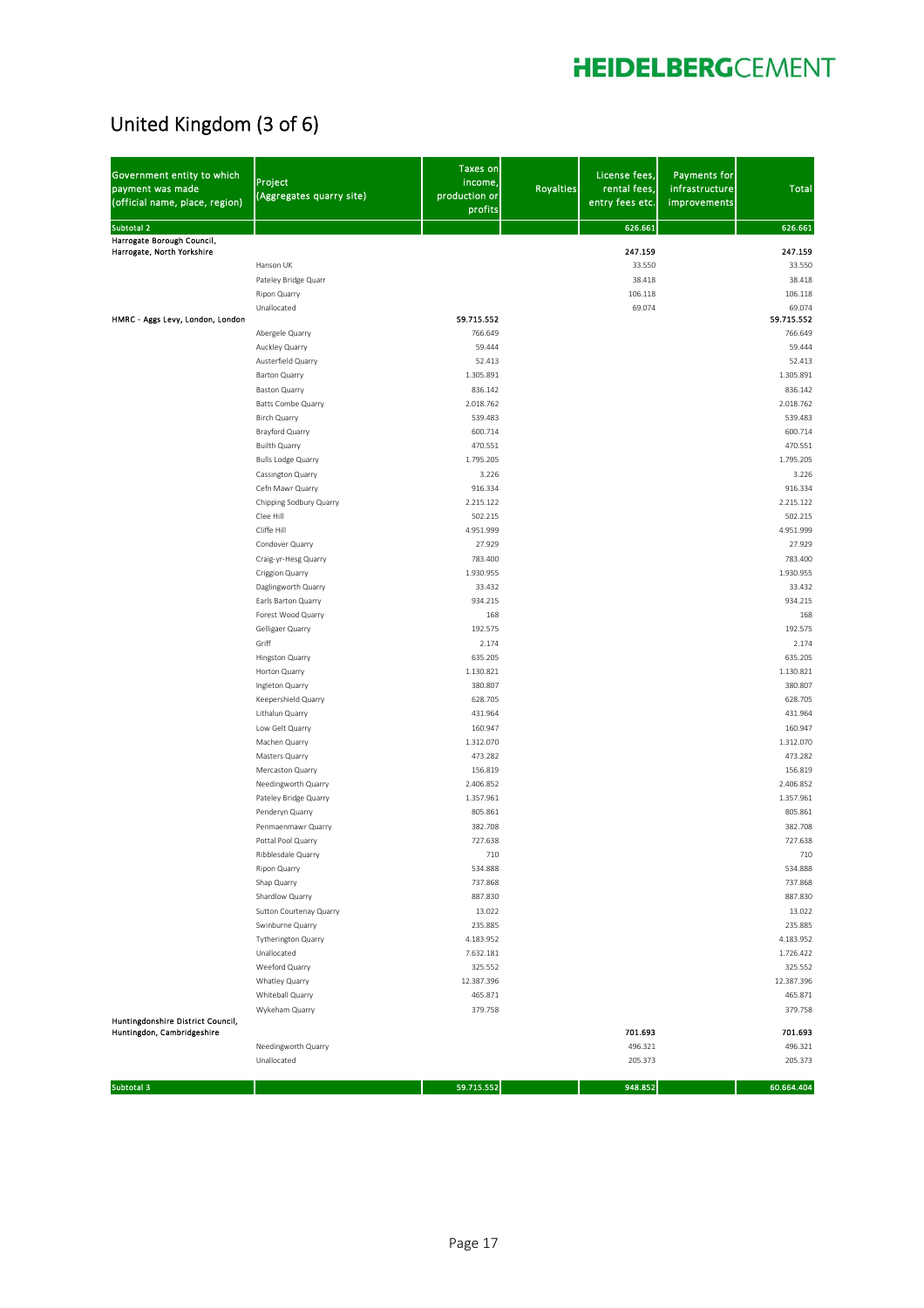### United Kingdom (4 of 6)

| Government entity to which<br>payment was made<br>(official name, place, region) | Project<br>(Aggregates quarry site) | <b>Taxes on</b><br>income,<br>production or<br>profits | <b>Royalties</b> | License fees,<br>rental fees,<br>entry fees etc. | <b>Payments for</b><br>infrastructure<br>improvements | <b>Total</b>     |
|----------------------------------------------------------------------------------|-------------------------------------|--------------------------------------------------------|------------------|--------------------------------------------------|-------------------------------------------------------|------------------|
| Subtotal 3                                                                       |                                     | 59.715.552                                             |                  | 948.852                                          |                                                       | 60.664.404       |
| London Borough of Barking and<br>Dagenham, London, London                        |                                     |                                                        |                  | 726.313                                          |                                                       | 726.313          |
|                                                                                  | Dagenham Depot                      |                                                        |                  | 73.230                                           |                                                       | 73.230           |
|                                                                                  | Dagenham Wharf                      |                                                        |                  | 18.772                                           |                                                       | 18.772           |
|                                                                                  | Unallocated                         |                                                        |                  | 634.311                                          |                                                       | 634.311          |
| London Borough Of Hillingdon,                                                    |                                     |                                                        |                  |                                                  |                                                       |                  |
| London, London                                                                   |                                     |                                                        |                  | 350.992                                          |                                                       | 350.992          |
| Maidstone Borough Council,                                                       | South Region Closed                 |                                                        |                  | 350.992                                          |                                                       | 350.992          |
| Maidstone, Kent                                                                  |                                     |                                                        |                  | 374.594                                          |                                                       | 374.594          |
|                                                                                  | Allington Depot                     |                                                        |                  | 374.594                                          |                                                       | 374.594          |
| Medway Council, Chatham, Kent                                                    |                                     |                                                        |                  | 133.491                                          |                                                       | 133.491          |
|                                                                                  | Frindsbury Depot                    |                                                        |                  | 121.706                                          |                                                       | 121.706          |
| Mendip District Council, Shepton                                                 | Unallocated                         |                                                        |                  | 11.786                                           |                                                       | 11.786           |
| <b>Mallet, Somerset</b>                                                          |                                     |                                                        |                  | 748.945                                          |                                                       | 748.945          |
|                                                                                  | Whatley Quarry                      |                                                        |                  | 748.945                                          |                                                       | 748.945          |
| Mid Sussex District Council,                                                     |                                     |                                                        |                  |                                                  |                                                       |                  |
| Haywards Heath, West Sussex                                                      |                                     |                                                        |                  | 112.365                                          |                                                       | 112.365          |
|                                                                                  | Ardingly Depot<br>Unallocated       |                                                        |                  | 103.001<br>9.363                                 |                                                       | 103.001<br>9.363 |
| Natural England, Sheffield, South                                                |                                     |                                                        |                  |                                                  |                                                       |                  |
| Yorkshire                                                                        |                                     |                                                        |                  | 115.354                                          |                                                       | 115.354          |
|                                                                                  | Needingworth Quarry                 |                                                        |                  | 599                                              |                                                       | 599              |
|                                                                                  | Whatley Quarry                      |                                                        |                  | 114.755                                          |                                                       | 114.755          |
| Network Rail Infrastructure Ltd,<br>London, London                               |                                     |                                                        |                  | 1.321.180                                        |                                                       | 1.321.180        |
|                                                                                  | Allington Depot                     |                                                        |                  | 5.283                                            |                                                       | 5.283            |
|                                                                                  | Appleford Depot                     |                                                        |                  | 165                                              |                                                       | 165              |
|                                                                                  | Ardingly Depot                      |                                                        |                  | 303.811                                          |                                                       | 303.811          |
|                                                                                  | Barton Quarry                       |                                                        |                  | 13.240                                           |                                                       | 13.240           |
|                                                                                  | Dagenham Depot                      |                                                        |                  | 105                                              |                                                       | 105              |
|                                                                                  | Exeter Depot                        |                                                        |                  | 34.711                                           |                                                       | 34.711           |
|                                                                                  | Horton Quarry                       |                                                        |                  | 103.093                                          |                                                       | 103.093          |
|                                                                                  | Ingleton Quarry                     |                                                        |                  | 42                                               |                                                       | 42               |
|                                                                                  | Machen Rail Depot                   |                                                        |                  | 6.892                                            |                                                       | 6.892            |
|                                                                                  | Mendip Rail Operatio                |                                                        |                  | 7.976                                            |                                                       | 7.976            |
|                                                                                  | Penmaenmawr Quarry                  |                                                        |                  | 9.768                                            |                                                       | 9.768            |
|                                                                                  | Ribblehead Sidings D<br>Shap Quarry |                                                        |                  | 2.875<br>19.661                                  |                                                       | 2.875<br>19.661  |
|                                                                                  | Theale Sidings Depot                |                                                        |                  | 609.919                                          |                                                       | 609.919          |
|                                                                                  | Unallocated                         |                                                        |                  | 35.060                                           |                                                       | 35.060           |
|                                                                                  | West Drayton Coalyar                |                                                        |                  | 78.493                                           |                                                       | 78.493           |
|                                                                                  | West Drayton Depot                  |                                                        |                  | 82.811                                           |                                                       | 82.811           |
|                                                                                  | Wigan Depot                         |                                                        |                  | 7.275                                            |                                                       | 7.275            |
| North Devon District Council,                                                    |                                     |                                                        |                  |                                                  |                                                       |                  |
| Barnstaple, Devon                                                                | Brayford Quarry                     |                                                        |                  | 100.041                                          |                                                       | 100.041<br>1.795 |
|                                                                                  | Hanson UK                           |                                                        |                  | 1.795<br>22.773                                  |                                                       | 22.773           |
|                                                                                  | Unallocated                         |                                                        |                  | 75.472                                           |                                                       | 75.472           |
| Northampton Borough Council,                                                     |                                     |                                                        |                  |                                                  |                                                       |                  |
| Northampton, Northamptonshire                                                    |                                     |                                                        |                  | 116.054                                          |                                                       | 116.054          |
| Northumberland County Council,                                                   | Unallocated                         |                                                        |                  | 116.054                                          |                                                       | 116.054          |
| Morpeth, Northumberland                                                          |                                     |                                                        |                  | 102.804                                          |                                                       | 102.804          |
|                                                                                  | Keepershield Quarry                 |                                                        |                  | 99.874                                           |                                                       | 99.874           |
|                                                                                  | Unallocated                         |                                                        |                  | 2.929                                            |                                                       | 2.929            |
| Subtotal 4                                                                       |                                     |                                                        |                  | 4.202.132                                        |                                                       | 4.202.132        |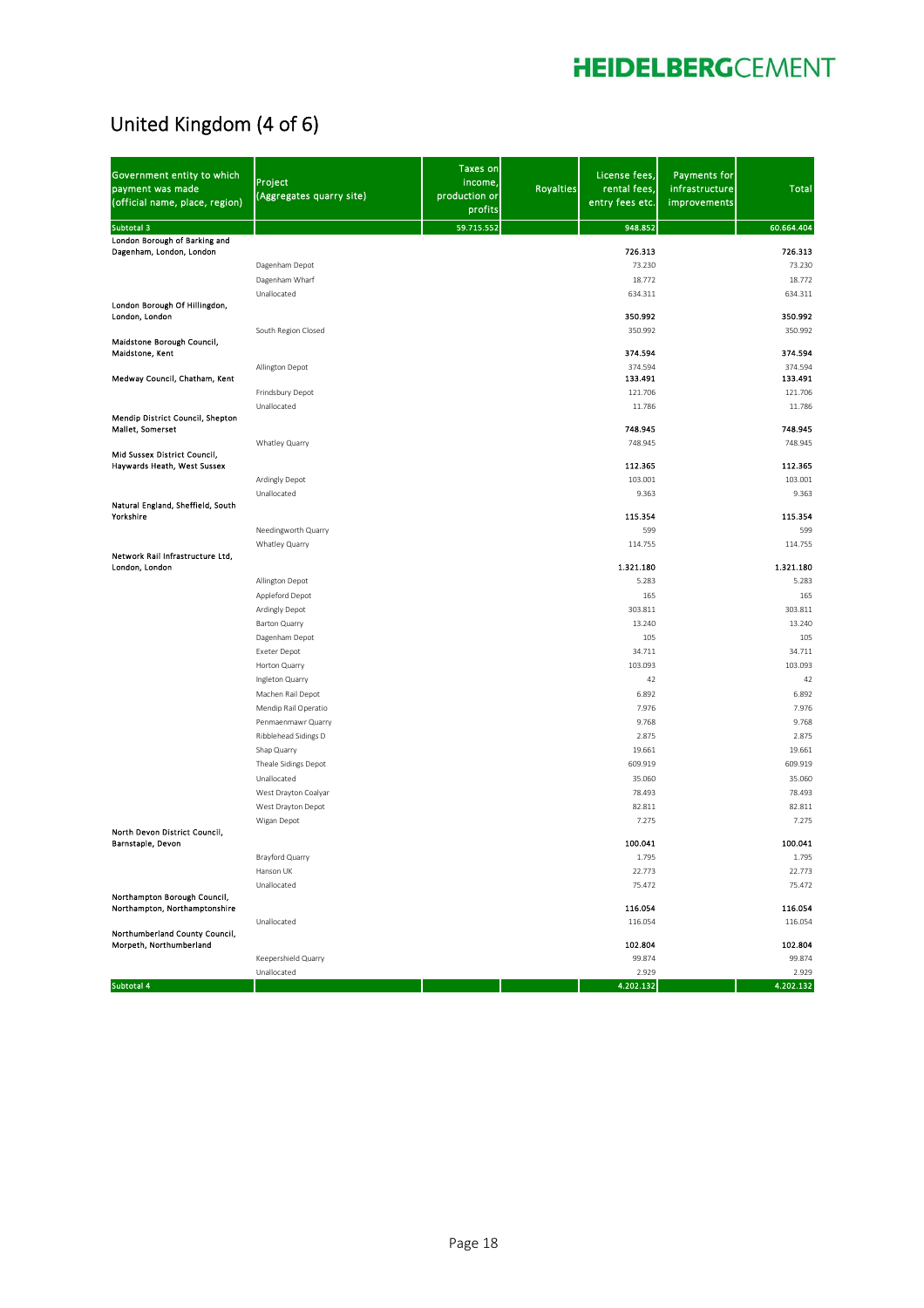### United Kingdom (5 of 6)

| Government entity to which<br>payment was made<br>(official name, place, region) | Project<br>(Aggregates quarry site) | <b>Taxes on</b><br>income,<br>production or<br>profits | <b>Royalties</b> | License fees,<br>rental fees,<br>entry fees etc. | Payments for<br>infrastructure<br><b>improvements</b> | Total            |
|----------------------------------------------------------------------------------|-------------------------------------|--------------------------------------------------------|------------------|--------------------------------------------------|-------------------------------------------------------|------------------|
| Subtotal 4                                                                       |                                     |                                                        |                  | 4.202.132                                        |                                                       | 4.202.132        |
|                                                                                  |                                     |                                                        |                  |                                                  |                                                       |                  |
| Powys County Council, Powys, Powys                                               | <b>Builth Quarry</b>                |                                                        |                  | 295.499<br>1.105                                 |                                                       | 295.499<br>1.105 |
|                                                                                  | Hanson UK                           |                                                        |                  | 70.326                                           |                                                       | 70.326           |
|                                                                                  | Unallocated                         |                                                        |                  | 224.068                                          |                                                       | 224.068          |
| Purbeck District Council, Wareham,                                               |                                     |                                                        |                  |                                                  |                                                       |                  |
| Dorset                                                                           |                                     |                                                        |                  | 132.534                                          |                                                       | 132.534          |
|                                                                                  | Hanson UK                           |                                                        |                  | 28.776                                           |                                                       | 28.776           |
| Rhondda Cynon Taf County Borough                                                 | Unallocated                         |                                                        |                  | 103.758                                          |                                                       | 103.758          |
| Council, Clydach Vale, Rhondda<br>Cynon Taf                                      |                                     |                                                        |                  | 234.325                                          |                                                       | 234.325          |
|                                                                                  | Craig-yr-Hesg Quarry                |                                                        |                  | 25.472                                           |                                                       | 25.472           |
|                                                                                  | Forest Wood Quarry                  |                                                        |                  | 6.843                                            |                                                       | 6.843            |
|                                                                                  | Penderyn Quarry                     |                                                        |                  | 18.125                                           |                                                       | 18.125           |
|                                                                                  | Unallocated                         |                                                        |                  | 183.885                                          |                                                       | 183.885          |
| Royal Borough Of Greenwich,                                                      |                                     |                                                        |                  |                                                  |                                                       |                  |
| London, London                                                                   |                                     |                                                        |                  | 279.546                                          |                                                       | 279.546          |
|                                                                                  | Hanson UK                           |                                                        |                  | 69.677                                           |                                                       | 69.677           |
|                                                                                  | MCP UK O Elba ESM 11                |                                                        |                  | 849                                              |                                                       | 849              |
| Scottish Water Business Stream Ltd,                                              | Unallocated                         |                                                        |                  | 209.020                                          |                                                       | 209.020          |
| Edinburgh, Lothian                                                               |                                     |                                                        |                  | 139.601                                          |                                                       | 139.601          |
|                                                                                  | Allington Depot                     |                                                        |                  | 81.984                                           |                                                       | 81.984           |
|                                                                                  | Frindsbury Depot                    |                                                        |                  | 44.468                                           |                                                       | 44.468           |
|                                                                                  | Frindsbury Wharf                    |                                                        |                  | 11.002                                           |                                                       | 11.002           |
|                                                                                  | Scotland Reg Closed                 |                                                        |                  | 2.147                                            |                                                       | 2.147            |
| Sedgemoor District Council,<br><b>Bridgwater, Somerset</b>                       |                                     |                                                        |                  | 270.062                                          |                                                       | 270.062          |
|                                                                                  | Batts Combe Quarry                  |                                                        |                  | 62.540                                           |                                                       | 62.540           |
|                                                                                  | <b>Bridgwater Wharf Dep</b>         |                                                        |                  | 23.820                                           |                                                       | 23.820           |
|                                                                                  | Hanson UK                           |                                                        |                  | 55.667                                           |                                                       | 55.667           |
|                                                                                  | MCP UK M McCrory 80                 |                                                        |                  | 9.356                                            |                                                       | 9.356            |
|                                                                                  | Unallocated                         |                                                        |                  | 118.679                                          |                                                       | 118.679          |
| South Derbyshire District Council,<br>Swadlincote, Derbyshire                    |                                     |                                                        |                  | 426.189                                          |                                                       | 426.189          |
|                                                                                  | Hanson UK                           |                                                        |                  | 108.489                                          |                                                       | 108.489          |
|                                                                                  | Unallocated                         |                                                        |                  | 317.700                                          |                                                       | 317.700          |
| South Gloucestershire Council,<br>Bristol, South Gloucestershire                 |                                     |                                                        |                  | 695.294                                          |                                                       | 695.294          |
|                                                                                  | Chipping Sodbury Qua                |                                                        |                  | 184.271                                          |                                                       | 184.271          |
|                                                                                  | Corporate General Ad                |                                                        |                  | 70.867                                           |                                                       | 70.867           |
|                                                                                  | Hanson UK                           |                                                        |                  | 48.874                                           |                                                       | 48.874           |
|                                                                                  | South Region Closed                 |                                                        |                  | 23.762                                           |                                                       | 23.762           |
|                                                                                  | <b>Tytherington Quarry</b>          |                                                        |                  | 14.875                                           |                                                       | 14.875           |
|                                                                                  | Unallocated                         |                                                        |                  | 352.645                                          |                                                       | 352.645          |
| South Kesteven District Council,<br>Grantham, Lincolnshire                       |                                     |                                                        |                  | 249.468                                          |                                                       | 249.468          |
|                                                                                  | <b>Baston Quarry</b>                |                                                        |                  | 156.588                                          |                                                       | 156.588          |
|                                                                                  | Unallocated                         |                                                        |                  | 92.880                                           |                                                       | 92.880           |
| South Staffordshire District Council,                                            |                                     |                                                        |                  |                                                  |                                                       |                  |
| Wolverhampton, Staffordshire                                                     |                                     |                                                        |                  | 197.368                                          |                                                       | 197.368          |
| Taunton Deane Borough Council,                                                   | Pottal Pool Quarry                  |                                                        |                  | 197.368                                          |                                                       | 197.368          |
| Taunton, Somerset                                                                |                                     |                                                        |                  | 106.001                                          |                                                       | 106.001          |
|                                                                                  | Hanson UK                           |                                                        |                  | 28.795                                           |                                                       | 28.795           |
|                                                                                  | Unallocated                         |                                                        |                  | 77.206                                           |                                                       | 77.206           |
| Subtotal 5                                                                       |                                     |                                                        |                  | 3.025.889                                        |                                                       | 3.025.889        |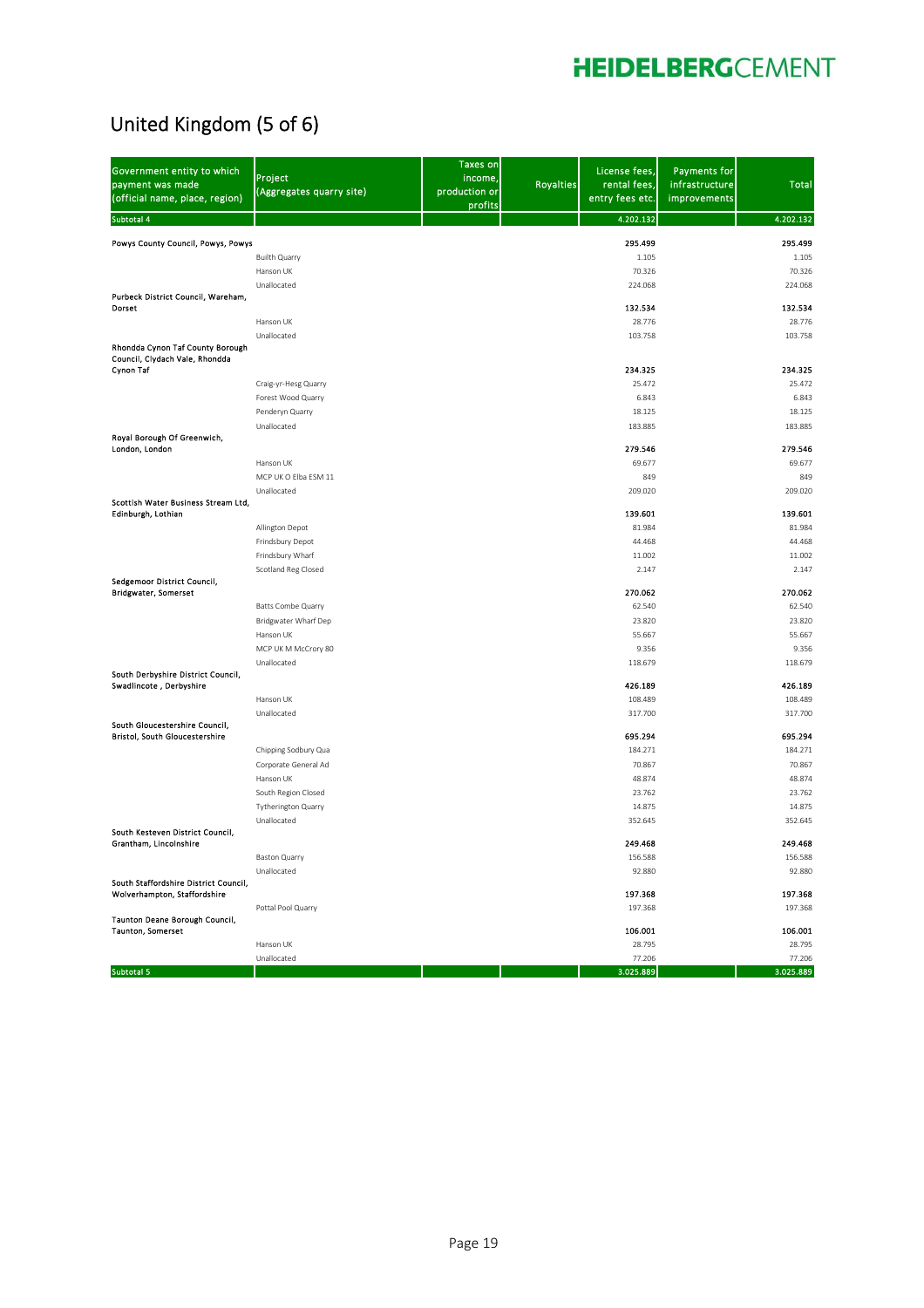### United Kingdom (6 of 6)

| Government entity to which<br>payment was made<br>(official name, place, region) | Project<br>(Aggregates quarry site) | <b>Taxes on</b><br>income,<br>production or<br>profits | <b>Royalties</b> | License fees.<br>rental fees,<br>entry fees etc. | <b>Payments for</b><br>infrastructure<br><b>improvements</b> | <b>Total</b> |
|----------------------------------------------------------------------------------|-------------------------------------|--------------------------------------------------------|------------------|--------------------------------------------------|--------------------------------------------------------------|--------------|
| Subtotal 5                                                                       |                                     |                                                        |                  | 3.025.889                                        |                                                              | 3.025.889    |
| The Crown Estate, London, London                                                 |                                     |                                                        | 2.550.908        | 1.769.693                                        |                                                              | 4.320.601    |
|                                                                                  | 106                                 |                                                        | 945.575          | 340.234                                          |                                                              | 1.285.809    |
|                                                                                  | 240                                 |                                                        | 437.498          | 340.234                                          |                                                              | 777.732      |
|                                                                                  | 435                                 |                                                        | 18.932           | 66.897                                           |                                                              | 85.829       |
|                                                                                  | 460                                 |                                                        | 88.697           | 229.353                                          |                                                              | 318.050      |
|                                                                                  | 470                                 |                                                        |                  | 38.374                                           |                                                              | 38.374       |
|                                                                                  | 473                                 |                                                        | 382.211          | 176.150                                          |                                                              | 558.361      |
|                                                                                  | 526                                 |                                                        | 338.951          | 201.361                                          |                                                              | 540.311      |
|                                                                                  | 1601                                |                                                        |                  | 1.883                                            |                                                              | 1.883        |
|                                                                                  | 1602                                |                                                        |                  | 1.883                                            |                                                              | 1.883        |
|                                                                                  | 242-361                             |                                                        | 335.590          | 61.422                                           |                                                              | 397.012      |
|                                                                                  | $401 - 2$                           |                                                        | 3.454            | 204.123                                          |                                                              | 207.577      |
|                                                                                  | Gelligaer Quarry                    |                                                        |                  | 34.886                                           |                                                              | 34.886       |
|                                                                                  | Newport Wharf Depot                 |                                                        |                  | 6.745                                            |                                                              | 6.745        |
|                                                                                  | Unallocated                         |                                                        |                  | 66.148                                           |                                                              | 66.148       |
| Wellingborough Borough Council,<br>Wellingborough, Northamptonshire              |                                     |                                                        |                  | 304.707                                          |                                                              | 304.707      |
|                                                                                  | Earls Barton Quarry                 |                                                        |                  | 195.858                                          |                                                              | 195.858      |
|                                                                                  | Hanson UK                           |                                                        |                  | 80.748                                           |                                                              | 80.748       |
|                                                                                  | Unallocated                         |                                                        |                  | 28.100                                           |                                                              | 28.100       |
| West Berkshire Council, Newbury,<br><b>Berkshire</b>                             |                                     |                                                        |                  | 156.142                                          |                                                              | 156.142      |
|                                                                                  | MCP UK Q SIMEM MMX 5                |                                                        |                  | 530                                              |                                                              | 530          |
|                                                                                  | North Region G&A Ohd                |                                                        |                  | 265                                              |                                                              | 265          |
|                                                                                  | Theale Sidings Depot                |                                                        |                  | 155.346                                          |                                                              | 155.346      |
| Windsor and Maidenhead Borough<br>Council, Maidenhead, Berkshire                 |                                     |                                                        |                  | 147.060                                          |                                                              | 147.060      |
|                                                                                  | Unallocated                         |                                                        |                  | 147.060                                          |                                                              | 147.060      |
| Subtotal 6                                                                       |                                     |                                                        | 2.550.908        | 2.377.601                                        |                                                              | 4.928.509    |
| <b>Total</b>                                                                     |                                     | 59.715.552                                             | 2.550.908        | 12.992.435                                       | 8.256                                                        | 75.267.151   |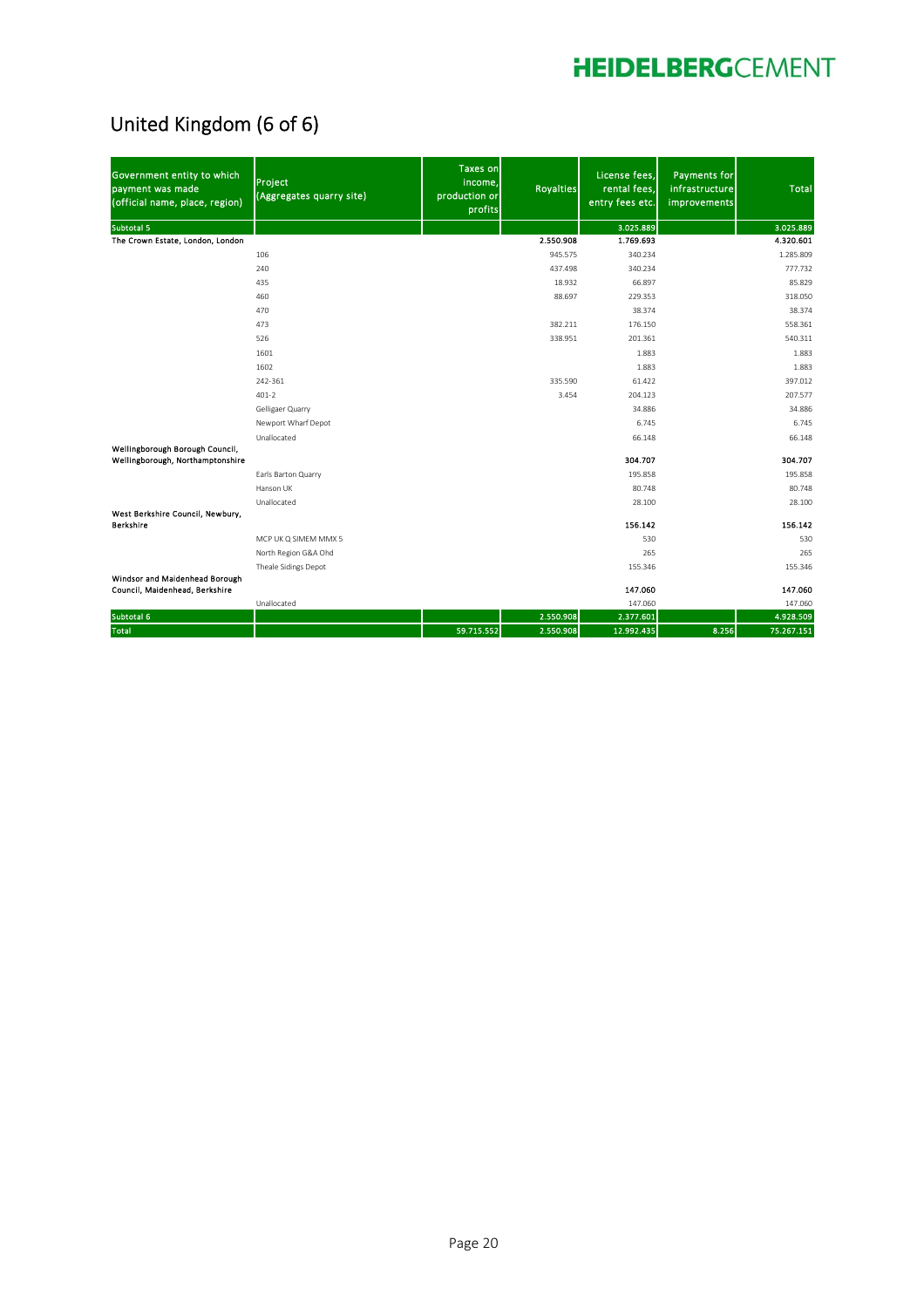### USA (1 of 8)

| Government entity to which<br>payment was made<br>(official name, place, region) | Project<br>(Aggregates quarry site) | <b>Taxes on</b><br>income.<br>production or<br>profits | <b>Royalties</b> | License fees,<br>rental fees,<br>entry fees etc. | <b>Payments for</b><br>infrastructure<br>improvements | <b>Total</b> |
|----------------------------------------------------------------------------------|-------------------------------------|--------------------------------------------------------|------------------|--------------------------------------------------|-------------------------------------------------------|--------------|
| CITY OF EVERETT, EVERETT,                                                        |                                     |                                                        |                  |                                                  |                                                       |              |
| WA                                                                               |                                     |                                                        | 336.800          | 3.918                                            |                                                       | 340.718      |
|                                                                                  | Everett Glenwood LND BLS            |                                                        | 336.800          |                                                  |                                                       | 336.800      |
|                                                                                  | Everett Glenwood LND OFC            |                                                        |                  | 3.846<br>72                                      |                                                       | 3.846<br>72  |
| CITY OF IRWINDALE,                                                               | Ferndale Agg Ops S&G OFC            |                                                        |                  |                                                  |                                                       |              |
| <b>IRWINDALE, CA</b>                                                             |                                     | 1.385.474                                              |                  | 6.977                                            |                                                       | 1.392.451    |
|                                                                                  | Irwindale S&G-BLS                   | 1.385.474                                              |                  |                                                  |                                                       | 1.385.474    |
|                                                                                  | Irwindale S&G-OFC                   |                                                        |                  | 6.977                                            |                                                       | 6.977        |
| <b>COMMISSIONER OF MOTOR</b>                                                     |                                     |                                                        |                  |                                                  |                                                       |              |
| VEHICLES, UTICA, NY                                                              |                                     |                                                        |                  | 107.560                                          |                                                       | 107.560      |
|                                                                                  | Alfred RMC OFC                      |                                                        |                  | 533                                              |                                                       | 533          |
|                                                                                  | Bainbridge RMC OFC                  |                                                        |                  | 1.414                                            |                                                       | 1.414        |
|                                                                                  | Bath RMC OFC                        |                                                        |                  | 3.109                                            |                                                       | 3.109        |
|                                                                                  | Central Square RMC OFC              |                                                        |                  | 473                                              |                                                       | 473          |
|                                                                                  | Clarendon RMC RMC OFC               |                                                        |                  | 1.345                                            |                                                       | 1.345        |
|                                                                                  | Cortland RMC OFC                    |                                                        |                  | 2.036                                            |                                                       | 2.036        |
|                                                                                  | Dunkirk RMC RMC OFC                 |                                                        |                  | 965                                              |                                                       | 965          |
|                                                                                  | E Rochester RMC OFC                 |                                                        |                  | 2.619                                            |                                                       | 2.619        |
|                                                                                  | <b>ENNY Trucking TRU OFC</b>        |                                                        |                  | 9.369                                            |                                                       | 9.369        |
|                                                                                  | Greene RMC RMC OFC                  |                                                        |                  | 5.423                                            |                                                       | 5.423        |
|                                                                                  | Horseheads RMC RMC OFC              |                                                        |                  | 1.842                                            |                                                       | 1.842        |
|                                                                                  | Ithaca RMC OFC                      |                                                        |                  | 7.162                                            |                                                       | 7.162        |
|                                                                                  | Jamestown RMC OFC                   |                                                        |                  | 127                                              |                                                       | 127          |
|                                                                                  | Marcellus RMC RMC OFC               |                                                        |                  | 3.723                                            |                                                       | 3.723        |
|                                                                                  | Nedrow RMC RMC OFC                  |                                                        |                  | 10.044                                           |                                                       | 10.044       |
|                                                                                  | Nedrow Shop RMC OFC                 |                                                        |                  | 25                                               |                                                       | 25           |
|                                                                                  | NY Admin CON OFC                    |                                                        |                  | 477                                              |                                                       | 477          |
|                                                                                  | NY Const CON OFC                    |                                                        |                  | 11.018                                           |                                                       | 11.018       |
|                                                                                  | Oneida RMC OFC                      |                                                        |                  | 2.930                                            |                                                       | 2.930        |
|                                                                                  | Pavilion RMC OFC                    |                                                        |                  | 6.003                                            |                                                       | 6.003        |
|                                                                                  | Pavilion Shop OTH OFC               |                                                        |                  | 976                                              |                                                       | 976          |
|                                                                                  | Penn Yan RMC OFC                    |                                                        |                  | 2.259                                            |                                                       | 2.259        |
|                                                                                  | Phelps RMC OFC                      |                                                        |                  | 6.561                                            |                                                       | 6.561        |
|                                                                                  | Rochester RMC RMC OFC               |                                                        |                  | 10.367                                           |                                                       | 10.367       |
|                                                                                  | Skaneateles STO OFC                 |                                                        |                  | 1.093                                            |                                                       | 1.093        |
|                                                                                  | Stayer RMC OFC                      |                                                        |                  | 127                                              |                                                       | 127          |
|                                                                                  | WNY Materials Trucking OTH OFC      |                                                        |                  | 24                                               |                                                       | 24           |
|                                                                                  | WNY Materials Trucking TRU OFC      |                                                        |                  | 15.517                                           |                                                       | 15.517       |
| Subtotal 1                                                                       |                                     | 1.385.474                                              | 336.800          | 118.455                                          |                                                       | 1.840.729    |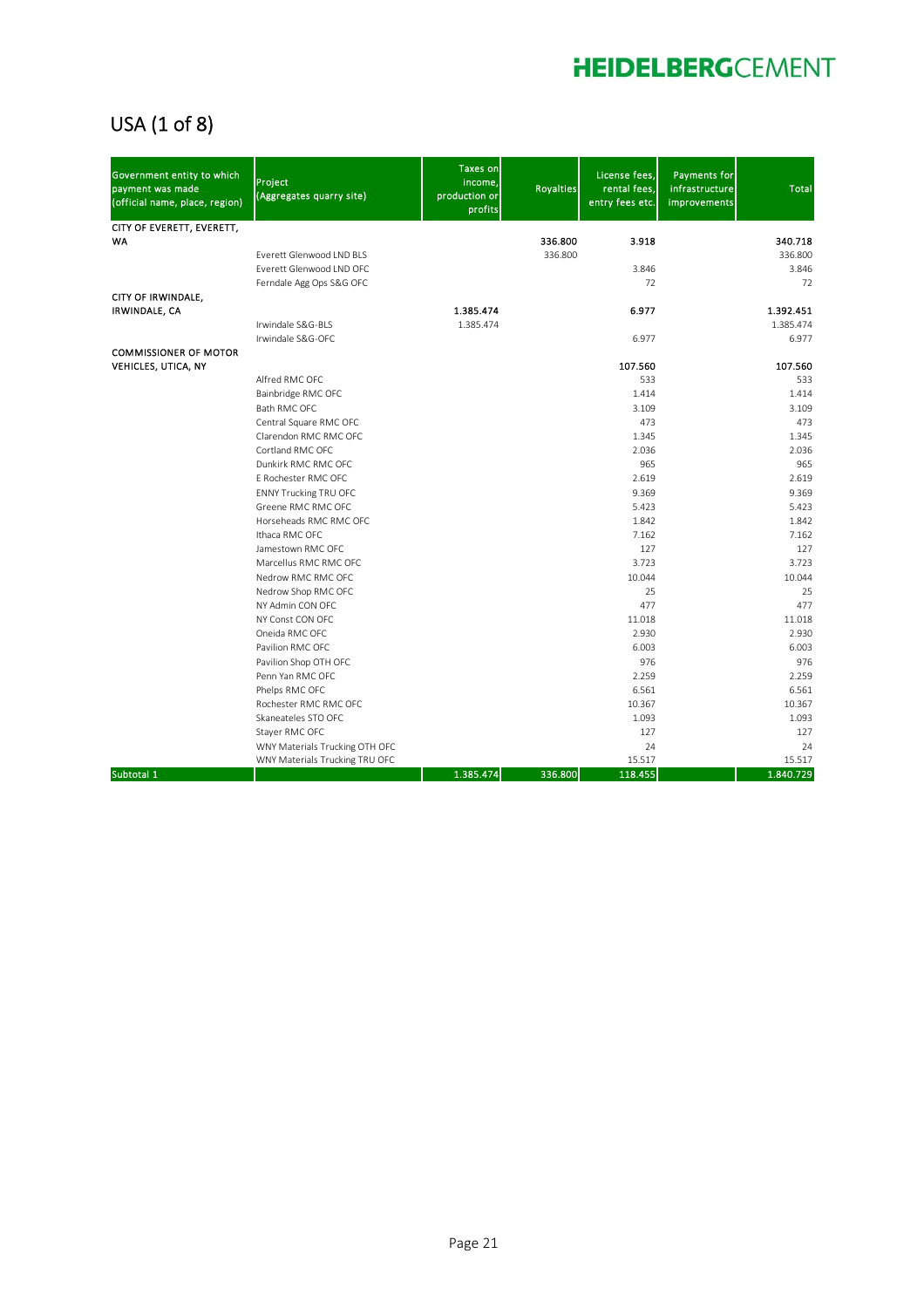### USA (2 of 8)

| Government entity to which<br>payment was made<br>(official name, place, region) | Project<br>(Aggregates quarry site) | <b>Taxes on</b><br>income,<br>production or<br>profits | <b>Royalties</b> | License fees,<br>rental fees,<br>entry fees etc. | <b>Payments for</b><br>infrastructure<br>improvements | <b>Total</b> |
|----------------------------------------------------------------------------------|-------------------------------------|--------------------------------------------------------|------------------|--------------------------------------------------|-------------------------------------------------------|--------------|
| Subtotal 1                                                                       |                                     | 1.385.474                                              | 336.800          | 118.455                                          |                                                       | 1.840.729    |
| <b>COMMONWEALTH OF</b>                                                           |                                     |                                                        |                  |                                                  |                                                       |              |
| PENNSYLVANIA, HARRISBURG,                                                        |                                     |                                                        |                  |                                                  |                                                       |              |
| PA                                                                               |                                     |                                                        |                  | 122.179                                          |                                                       | 122.179      |
|                                                                                  | Bessemer STO OFC                    |                                                        |                  | 431                                              |                                                       | 431          |
|                                                                                  | Bloomsburg STO OFC                  |                                                        |                  | 473                                              |                                                       | 473          |
|                                                                                  | Blossburg STO OFC                   |                                                        |                  | 101                                              |                                                       | 101          |
|                                                                                  | Brady Street S&G OFC                |                                                        |                  | 52.241                                           |                                                       | 52.241       |
|                                                                                  | Connellsville STO OFC               |                                                        |                  | 655                                              |                                                       | 655          |
|                                                                                  | Coraopolis S&G OFC                  |                                                        |                  | 685                                              |                                                       | 685          |
|                                                                                  | Curtin Gap STO OFC                  |                                                        |                  | 996                                              |                                                       | 996          |
|                                                                                  | Downingtown STO OFC                 |                                                        |                  | 2.874                                            |                                                       | 2.874        |
|                                                                                  | Glen Mills HMA OFC                  |                                                        |                  | 51                                               |                                                       | 51           |
|                                                                                  | Glen Mills STO OFC                  |                                                        |                  | 1.741                                            |                                                       | 1.741        |
|                                                                                  | Lake Ariel Const CON OFC            |                                                        |                  | 13.857                                           |                                                       | 13.857       |
|                                                                                  | Lake Ariel Const HMA OFC            |                                                        |                  | 2.043                                            |                                                       | 2.043        |
|                                                                                  | Lake Ariel Const STO OFC            |                                                        |                  | 1.210                                            |                                                       | 1.210        |
|                                                                                  | Lake Ariel HMA OFC                  |                                                        |                  | 51                                               |                                                       | 51           |
|                                                                                  | Lake Ariel STO OFC                  |                                                        |                  | 101                                              |                                                       | 101          |
|                                                                                  | Latrobe HMA OFC                     |                                                        |                  | 807                                              |                                                       | 807          |
|                                                                                  | Latrobe STO OFC                     |                                                        |                  | 1.078                                            |                                                       | 1.078        |
|                                                                                  | Lime Bluff STO OFC                  |                                                        |                  | 423                                              |                                                       | 423          |
|                                                                                  | Milton STO OFC                      |                                                        |                  | 2.418                                            |                                                       | 2.418        |
|                                                                                  | Montoursville S&G OFC               |                                                        |                  | 2.541                                            |                                                       | 2.541        |
|                                                                                  | NE Admin STO OFC                    |                                                        |                  | 5.620                                            |                                                       | 5.620        |
|                                                                                  | Oak Hall STO OFC                    |                                                        |                  | 51                                               |                                                       | 51           |
|                                                                                  | Ottsville STO OFC                   |                                                        |                  | 6.336                                            |                                                       | 6.336        |
|                                                                                  | Penns Park HMA OFC                  |                                                        |                  | 51                                               |                                                       | 51           |
|                                                                                  | Penns Park STO OFC                  |                                                        |                  | 5.034                                            |                                                       | 5.034        |
|                                                                                  | Pine Creek STO OFC                  |                                                        |                  | 203                                              |                                                       | 203          |
|                                                                                  | Pittsburgh Area Other Sites S&      |                                                        |                  | 1.205                                            |                                                       | 1.205        |
|                                                                                  | Rich Hill STO OFC                   |                                                        |                  | 1.834                                            |                                                       | 1.834        |
|                                                                                  | Salona STO OFC                      |                                                        |                  | 423                                              |                                                       | 423          |
|                                                                                  | Springfield Pike HMA OFC            |                                                        |                  | 51                                               |                                                       | 51           |
|                                                                                  | Springfield Pike STO OFC            |                                                        |                  | 706                                              |                                                       | 706          |
|                                                                                  | Stroudsburg Const CON OFC           |                                                        |                  | 5.910                                            |                                                       | 5.910        |
|                                                                                  | Stroudsburg STO OFC                 |                                                        |                  | 4.480                                            |                                                       | 4.480        |
|                                                                                  | Sugar Run STO OFC                   |                                                        |                  | 2.959                                            |                                                       | 2.959        |
|                                                                                  | Torrance PMA STO OFC                |                                                        |                  | 1.834                                            |                                                       | 1.834        |
|                                                                                  | Washington HMA OFC                  |                                                        |                  | 51<br>655                                        |                                                       | 51<br>655    |
| Subtotal 2                                                                       | Whitney PMA STO OFC                 |                                                        |                  | 122.179                                          |                                                       | 122.179      |
|                                                                                  |                                     |                                                        |                  |                                                  |                                                       |              |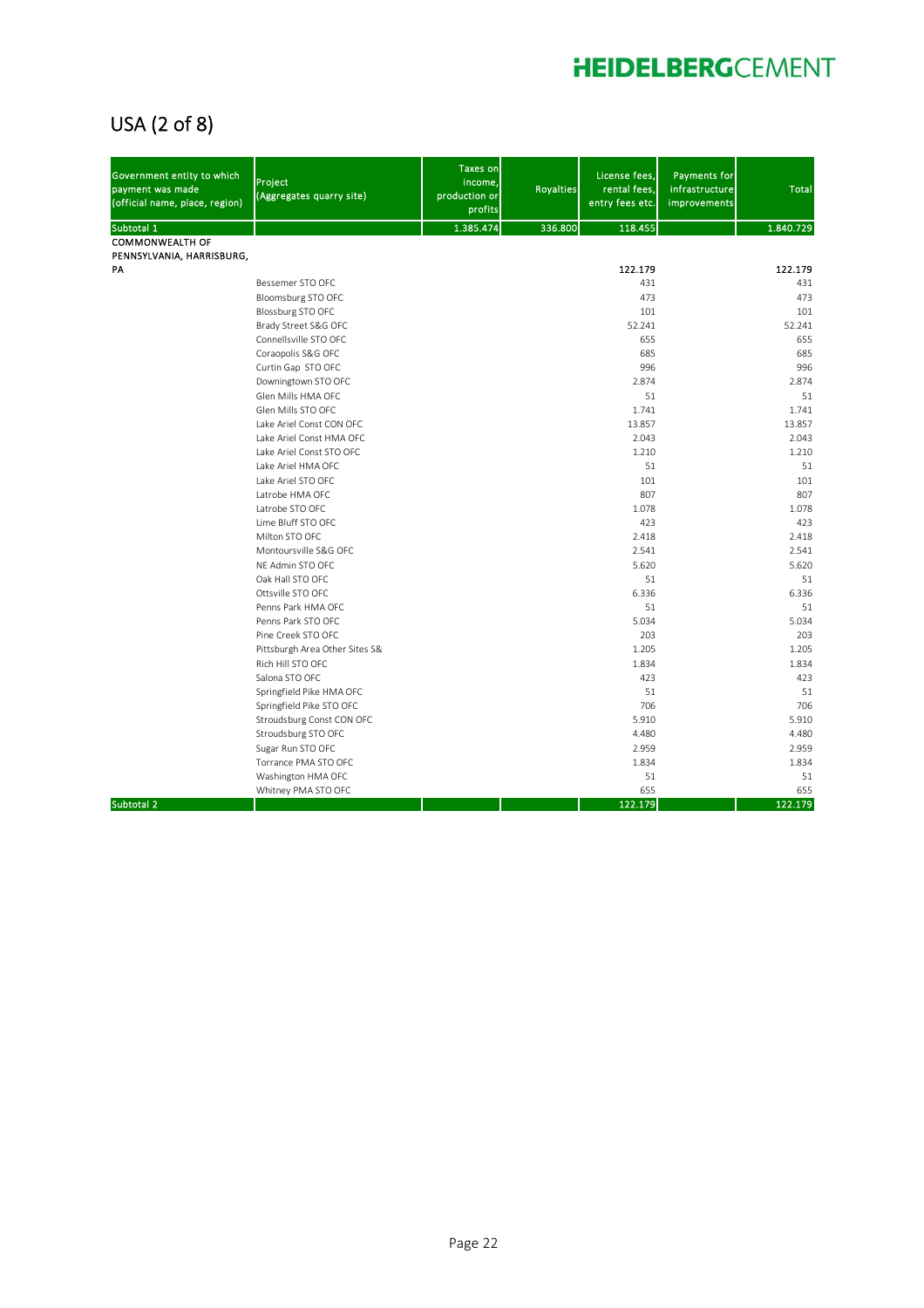### USA (3 of 8)

| Government entity to which<br>payment was made<br>(official name, place, region) | Project<br>(Aggregates quarry site)     | <b>Taxes on</b><br>income.<br>production or<br>profits | <b>Royalties</b> | License fees,<br>rental fees,<br>entry fees etc. | <b>Payments for</b><br>infrastructure<br>improvements | <b>Total</b>     |
|----------------------------------------------------------------------------------|-----------------------------------------|--------------------------------------------------------|------------------|--------------------------------------------------|-------------------------------------------------------|------------------|
| Subtotal 2                                                                       |                                         |                                                        |                  | 122.179                                          |                                                       | 122.179          |
| <b>COMMONWEALTH OF</b>                                                           |                                         |                                                        |                  |                                                  |                                                       |                  |
| PENNSYLVANIA, PITTSBURGH,                                                        |                                         |                                                        |                  |                                                  |                                                       |                  |
| PA                                                                               |                                         |                                                        |                  | 122.529<br>4.755                                 |                                                       | 122.529<br>4.755 |
|                                                                                  | Adamsburg HMA OFC                       |                                                        |                  |                                                  |                                                       | 3.381            |
|                                                                                  | Bloomsburg STO OFC                      |                                                        |                  | 3.381<br>6.763                                   |                                                       | 6.763            |
|                                                                                  | Curtin Gap STO OFC                      |                                                        |                  | 7.608                                            |                                                       | 7.608            |
|                                                                                  | Downingtown STO OFC                     |                                                        |                  |                                                  |                                                       |                  |
|                                                                                  | Glen Mills HMA OFC                      |                                                        |                  | 6.763                                            |                                                       | 6.763            |
|                                                                                  | Glen Mills STO OFC                      |                                                        |                  | 6.763                                            |                                                       | 6.763            |
|                                                                                  | Lake Ariel HMA OFC                      |                                                        |                  | 8.855                                            |                                                       | 8.855            |
|                                                                                  | Lake Ariel STO OFC                      |                                                        |                  | 3.381                                            |                                                       | 3.381            |
|                                                                                  | Latrobe HMA OFC<br>Latrobe STO OFC      |                                                        |                  | 1.057                                            |                                                       | 1.057            |
|                                                                                  |                                         |                                                        |                  | 3.381                                            |                                                       | 3.381            |
|                                                                                  | Lower Burrell S&G OFC                   |                                                        |                  | 1.374                                            |                                                       | 1.374            |
|                                                                                  | Milton STO OFC                          |                                                        |                  | 6.763                                            |                                                       | 6.763            |
|                                                                                  | Montoursville S&G OFC                   |                                                        |                  | 3.381                                            |                                                       | 3.381            |
|                                                                                  | Oak Hall STO OFC                        |                                                        |                  | 3.381                                            |                                                       | 3.381            |
|                                                                                  | Penns Park HMA OFC                      |                                                        |                  | 6.763                                            |                                                       | 6.763            |
|                                                                                  | Penns Park STO OFC                      |                                                        |                  | 6.763                                            |                                                       | 6.763            |
|                                                                                  | Pine Creek STO OFC<br>Rich Hill STO OFC |                                                        |                  | 3.381                                            |                                                       | 3.381<br>6.763   |
|                                                                                  | Salona STO OFC                          |                                                        |                  | 6.763<br>3.381                                   |                                                       | 3.381            |
|                                                                                  |                                         |                                                        |                  | 1.057                                            |                                                       | 1.057            |
|                                                                                  | Sewickley Creek HMA OF                  |                                                        |                  | 4.755                                            |                                                       | 4.755            |
|                                                                                  | Springfield Pike STO OFC                |                                                        |                  |                                                  |                                                       |                  |
|                                                                                  | Stroudsburg HMA OFC                     |                                                        |                  | 6.763                                            |                                                       | 6.763            |
|                                                                                  | Stroudsburg STO OFC                     |                                                        |                  | 5.473                                            |                                                       | 5.473            |
|                                                                                  | Torrance PMA STO OFC                    |                                                        |                  | 3.064                                            |                                                       | 3.064<br>6.763   |
| DEPARTMENT OF<br><b>CONSERVATION,</b>                                            | Washington HMA OFC                      |                                                        |                  | 6.763                                            |                                                       |                  |
| SACRAMENTO, CA                                                                   |                                         |                                                        |                  | 106.518                                          |                                                       | 106.518          |
|                                                                                  | Clayton STO OFC                         |                                                        |                  | 8.855                                            |                                                       | 8.855            |
|                                                                                  | Cree S&G OFC                            |                                                        |                  | 1.506                                            |                                                       | 1.506            |
|                                                                                  | Eagle Valley STO-OFC                    |                                                        |                  | 8.855                                            |                                                       | 8.855            |
|                                                                                  | HMO S&G OFC                             |                                                        |                  | 33.648                                           |                                                       | 33.648           |
|                                                                                  | Hughson S&G OFC                         |                                                        |                  | 127                                              |                                                       | 127              |
|                                                                                  | Inland S&G-OFC                          |                                                        |                  | 127                                              |                                                       | 127              |
|                                                                                  | Irwindale S&G-OFC                       |                                                        |                  | 8.855                                            |                                                       | 8.855            |
|                                                                                  | Merced S&G OFC                          |                                                        |                  | 17.856                                           |                                                       | 17.856           |
|                                                                                  | Sanger S&G OFC                          |                                                        |                  | 8.855                                            |                                                       | 8.855            |
|                                                                                  | Sisquoc HMA OFC                         |                                                        |                  | 17.709                                           |                                                       | 17.709           |
|                                                                                  | Warner S&G OFC                          |                                                        |                  | 127                                              |                                                       | 127              |
| Subtotal 3                                                                       |                                         |                                                        |                  | 229.046                                          |                                                       | 229.046          |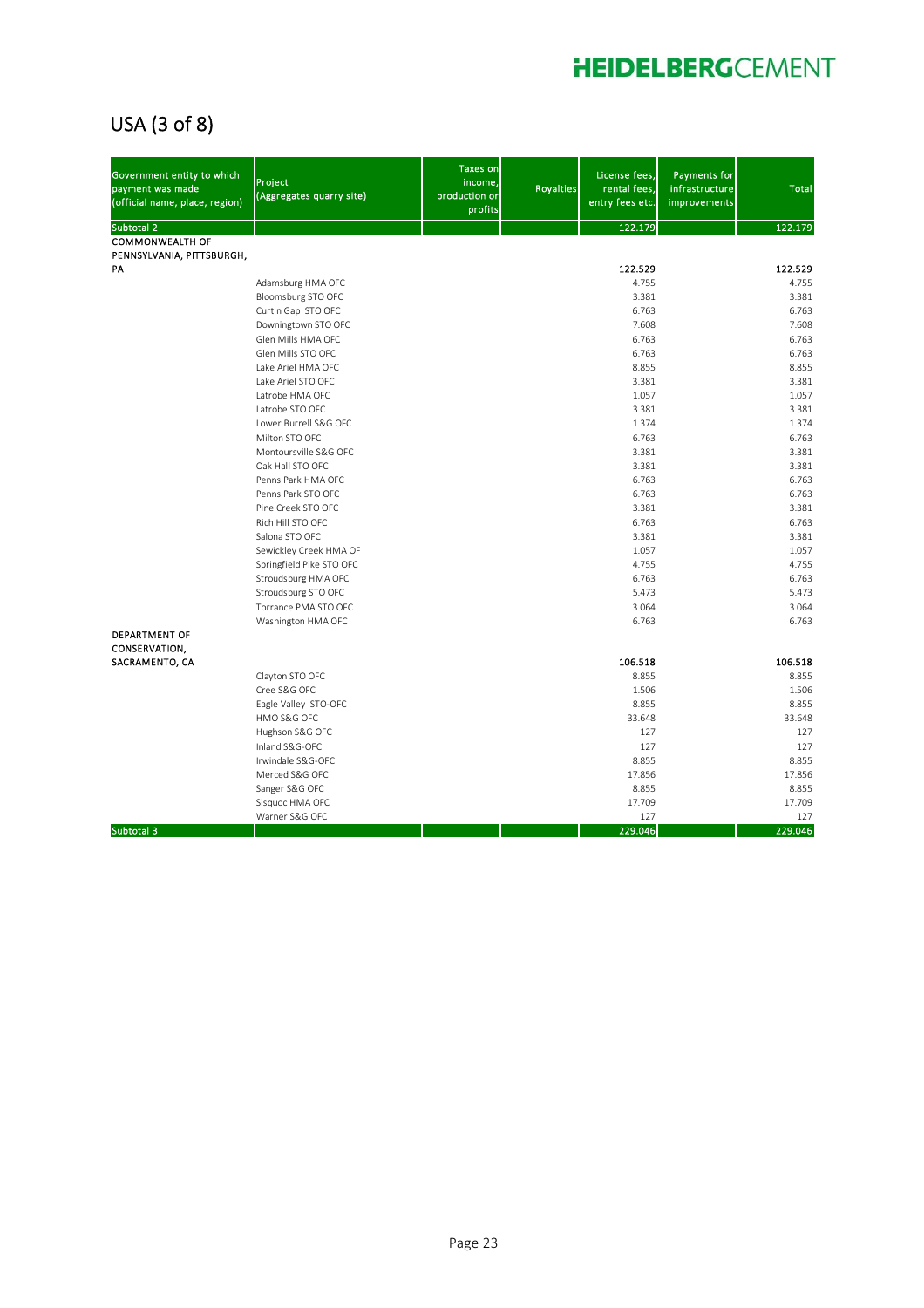### USA (4 of 8)

| Government entity to which<br>payment was made<br>(official name, place, region)   | Project<br>(Aggregates quarry site)         | <b>Taxes on</b><br>income,<br>production or<br>profits | <b>Royalties</b> | License fees,<br>rental fees,<br>entry fees etc. | <b>Payments for</b><br>infrastructure<br><b>improvements</b> | <b>Total</b>  |
|------------------------------------------------------------------------------------|---------------------------------------------|--------------------------------------------------------|------------------|--------------------------------------------------|--------------------------------------------------------------|---------------|
| Subtotal 3                                                                         |                                             |                                                        |                  | 229.046                                          |                                                              | 229.046       |
| <b>NYS DEPT OF</b><br><b>ENVIRONMENTAL</b><br><b>CONSERVATION, NEW YORK,</b><br>NΥ |                                             |                                                        |                  | 374.411                                          |                                                              | 374.411       |
|                                                                                    | Alfred RMC OFC                              |                                                        |                  | 93                                               |                                                              | 93            |
|                                                                                    | Arcade HMA OFC                              |                                                        |                  | 135                                              |                                                              | 135           |
|                                                                                    | Bainbridge RMC OFC                          |                                                        |                  | 93                                               |                                                              | 93            |
|                                                                                    | Batavia Ops S&G OFC                         |                                                        |                  | 6.763                                            |                                                              | 6.763         |
|                                                                                    | Batavia RMC RMC OFC<br>Bath S&G OFC         |                                                        |                  | 254<br>11.272                                    |                                                              | 254<br>11.272 |
|                                                                                    | Bishop Hill S&G OFC                         |                                                        |                  | 1.268                                            |                                                              | 1.268         |
|                                                                                    | Boonville S&G OFC                           |                                                        |                  | 7.033                                            |                                                              | 7.033         |
|                                                                                    | Burdett S&G OFC                             |                                                        |                  | 1.403                                            |                                                              | 1.403         |
|                                                                                    | Butler STO OFC                              |                                                        |                  | 7.397                                            |                                                              | 7.397         |
|                                                                                    | Cayuta S&G OFC                              |                                                        |                  | 6.898                                            |                                                              | 6.898         |
|                                                                                    | Central Square RMC OFC                      |                                                        |                  | 93                                               |                                                              | 93            |
|                                                                                    | Clarendon STO OFC                           |                                                        |                  | 7.346                                            |                                                              | 7.346         |
|                                                                                    | Cortland RMC OFC<br>Dunkirk HMA HMA OFC     |                                                        |                  | 93<br>228                                        |                                                              | 93<br>228     |
|                                                                                    | Forestport STO OFC                          |                                                        |                  | 7.295                                            |                                                              | 7.295         |
|                                                                                    | Geneva STO OFC                              |                                                        |                  | 13.255                                           |                                                              | 13.255        |
|                                                                                    | Great Bend STO OFC                          |                                                        |                  | 10.009                                           |                                                              | 10.009        |
|                                                                                    | Greene S&G OFC                              |                                                        |                  | 10.372                                           |                                                              | 10.372        |
|                                                                                    | Herkimer HMA OFC                            |                                                        |                  | 135                                              |                                                              | 135           |
|                                                                                    | Honeoye Falls STO OFC                       |                                                        |                  | 8.652                                            |                                                              | 8.652         |
|                                                                                    | Horseheads RMC RMC OFC<br>Hulberton STO OFC |                                                        |                  | 254<br>6.991                                     |                                                              | 254<br>6.991  |
|                                                                                    | Ithaca RMC OFC                              |                                                        |                  | 93                                               |                                                              | 93            |
|                                                                                    | Jamesville STO OFC                          |                                                        |                  | 28.487                                           |                                                              | 28.487        |
|                                                                                    | Jordanville STO OFC                         |                                                        |                  | 15.554                                           |                                                              | 15.554        |
|                                                                                    | Kanona S&G OFC                              |                                                        |                  | 6.763                                            |                                                              | 6.763         |
|                                                                                    | Lacona S&G OFC                              |                                                        |                  | 9.227                                            |                                                              | 9.227         |
|                                                                                    | Leroy STO OFC                               |                                                        |                  | 7.688                                            |                                                              | 7.688         |
|                                                                                    | Lisle S&G OFC                               |                                                        |                  | 3.474                                            |                                                              | 3.474         |
|                                                                                    | Marcellus STO OFC<br>Mckee HMA OFC          |                                                        |                  | 16.069<br>651                                    |                                                              | 16.069<br>651 |
|                                                                                    | Middleville OTH OFC                         |                                                        |                  | 13.525                                           |                                                              | 13.525        |
|                                                                                    | Middleville STO OFC                         |                                                        |                  | 7.126                                            |                                                              | 7.126         |
|                                                                                    | Nedrow RMC RMC OFC                          |                                                        |                  | 685                                              |                                                              | 685           |
|                                                                                    | Norwich RMC OFC                             |                                                        |                  | 93                                               |                                                              | 93            |
|                                                                                    | NY Admin SGA PUR                            |                                                        |                  | 1.353                                            |                                                              | 1.353         |
|                                                                                    | NY Const CON OFC                            |                                                        |                  | 1.944                                            |                                                              | 1.944         |
|                                                                                    | Oakwood STO OFC                             |                                                        |                  | 6.982<br>14.134                                  |                                                              | 6.982         |
|                                                                                    | Ogdensburg STO OFC<br>Oneida RMC OFC        |                                                        |                  | 93                                               |                                                              | 14.134<br>93  |
|                                                                                    | Oriskany Falls STO OFC                      |                                                        |                  | 17.811                                           |                                                              | 17.811        |
|                                                                                    | Pavilion RMC OFC                            |                                                        |                  | 228                                              |                                                              | 228           |
|                                                                                    | Penn Yan RMC OFC                            |                                                        |                  | 516                                              |                                                              | 516           |
|                                                                                    | Phelps S&G OFC                              |                                                        |                  | 6.763                                            |                                                              | 6.763         |
|                                                                                    | Poland S&G OFC                              |                                                        |                  | 15.824                                           |                                                              | 15.824        |
|                                                                                    | Red Creek S&G OFC<br>Rochester HMA HMA OFC  |                                                        |                  | 6.763                                            |                                                              | 6.763         |
|                                                                                    | Rochester RMC RMC OFC                       |                                                        |                  | 355<br>93                                        |                                                              | 355<br>93     |
|                                                                                    | Rock Cut STO OFC                            |                                                        |                  | 6.763                                            |                                                              | 6.763         |
|                                                                                    | S Lansing HMA OFC                           |                                                        |                  | 135                                              |                                                              | 135           |
|                                                                                    | Skaneateles STO OFC                         |                                                        |                  | 7.261                                            |                                                              | 7.261         |
|                                                                                    | Sodus STO OFC                               |                                                        |                  | 8.009                                            |                                                              | 8.009         |
|                                                                                    | South Onondaga S&G OFC                      |                                                        |                  | 8.157                                            |                                                              | 8.157         |
|                                                                                    | St.Johnsville STO OFC                       |                                                        |                  | 10.169                                           |                                                              | 10.169        |
|                                                                                    | Stafford STO OFC                            |                                                        |                  | 7.211                                            |                                                              | 7.211         |
|                                                                                    | Stayer RMC OFC<br>Victor S&G OFC            |                                                        |                  | 93<br>7.211                                      |                                                              | 93<br>7.211   |
|                                                                                    | Waldburger S&G OFC                          |                                                        |                  | 761                                              |                                                              | 761           |
|                                                                                    | Watertown STO OFC                           |                                                        |                  | 28.386                                           |                                                              | 28.386        |
|                                                                                    | Westfield HMA OFC                           |                                                        |                  | 499                                              |                                                              | 499           |
|                                                                                    | Whitesboro HMA OFC                          |                                                        |                  | 135                                              |                                                              | 135           |
| Subtotal 4                                                                         |                                             |                                                        |                  | 374.411                                          |                                                              | 374.411       |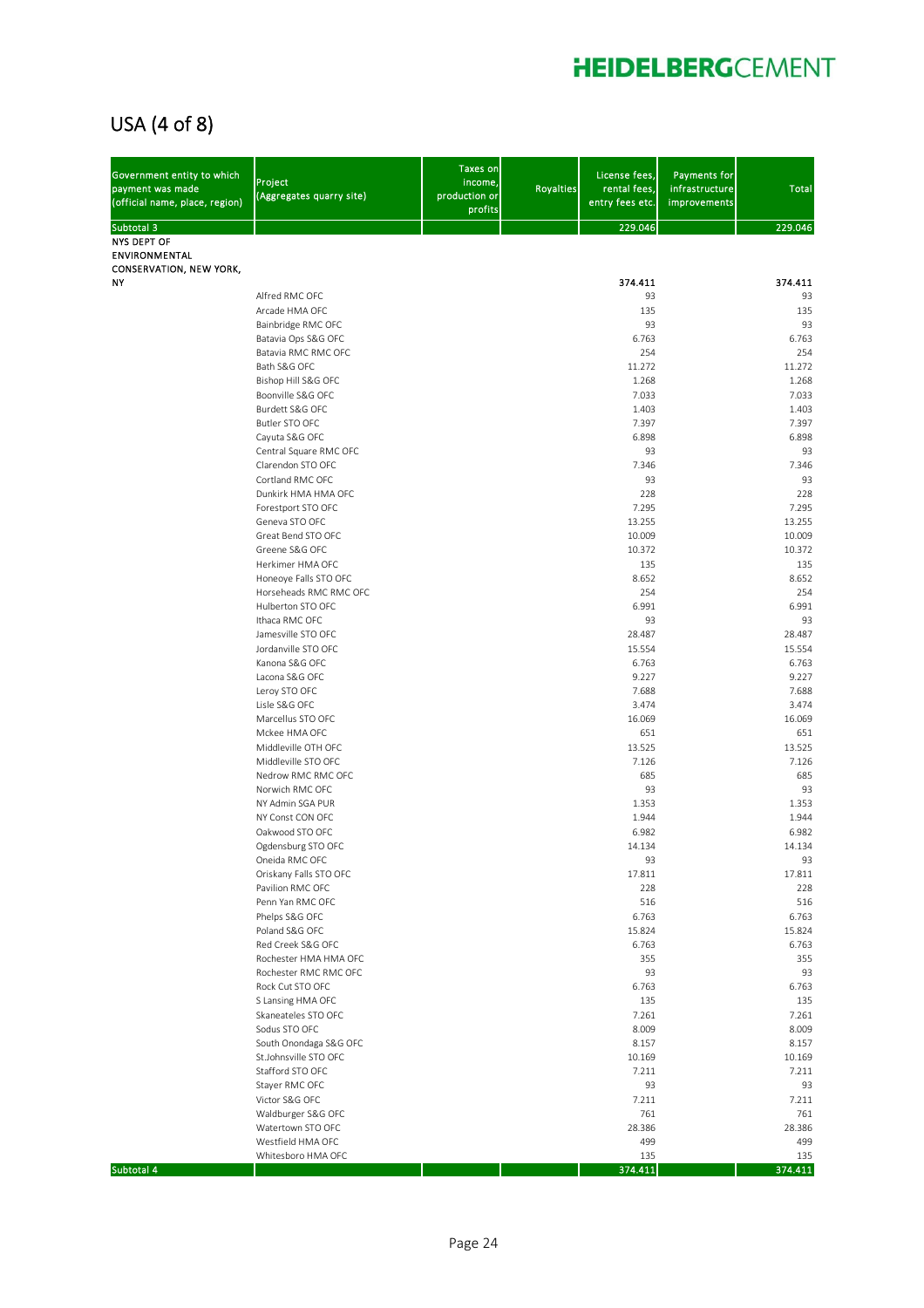### USA (5 of 8)

| Government entity to which<br>payment was made<br>(official name, place, region) | Project<br>(Aggregates quarry site) | <b>Taxes onl</b><br>income,<br>production or<br>profits | <b>Royalties</b> | License fees,<br>rental fees,<br>entry fees etc. | <b>Payments for</b><br>infrastructure<br>improvements | <b>Total</b> |
|----------------------------------------------------------------------------------|-------------------------------------|---------------------------------------------------------|------------------|--------------------------------------------------|-------------------------------------------------------|--------------|
| Subtotal 4                                                                       |                                     |                                                         |                  | 374.411                                          |                                                       | 374.411      |
| PORT OF MORROW,                                                                  |                                     |                                                         |                  |                                                  |                                                       |              |
| <b>BOARDMAN, OR</b>                                                              |                                     | 14.146                                                  | 272.058          |                                                  |                                                       | 286.204      |
|                                                                                  | Coyote Springs S&G BLS              | 14.146                                                  | 263.798          |                                                  |                                                       | 277.943      |
|                                                                                  | Coyote Springs S&G PLT              |                                                         | 8.260            |                                                  |                                                       | 8.260        |
| PORT OF PORTLAND,                                                                |                                     |                                                         |                  |                                                  |                                                       |              |
| PORTLAND, OR                                                                     |                                     |                                                         | 4.262            | 380.335                                          |                                                       | 384.597      |
|                                                                                  | Port of Portland RMC BLS            |                                                         | 4.262            |                                                  |                                                       | 4.262        |
|                                                                                  | Port of Portland RMC PLT            |                                                         |                  | 323.285                                          |                                                       | 323.285      |
|                                                                                  | Port of Portland S&G PLT            |                                                         |                  | 57.050                                           |                                                       | 57.050       |
| PORT OF SAN FRANCISCO, SAN                                                       |                                     |                                                         |                  |                                                  |                                                       |              |
| <b>FRANCISCO, CA</b>                                                             |                                     |                                                         |                  | 1.450.206                                        |                                                       | 1.450.206    |
|                                                                                  | SF Amador CA-S&G                    |                                                         |                  | 115.560                                          |                                                       | 115.560      |
|                                                                                  | Pier 92 SF Marine S&G OFC           |                                                         |                  | 431.770                                          |                                                       | 431.770      |
|                                                                                  | Pier 92 SF Marine S&G PLT           |                                                         |                  | 14.539                                           |                                                       | 14.539       |
|                                                                                  | Pier 94 SF Import S&G OFC           |                                                         |                  | 1.397                                            |                                                       | 1.397        |
|                                                                                  | Pier 94 SF Import S&G PLT           |                                                         |                  | 886.940                                          |                                                       | 886.940      |
| SAN FRANCISCO WATER DEPT                                                         |                                     |                                                         |                  |                                                  |                                                       |              |
| LAND, SAN FRANCISCO, CA                                                          |                                     |                                                         | 1.071.991        | 66.094                                           |                                                       | 1.138.085    |
|                                                                                  | Mission Valley SG&A                 |                                                         |                  | 5.142                                            |                                                       | 5.142        |
|                                                                                  | Sunol CA-S&G                        |                                                         | 1.071.991        | 60.952                                           |                                                       | 1.132.943    |
| STATE LANDS COMMISSION,                                                          |                                     |                                                         |                  |                                                  |                                                       |              |
| SACRAMENTO, CA                                                                   |                                     |                                                         | 854.929          |                                                  |                                                       | 854.929      |
|                                                                                  | HMO S&G BLS                         |                                                         | 854.929          |                                                  |                                                       | 854.929      |
| UNIFIED GOVERNMENT OF                                                            |                                     |                                                         |                  |                                                  |                                                       |              |
| ATHENS-CLARKE, ATHENS, GA                                                        |                                     |                                                         | 999.574          | 55.115                                           |                                                       | 1.054.689    |
|                                                                                  | Athens GA-STO                       |                                                         | 999.574          | 55.115                                           |                                                       | 1.054.689    |
| Subtotal 5                                                                       |                                     | 14.146                                                  | 3.202.814        | 1.951.750                                        |                                                       | 5.168.710    |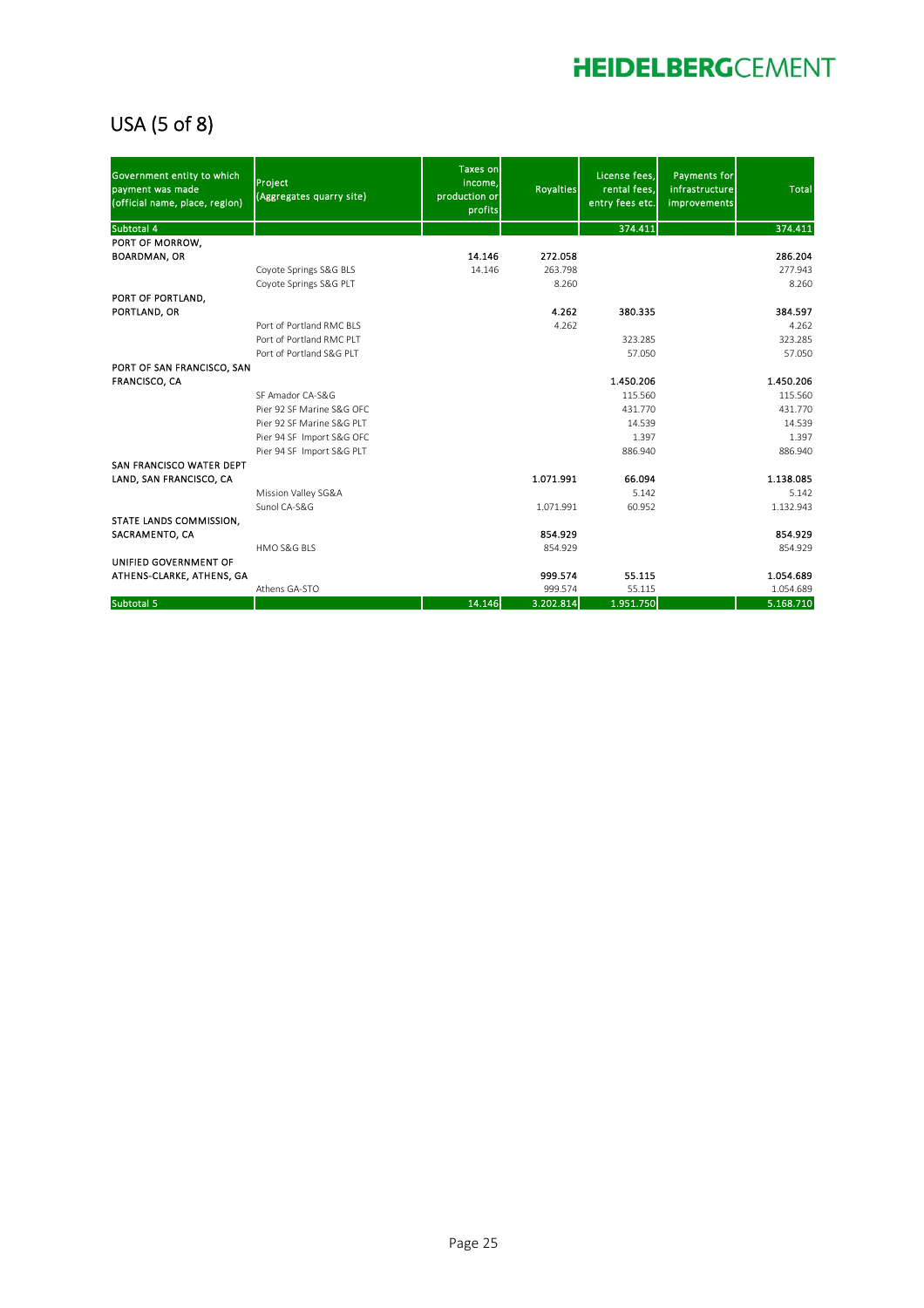### USA (6 of 8)

| 14.146<br>3.202.814<br>1.951.750<br>Subtotal 5<br>UNITED STATES TREASURY,<br>309.668<br>309.668<br>ATLANTA, GA<br>Alfred RMC OFC<br>690<br>690<br>Black Diamond AGG S&G PTZ<br>113<br>Braddock RMC OFC<br>876<br>CADMAN - Hauling TRU TRK<br>6.199<br>6.199<br>Cadman Cement TCO TRK<br>1.705<br>1.705<br>17.625<br>17.625<br>Central Coast Area OpsMain RMC<br>2.392<br>2.392<br>Central Square RMC OFC<br>Clarkdale RMC DSP<br>4.649<br>4.649<br>Cortland RMC OFC<br>3.390<br>3.390<br>E Rochester RMC OFC<br>2.358<br>36.719<br>36.719<br>Eastside Delivery RMC TRK<br>3.906<br>3.906<br>Everett HMA CON TRK<br>9.127<br>Everett Smith Island RMC TRK<br>9.127<br>465<br>465<br>Ferndale Agg Hauling TRU TRK<br>1.395<br>Ferndale Cement Hauling TRU TR<br>1.395<br>8.690<br>8.690<br>Ferndale RMC Plant RMC TRK<br>Foster Road RMC TRK<br>6.974<br>6.974<br>Greene RMC RMC OFC<br>5.011<br>5.011<br>237<br>237<br>High Rock-SHP<br>1.435<br>1.435<br>Horseheads RMC RMC OFC<br>438<br>Huntington RMC OFC<br>Ithaca RMC OFC<br>7.109<br>Jamestown RMC OFC<br>313<br>Lake Ariel Const CON OFC<br>2.103<br>2.103<br>Marcellus RMC RMC OFC<br>23.507<br>23.507<br>Merced S&G OFC<br>178<br>178<br>NE Admin STO OFC<br>1.182<br>1.182<br>Nedrow RMC RMC OFC<br>9.478<br>9.478<br>3.503<br>3.503<br>New Martinsville RMC OFC<br>465<br>465<br>North Everett HMA OFC<br>8.878<br>8.878<br>NY Const CON OFC<br>2.894<br>2.894<br>Oneida RMC OFC<br>6.509<br>6.509<br>Orchards RMC TRK<br>13.018<br>13.018<br>Orchards TRU TRK<br>465<br>Oriskany Falls STO OFC<br>465<br>3.201<br>3.201<br>Parkersburg RMC OFC<br>Pavilion RMC OFC<br>5.388<br>5.388<br>289<br>289<br>Pavilion Shop OTH OFC<br>Penn Yan RMC OFC<br>1.016<br>1.016<br>Phelps RMC OFC<br>1.340<br>1.340<br>PHX RMC Delivery RMC TRK<br>50.719<br>50.719<br>3.503<br>Pittsburgh RMC OFC<br>Port of Portland RMC TRK<br>5.579<br>Rochester RMC RMC OFC<br>769<br>S Cadman Ops TRU TRK<br>155<br>155<br>Sanger S&G OFC<br>178<br>178<br>Seattle RMC-TRK<br>18.511<br>18.511 | Government entity to which<br>payment was made<br>(official name, place, region) | Project<br>(Aggregates quarry site) | Taxes on<br>income,<br>production or<br>profits | <b>Royalties</b> | License fees,<br>rental fees,<br>entry fees etc. | <b>Payments for</b><br>infrastructure<br>improvements | <b>Total</b> |
|------------------------------------------------------------------------------------------------------------------------------------------------------------------------------------------------------------------------------------------------------------------------------------------------------------------------------------------------------------------------------------------------------------------------------------------------------------------------------------------------------------------------------------------------------------------------------------------------------------------------------------------------------------------------------------------------------------------------------------------------------------------------------------------------------------------------------------------------------------------------------------------------------------------------------------------------------------------------------------------------------------------------------------------------------------------------------------------------------------------------------------------------------------------------------------------------------------------------------------------------------------------------------------------------------------------------------------------------------------------------------------------------------------------------------------------------------------------------------------------------------------------------------------------------------------------------------------------------------------------------------------------------------------------------------------------------------------------------------------------------------------------------------------------------------------------------------------------------------------------------------------------------------------------------------------------------------------------------------------------------------------------------------------|----------------------------------------------------------------------------------|-------------------------------------|-------------------------------------------------|------------------|--------------------------------------------------|-------------------------------------------------------|--------------|
|                                                                                                                                                                                                                                                                                                                                                                                                                                                                                                                                                                                                                                                                                                                                                                                                                                                                                                                                                                                                                                                                                                                                                                                                                                                                                                                                                                                                                                                                                                                                                                                                                                                                                                                                                                                                                                                                                                                                                                                                                                    |                                                                                  |                                     |                                                 |                  |                                                  |                                                       | 5.168.710    |
|                                                                                                                                                                                                                                                                                                                                                                                                                                                                                                                                                                                                                                                                                                                                                                                                                                                                                                                                                                                                                                                                                                                                                                                                                                                                                                                                                                                                                                                                                                                                                                                                                                                                                                                                                                                                                                                                                                                                                                                                                                    |                                                                                  |                                     |                                                 |                  |                                                  |                                                       |              |
|                                                                                                                                                                                                                                                                                                                                                                                                                                                                                                                                                                                                                                                                                                                                                                                                                                                                                                                                                                                                                                                                                                                                                                                                                                                                                                                                                                                                                                                                                                                                                                                                                                                                                                                                                                                                                                                                                                                                                                                                                                    |                                                                                  |                                     |                                                 |                  |                                                  |                                                       |              |
|                                                                                                                                                                                                                                                                                                                                                                                                                                                                                                                                                                                                                                                                                                                                                                                                                                                                                                                                                                                                                                                                                                                                                                                                                                                                                                                                                                                                                                                                                                                                                                                                                                                                                                                                                                                                                                                                                                                                                                                                                                    |                                                                                  |                                     |                                                 |                  |                                                  |                                                       | 113          |
|                                                                                                                                                                                                                                                                                                                                                                                                                                                                                                                                                                                                                                                                                                                                                                                                                                                                                                                                                                                                                                                                                                                                                                                                                                                                                                                                                                                                                                                                                                                                                                                                                                                                                                                                                                                                                                                                                                                                                                                                                                    |                                                                                  |                                     |                                                 |                  |                                                  |                                                       | 876          |
|                                                                                                                                                                                                                                                                                                                                                                                                                                                                                                                                                                                                                                                                                                                                                                                                                                                                                                                                                                                                                                                                                                                                                                                                                                                                                                                                                                                                                                                                                                                                                                                                                                                                                                                                                                                                                                                                                                                                                                                                                                    |                                                                                  |                                     |                                                 |                  |                                                  |                                                       |              |
|                                                                                                                                                                                                                                                                                                                                                                                                                                                                                                                                                                                                                                                                                                                                                                                                                                                                                                                                                                                                                                                                                                                                                                                                                                                                                                                                                                                                                                                                                                                                                                                                                                                                                                                                                                                                                                                                                                                                                                                                                                    |                                                                                  |                                     |                                                 |                  |                                                  |                                                       |              |
|                                                                                                                                                                                                                                                                                                                                                                                                                                                                                                                                                                                                                                                                                                                                                                                                                                                                                                                                                                                                                                                                                                                                                                                                                                                                                                                                                                                                                                                                                                                                                                                                                                                                                                                                                                                                                                                                                                                                                                                                                                    |                                                                                  |                                     |                                                 |                  |                                                  |                                                       |              |
|                                                                                                                                                                                                                                                                                                                                                                                                                                                                                                                                                                                                                                                                                                                                                                                                                                                                                                                                                                                                                                                                                                                                                                                                                                                                                                                                                                                                                                                                                                                                                                                                                                                                                                                                                                                                                                                                                                                                                                                                                                    |                                                                                  |                                     |                                                 |                  |                                                  |                                                       |              |
|                                                                                                                                                                                                                                                                                                                                                                                                                                                                                                                                                                                                                                                                                                                                                                                                                                                                                                                                                                                                                                                                                                                                                                                                                                                                                                                                                                                                                                                                                                                                                                                                                                                                                                                                                                                                                                                                                                                                                                                                                                    |                                                                                  |                                     |                                                 |                  |                                                  |                                                       |              |
|                                                                                                                                                                                                                                                                                                                                                                                                                                                                                                                                                                                                                                                                                                                                                                                                                                                                                                                                                                                                                                                                                                                                                                                                                                                                                                                                                                                                                                                                                                                                                                                                                                                                                                                                                                                                                                                                                                                                                                                                                                    |                                                                                  |                                     |                                                 |                  |                                                  |                                                       | 2.358        |
|                                                                                                                                                                                                                                                                                                                                                                                                                                                                                                                                                                                                                                                                                                                                                                                                                                                                                                                                                                                                                                                                                                                                                                                                                                                                                                                                                                                                                                                                                                                                                                                                                                                                                                                                                                                                                                                                                                                                                                                                                                    |                                                                                  |                                     |                                                 |                  |                                                  |                                                       |              |
|                                                                                                                                                                                                                                                                                                                                                                                                                                                                                                                                                                                                                                                                                                                                                                                                                                                                                                                                                                                                                                                                                                                                                                                                                                                                                                                                                                                                                                                                                                                                                                                                                                                                                                                                                                                                                                                                                                                                                                                                                                    |                                                                                  |                                     |                                                 |                  |                                                  |                                                       |              |
|                                                                                                                                                                                                                                                                                                                                                                                                                                                                                                                                                                                                                                                                                                                                                                                                                                                                                                                                                                                                                                                                                                                                                                                                                                                                                                                                                                                                                                                                                                                                                                                                                                                                                                                                                                                                                                                                                                                                                                                                                                    |                                                                                  |                                     |                                                 |                  |                                                  |                                                       |              |
|                                                                                                                                                                                                                                                                                                                                                                                                                                                                                                                                                                                                                                                                                                                                                                                                                                                                                                                                                                                                                                                                                                                                                                                                                                                                                                                                                                                                                                                                                                                                                                                                                                                                                                                                                                                                                                                                                                                                                                                                                                    |                                                                                  |                                     |                                                 |                  |                                                  |                                                       |              |
|                                                                                                                                                                                                                                                                                                                                                                                                                                                                                                                                                                                                                                                                                                                                                                                                                                                                                                                                                                                                                                                                                                                                                                                                                                                                                                                                                                                                                                                                                                                                                                                                                                                                                                                                                                                                                                                                                                                                                                                                                                    |                                                                                  |                                     |                                                 |                  |                                                  |                                                       |              |
|                                                                                                                                                                                                                                                                                                                                                                                                                                                                                                                                                                                                                                                                                                                                                                                                                                                                                                                                                                                                                                                                                                                                                                                                                                                                                                                                                                                                                                                                                                                                                                                                                                                                                                                                                                                                                                                                                                                                                                                                                                    |                                                                                  |                                     |                                                 |                  |                                                  |                                                       |              |
|                                                                                                                                                                                                                                                                                                                                                                                                                                                                                                                                                                                                                                                                                                                                                                                                                                                                                                                                                                                                                                                                                                                                                                                                                                                                                                                                                                                                                                                                                                                                                                                                                                                                                                                                                                                                                                                                                                                                                                                                                                    |                                                                                  |                                     |                                                 |                  |                                                  |                                                       |              |
|                                                                                                                                                                                                                                                                                                                                                                                                                                                                                                                                                                                                                                                                                                                                                                                                                                                                                                                                                                                                                                                                                                                                                                                                                                                                                                                                                                                                                                                                                                                                                                                                                                                                                                                                                                                                                                                                                                                                                                                                                                    |                                                                                  |                                     |                                                 |                  |                                                  |                                                       |              |
|                                                                                                                                                                                                                                                                                                                                                                                                                                                                                                                                                                                                                                                                                                                                                                                                                                                                                                                                                                                                                                                                                                                                                                                                                                                                                                                                                                                                                                                                                                                                                                                                                                                                                                                                                                                                                                                                                                                                                                                                                                    |                                                                                  |                                     |                                                 |                  |                                                  |                                                       |              |
|                                                                                                                                                                                                                                                                                                                                                                                                                                                                                                                                                                                                                                                                                                                                                                                                                                                                                                                                                                                                                                                                                                                                                                                                                                                                                                                                                                                                                                                                                                                                                                                                                                                                                                                                                                                                                                                                                                                                                                                                                                    |                                                                                  |                                     |                                                 |                  |                                                  |                                                       | 438          |
|                                                                                                                                                                                                                                                                                                                                                                                                                                                                                                                                                                                                                                                                                                                                                                                                                                                                                                                                                                                                                                                                                                                                                                                                                                                                                                                                                                                                                                                                                                                                                                                                                                                                                                                                                                                                                                                                                                                                                                                                                                    |                                                                                  |                                     |                                                 |                  |                                                  |                                                       | 7.109        |
|                                                                                                                                                                                                                                                                                                                                                                                                                                                                                                                                                                                                                                                                                                                                                                                                                                                                                                                                                                                                                                                                                                                                                                                                                                                                                                                                                                                                                                                                                                                                                                                                                                                                                                                                                                                                                                                                                                                                                                                                                                    |                                                                                  |                                     |                                                 |                  |                                                  |                                                       | 313          |
|                                                                                                                                                                                                                                                                                                                                                                                                                                                                                                                                                                                                                                                                                                                                                                                                                                                                                                                                                                                                                                                                                                                                                                                                                                                                                                                                                                                                                                                                                                                                                                                                                                                                                                                                                                                                                                                                                                                                                                                                                                    |                                                                                  |                                     |                                                 |                  |                                                  |                                                       |              |
|                                                                                                                                                                                                                                                                                                                                                                                                                                                                                                                                                                                                                                                                                                                                                                                                                                                                                                                                                                                                                                                                                                                                                                                                                                                                                                                                                                                                                                                                                                                                                                                                                                                                                                                                                                                                                                                                                                                                                                                                                                    |                                                                                  |                                     |                                                 |                  |                                                  |                                                       |              |
|                                                                                                                                                                                                                                                                                                                                                                                                                                                                                                                                                                                                                                                                                                                                                                                                                                                                                                                                                                                                                                                                                                                                                                                                                                                                                                                                                                                                                                                                                                                                                                                                                                                                                                                                                                                                                                                                                                                                                                                                                                    |                                                                                  |                                     |                                                 |                  |                                                  |                                                       |              |
|                                                                                                                                                                                                                                                                                                                                                                                                                                                                                                                                                                                                                                                                                                                                                                                                                                                                                                                                                                                                                                                                                                                                                                                                                                                                                                                                                                                                                                                                                                                                                                                                                                                                                                                                                                                                                                                                                                                                                                                                                                    |                                                                                  |                                     |                                                 |                  |                                                  |                                                       |              |
|                                                                                                                                                                                                                                                                                                                                                                                                                                                                                                                                                                                                                                                                                                                                                                                                                                                                                                                                                                                                                                                                                                                                                                                                                                                                                                                                                                                                                                                                                                                                                                                                                                                                                                                                                                                                                                                                                                                                                                                                                                    |                                                                                  |                                     |                                                 |                  |                                                  |                                                       |              |
|                                                                                                                                                                                                                                                                                                                                                                                                                                                                                                                                                                                                                                                                                                                                                                                                                                                                                                                                                                                                                                                                                                                                                                                                                                                                                                                                                                                                                                                                                                                                                                                                                                                                                                                                                                                                                                                                                                                                                                                                                                    |                                                                                  |                                     |                                                 |                  |                                                  |                                                       |              |
|                                                                                                                                                                                                                                                                                                                                                                                                                                                                                                                                                                                                                                                                                                                                                                                                                                                                                                                                                                                                                                                                                                                                                                                                                                                                                                                                                                                                                                                                                                                                                                                                                                                                                                                                                                                                                                                                                                                                                                                                                                    |                                                                                  |                                     |                                                 |                  |                                                  |                                                       |              |
|                                                                                                                                                                                                                                                                                                                                                                                                                                                                                                                                                                                                                                                                                                                                                                                                                                                                                                                                                                                                                                                                                                                                                                                                                                                                                                                                                                                                                                                                                                                                                                                                                                                                                                                                                                                                                                                                                                                                                                                                                                    |                                                                                  |                                     |                                                 |                  |                                                  |                                                       |              |
|                                                                                                                                                                                                                                                                                                                                                                                                                                                                                                                                                                                                                                                                                                                                                                                                                                                                                                                                                                                                                                                                                                                                                                                                                                                                                                                                                                                                                                                                                                                                                                                                                                                                                                                                                                                                                                                                                                                                                                                                                                    |                                                                                  |                                     |                                                 |                  |                                                  |                                                       |              |
|                                                                                                                                                                                                                                                                                                                                                                                                                                                                                                                                                                                                                                                                                                                                                                                                                                                                                                                                                                                                                                                                                                                                                                                                                                                                                                                                                                                                                                                                                                                                                                                                                                                                                                                                                                                                                                                                                                                                                                                                                                    |                                                                                  |                                     |                                                 |                  |                                                  |                                                       |              |
|                                                                                                                                                                                                                                                                                                                                                                                                                                                                                                                                                                                                                                                                                                                                                                                                                                                                                                                                                                                                                                                                                                                                                                                                                                                                                                                                                                                                                                                                                                                                                                                                                                                                                                                                                                                                                                                                                                                                                                                                                                    |                                                                                  |                                     |                                                 |                  |                                                  |                                                       |              |
|                                                                                                                                                                                                                                                                                                                                                                                                                                                                                                                                                                                                                                                                                                                                                                                                                                                                                                                                                                                                                                                                                                                                                                                                                                                                                                                                                                                                                                                                                                                                                                                                                                                                                                                                                                                                                                                                                                                                                                                                                                    |                                                                                  |                                     |                                                 |                  |                                                  |                                                       |              |
|                                                                                                                                                                                                                                                                                                                                                                                                                                                                                                                                                                                                                                                                                                                                                                                                                                                                                                                                                                                                                                                                                                                                                                                                                                                                                                                                                                                                                                                                                                                                                                                                                                                                                                                                                                                                                                                                                                                                                                                                                                    |                                                                                  |                                     |                                                 |                  |                                                  |                                                       |              |
|                                                                                                                                                                                                                                                                                                                                                                                                                                                                                                                                                                                                                                                                                                                                                                                                                                                                                                                                                                                                                                                                                                                                                                                                                                                                                                                                                                                                                                                                                                                                                                                                                                                                                                                                                                                                                                                                                                                                                                                                                                    |                                                                                  |                                     |                                                 |                  |                                                  |                                                       |              |
|                                                                                                                                                                                                                                                                                                                                                                                                                                                                                                                                                                                                                                                                                                                                                                                                                                                                                                                                                                                                                                                                                                                                                                                                                                                                                                                                                                                                                                                                                                                                                                                                                                                                                                                                                                                                                                                                                                                                                                                                                                    |                                                                                  |                                     |                                                 |                  |                                                  |                                                       |              |
|                                                                                                                                                                                                                                                                                                                                                                                                                                                                                                                                                                                                                                                                                                                                                                                                                                                                                                                                                                                                                                                                                                                                                                                                                                                                                                                                                                                                                                                                                                                                                                                                                                                                                                                                                                                                                                                                                                                                                                                                                                    |                                                                                  |                                     |                                                 |                  |                                                  |                                                       |              |
|                                                                                                                                                                                                                                                                                                                                                                                                                                                                                                                                                                                                                                                                                                                                                                                                                                                                                                                                                                                                                                                                                                                                                                                                                                                                                                                                                                                                                                                                                                                                                                                                                                                                                                                                                                                                                                                                                                                                                                                                                                    |                                                                                  |                                     |                                                 |                  |                                                  |                                                       | 3.503        |
|                                                                                                                                                                                                                                                                                                                                                                                                                                                                                                                                                                                                                                                                                                                                                                                                                                                                                                                                                                                                                                                                                                                                                                                                                                                                                                                                                                                                                                                                                                                                                                                                                                                                                                                                                                                                                                                                                                                                                                                                                                    |                                                                                  |                                     |                                                 |                  |                                                  |                                                       | 5.579        |
|                                                                                                                                                                                                                                                                                                                                                                                                                                                                                                                                                                                                                                                                                                                                                                                                                                                                                                                                                                                                                                                                                                                                                                                                                                                                                                                                                                                                                                                                                                                                                                                                                                                                                                                                                                                                                                                                                                                                                                                                                                    |                                                                                  |                                     |                                                 |                  |                                                  |                                                       | 769          |
|                                                                                                                                                                                                                                                                                                                                                                                                                                                                                                                                                                                                                                                                                                                                                                                                                                                                                                                                                                                                                                                                                                                                                                                                                                                                                                                                                                                                                                                                                                                                                                                                                                                                                                                                                                                                                                                                                                                                                                                                                                    |                                                                                  |                                     |                                                 |                  |                                                  |                                                       |              |
|                                                                                                                                                                                                                                                                                                                                                                                                                                                                                                                                                                                                                                                                                                                                                                                                                                                                                                                                                                                                                                                                                                                                                                                                                                                                                                                                                                                                                                                                                                                                                                                                                                                                                                                                                                                                                                                                                                                                                                                                                                    |                                                                                  |                                     |                                                 |                  |                                                  |                                                       |              |
| Skaneateles STO OFC<br>456                                                                                                                                                                                                                                                                                                                                                                                                                                                                                                                                                                                                                                                                                                                                                                                                                                                                                                                                                                                                                                                                                                                                                                                                                                                                                                                                                                                                                                                                                                                                                                                                                                                                                                                                                                                                                                                                                                                                                                                                         |                                                                                  |                                     |                                                 |                  |                                                  |                                                       | 456          |
| State College RMC OFC<br>438                                                                                                                                                                                                                                                                                                                                                                                                                                                                                                                                                                                                                                                                                                                                                                                                                                                                                                                                                                                                                                                                                                                                                                                                                                                                                                                                                                                                                                                                                                                                                                                                                                                                                                                                                                                                                                                                                                                                                                                                       |                                                                                  |                                     |                                                 |                  |                                                  |                                                       | 438          |
| Watertown STO OFC<br>363                                                                                                                                                                                                                                                                                                                                                                                                                                                                                                                                                                                                                                                                                                                                                                                                                                                                                                                                                                                                                                                                                                                                                                                                                                                                                                                                                                                                                                                                                                                                                                                                                                                                                                                                                                                                                                                                                                                                                                                                           |                                                                                  |                                     |                                                 |                  |                                                  |                                                       | 363          |
| Wheeling RMC OFC<br>2.627                                                                                                                                                                                                                                                                                                                                                                                                                                                                                                                                                                                                                                                                                                                                                                                                                                                                                                                                                                                                                                                                                                                                                                                                                                                                                                                                                                                                                                                                                                                                                                                                                                                                                                                                                                                                                                                                                                                                                                                                          |                                                                                  |                                     |                                                 |                  |                                                  |                                                       | 2.627        |
| Winfield RMC OFC<br>6.568                                                                                                                                                                                                                                                                                                                                                                                                                                                                                                                                                                                                                                                                                                                                                                                                                                                                                                                                                                                                                                                                                                                                                                                                                                                                                                                                                                                                                                                                                                                                                                                                                                                                                                                                                                                                                                                                                                                                                                                                          |                                                                                  |                                     |                                                 |                  |                                                  |                                                       | 6.568        |
| WNY Materials Trucking TRU OFC<br>2.433                                                                                                                                                                                                                                                                                                                                                                                                                                                                                                                                                                                                                                                                                                                                                                                                                                                                                                                                                                                                                                                                                                                                                                                                                                                                                                                                                                                                                                                                                                                                                                                                                                                                                                                                                                                                                                                                                                                                                                                            |                                                                                  |                                     |                                                 |                  |                                                  |                                                       | 2.433        |
| Woodinville RMC TRK<br>12.141<br>12.141<br>Subtotal 6<br>309.668                                                                                                                                                                                                                                                                                                                                                                                                                                                                                                                                                                                                                                                                                                                                                                                                                                                                                                                                                                                                                                                                                                                                                                                                                                                                                                                                                                                                                                                                                                                                                                                                                                                                                                                                                                                                                                                                                                                                                                   |                                                                                  |                                     |                                                 |                  |                                                  |                                                       | 309.668      |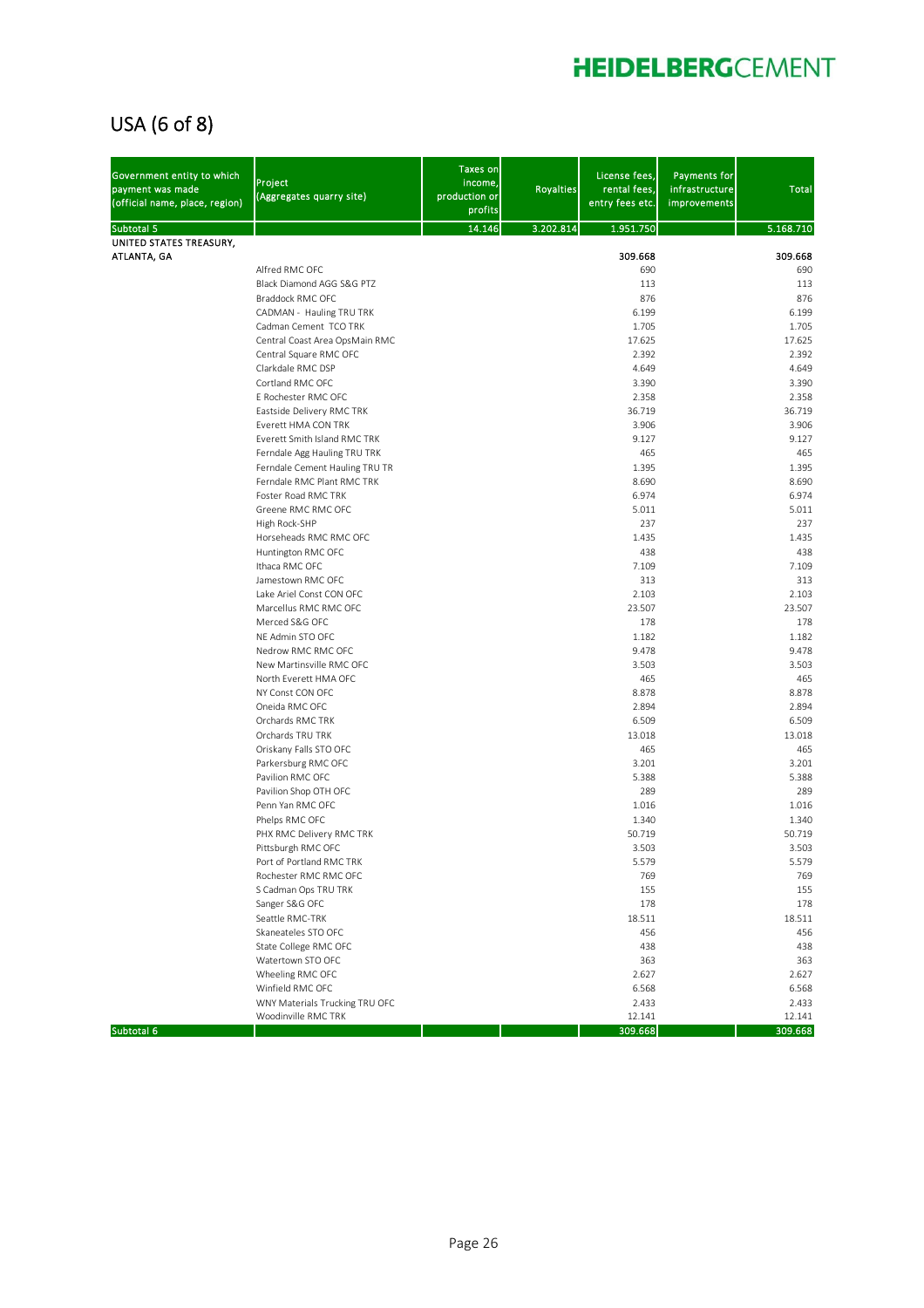### USA (7 of 8)

| Government entity to which<br>payment was made<br>(official name, place, region) | Project<br>(Aggregates quarry site)           | <b>Taxes on</b><br>income,<br>production or<br>profits | <b>Royalties</b> | License fees,<br>rental fees,<br>entry fees etc. | <b>Payments for</b><br>infrastructure<br>improvements | <b>Total</b>    |
|----------------------------------------------------------------------------------|-----------------------------------------------|--------------------------------------------------------|------------------|--------------------------------------------------|-------------------------------------------------------|-----------------|
| Subtotal 6                                                                       |                                               |                                                        |                  | 309.668                                          |                                                       | 309.668         |
| US DEPT OF TREASURY MSHA,                                                        |                                               |                                                        |                  |                                                  |                                                       |                 |
| SAINT LOUIS, MO                                                                  | Angola S&G OFC                                |                                                        |                  | 122.489<br>211                                   |                                                       | 122.489<br>211  |
|                                                                                  | Ardmore STO OFC                               |                                                        |                  | 6.365                                            |                                                       | 6.365           |
|                                                                                  | Bath S&G OFC                                  |                                                        |                  | 211                                              |                                                       | 211             |
|                                                                                  | Berlin S&G OFC                                |                                                        |                  | 1.180                                            |                                                       | 1.180           |
|                                                                                  | Bessemer STO OFC<br>Black Diamond AGG S&G OFC |                                                        |                  | 317<br>738                                       |                                                       | 317<br>738      |
|                                                                                  | Bloomsburg STO PLT                            |                                                        |                  | 229                                              |                                                       | 229             |
|                                                                                  | Butler STO OFC                                |                                                        |                  | 942                                              |                                                       | 942             |
|                                                                                  | Canby S&G OFC                                 |                                                        |                  | 40.228                                           |                                                       | 40.228          |
|                                                                                  | Cape Con S&G OFC<br>Cedar Lakes S&G OFC       |                                                        |                  | 106<br>106                                       |                                                       | 106<br>106      |
|                                                                                  | Clarendon STO OFC                             |                                                        |                  | 1.369                                            |                                                       | 1.369           |
|                                                                                  | Clayton STO OFC                               |                                                        |                  | 106                                              |                                                       | 106             |
|                                                                                  | Coolidge RMC OFC                              |                                                        |                  | 104                                              |                                                       | 104             |
|                                                                                  | Coyote Springs S&G OFC                        |                                                        |                  | 123                                              |                                                       | 123             |
|                                                                                  | Curtin Gap STO OFC<br>Downingtown STO OFC     |                                                        |                  | 1.049<br>11.141                                  |                                                       | 1.049<br>11.141 |
|                                                                                  | Enumclaw STO OFC                              |                                                        |                  | 764                                              |                                                       | 764             |
|                                                                                  | Franklin STO OFC                              |                                                        |                  | 104                                              |                                                       | 104             |
|                                                                                  | Geneva STO OFC                                |                                                        |                  | 1.416                                            |                                                       | 1.416           |
|                                                                                  | Glen Mills STO OFC<br>Gold Bar S&G OFC        |                                                        |                  | 3.815<br>915                                     |                                                       | 3.815<br>915    |
|                                                                                  | Granite Falls STO OFC                         |                                                        |                  | 4.162                                            |                                                       | 4.162           |
|                                                                                  | Harding Street STO OFC                        |                                                        |                  | 525                                              |                                                       | 525             |
|                                                                                  | Hayden STO OFC                                |                                                        |                  | 1.430                                            |                                                       | 1.430           |
|                                                                                  | High Rock-OFC                                 |                                                        |                  | 2.582                                            |                                                       | 2.582           |
|                                                                                  | Honeoye Falls STO OFC                         |                                                        |                  | 472                                              |                                                       | 472             |
|                                                                                  | Hughson S&G OFC<br>Jamesville STO OFC         |                                                        |                  | 106<br>1.823                                     |                                                       | 106<br>1.823    |
|                                                                                  | Jordanville STO OFC                           |                                                        |                  | 211                                              |                                                       | 211             |
|                                                                                  | Lake Ariel STO OFC                            |                                                        |                  | 409                                              |                                                       | 409             |
|                                                                                  | Lake Ariel STO QT1                            |                                                        |                  | 229                                              |                                                       | 229             |
|                                                                                  | Laurel STO OFC                                |                                                        |                  | 145                                              |                                                       | 145             |
|                                                                                  | Lewisville S&G OFC<br>Marcellus STO OFC       |                                                        |                  | 16.115<br>106                                    |                                                       | 16.115<br>106   |
|                                                                                  | Merced S&G OFC                                |                                                        |                  | 489                                              |                                                       | 489             |
|                                                                                  | Milton STO OFC                                |                                                        |                  | 106                                              |                                                       | 106             |
|                                                                                  | Newport S&G OFC                               |                                                        |                  | 708                                              |                                                       | 708             |
|                                                                                  | North Bend S&G OFC<br>Oak Hall STO OFC        |                                                        |                  | 751<br>106                                       |                                                       | 751<br>106      |
|                                                                                  | Oakwood STO OFC                               |                                                        |                  | 317                                              |                                                       | 317             |
|                                                                                  | Ogdensburg STO OFC                            |                                                        |                  | 579                                              |                                                       | 579             |
|                                                                                  | Phelps S&G OFC                                |                                                        |                  | 317                                              |                                                       | 317             |
|                                                                                  | Poland S&G OFC                                |                                                        |                  | 210                                              |                                                       | 210             |
|                                                                                  | Putnamville STO OFC<br>Redmond S&G OFC        |                                                        |                  | 208<br>317                                       |                                                       | 208<br>317      |
|                                                                                  | Rich Hill STO QTC                             |                                                        |                  | 423                                              |                                                       | 423             |
|                                                                                  | San Andreas S&G OFC                           |                                                        |                  | 210                                              |                                                       | 210             |
|                                                                                  | Sanger S&G OFC                                |                                                        |                  | 1.325                                            |                                                       | 1.325           |
|                                                                                  | Santa Margarita STO OFC                       |                                                        |                  | 5.022                                            |                                                       | 5.022           |
|                                                                                  | Skaneateles STO OFC<br>South Onondaga S&G OFC |                                                        |                  | 723<br>419                                       |                                                       | 723<br>419      |
|                                                                                  | Springfield Pike STO QTC                      |                                                        |                  | 1.716                                            |                                                       | 1.716           |
|                                                                                  | St.Johnsville STO OFC                         |                                                        |                  | 211                                              |                                                       | 211             |
|                                                                                  | Stafford STO OFC                              |                                                        |                  | 211                                              |                                                       | 211             |
|                                                                                  | Stroudsburg STO QT1                           |                                                        |                  | 5.177                                            |                                                       | 5.177           |
|                                                                                  | Sylvania STO OFC<br>Torrance PMA STO QTC      |                                                        |                  | 104<br>199                                       |                                                       | 104<br>199      |
|                                                                                  | Tyrone STO OFC                                |                                                        |                  | 297                                              |                                                       | 297             |
|                                                                                  | Upper Township S&G OFC                        |                                                        |                  | 106                                              |                                                       | 106             |
|                                                                                  | Versailles STO OFC                            |                                                        |                  | 1.849                                            |                                                       | 1.849           |
|                                                                                  | Victor S&G OFC                                |                                                        |                  | 423                                              |                                                       | 423             |
| VILLAGE OF MCCOOK,                                                               | Watertown STO OFC                             |                                                        |                  | 114                                              |                                                       | 114             |
| MCCOOK, IL                                                                       |                                               |                                                        |                  | 144.283                                          |                                                       | 144.283         |
|                                                                                  | Federal McCookIL-STO                          |                                                        |                  | 144.283                                          |                                                       | 144.283         |
| Subtotal 7                                                                       |                                               |                                                        |                  | 266.772                                          |                                                       | 266.772         |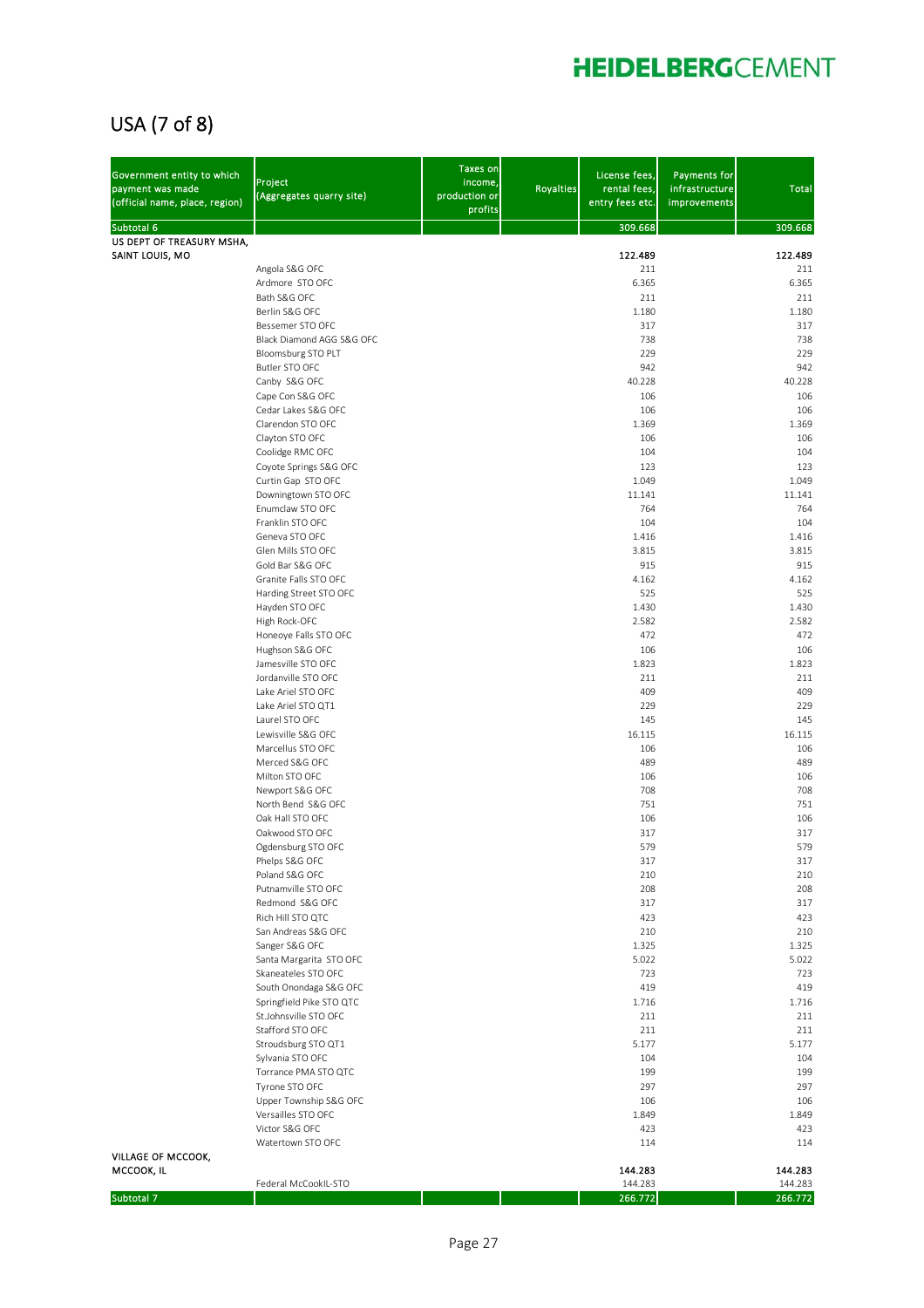### USA (8 of 8)

| Government entity to which<br>payment was made<br>(official name, place, region) | Project<br>(Aggregates quarry site)                    | <b>Taxes on</b><br>income,<br>production or<br>profits | <b>Royalties</b> | License fees,<br>rental fees,<br>entry fees etc. | Payments for<br>infrastructure<br><b>improvements</b> | <b>Total</b>    |
|----------------------------------------------------------------------------------|--------------------------------------------------------|--------------------------------------------------------|------------------|--------------------------------------------------|-------------------------------------------------------|-----------------|
| Subtotal 7                                                                       |                                                        |                                                        |                  | 266.772                                          |                                                       | 266.772         |
| <b>WASHINGTON DEPT OF</b>                                                        |                                                        |                                                        |                  |                                                  |                                                       |                 |
| LICENSING, OLYMPIA, WA                                                           |                                                        |                                                        |                  | 390.689                                          |                                                       | 390.689         |
|                                                                                  | Everett HMA CON TRK                                    |                                                        |                  | 2.192<br>41                                      |                                                       | 2.192<br>41     |
|                                                                                  | Ferndale RMC Ops RMC OFC<br>Ferndale RMC Plant RMC OFC |                                                        |                  | 5.090                                            |                                                       | 5.090           |
|                                                                                  | Foster Road RMC TRK                                    |                                                        |                  | 59.735                                           |                                                       | 59.735          |
|                                                                                  | Lewisville S&G OFC                                     |                                                        |                  | 1.878                                            |                                                       | 1.878           |
|                                                                                  | Orchards RMC CON TRK                                   |                                                        |                  | 4.273                                            |                                                       | 4.273           |
|                                                                                  | Orchards RMC TRK                                       |                                                        |                  | 57.983                                           |                                                       | 57.983          |
|                                                                                  | Orchards S&G OFC                                       |                                                        |                  | 3.138                                            |                                                       | 3.138           |
|                                                                                  | Orchards TRU TRK                                       |                                                        |                  | 202.915                                          |                                                       | 202.915         |
|                                                                                  | Port of Portland RMC TRK                               |                                                        |                  | 53.446                                           |                                                       | 53.446          |
| <b>WASHINGTON STATE DEPT</b>                                                     |                                                        |                                                        |                  |                                                  |                                                       |                 |
| LICENSING VEHICLE,                                                               |                                                        |                                                        |                  |                                                  |                                                       |                 |
| <b>BELLEVUE, WA</b>                                                              |                                                        |                                                        |                  | 308.430                                          |                                                       | 308.430         |
|                                                                                  | Black Diamond AGG S&G OFC                              |                                                        |                  | 691                                              |                                                       | 691             |
|                                                                                  | CADMAN - Hauling TRU TRK                               |                                                        |                  | 16.817                                           |                                                       | 16.817          |
|                                                                                  | Eastside Delivery RMC TRK                              |                                                        |                  | 104.964                                          |                                                       | 104.964         |
|                                                                                  | Everett Glenwood LND OFC                               |                                                        |                  | 620                                              |                                                       | 620             |
|                                                                                  | Everett HMA CON TRK                                    |                                                        |                  | 30.744                                           |                                                       | 30.744          |
|                                                                                  | Everett Smith Island RMC TRK                           |                                                        |                  | 22.577                                           |                                                       | 22.577          |
|                                                                                  | Ferndale RMC Ops RMC OFC                               |                                                        |                  | 14.735                                           |                                                       | 14.735          |
|                                                                                  | Ferndale RMC Plant RMC OFC<br>Gold Bar S&G OFC         |                                                        |                  | 5.007                                            |                                                       | 5.007           |
|                                                                                  |                                                        |                                                        |                  | 325<br>25.655                                    |                                                       | 325<br>25.655   |
|                                                                                  | High Rock-SHP<br>Redmond RMC OFC                       |                                                        |                  | 203                                              |                                                       | 203             |
|                                                                                  | Retail Store RSL OFC                                   |                                                        |                  | 1.870                                            |                                                       | 1.870           |
|                                                                                  | Seattle RMC-TRK                                        |                                                        |                  | 48.652                                           |                                                       | 48.652          |
|                                                                                  | Sno River Delta SOI OFC                                |                                                        |                  | 957                                              |                                                       | 957             |
|                                                                                  | Woodinville RMC TRK                                    |                                                        |                  | 34.613                                           |                                                       | 34.613          |
| <b>WASHINGTON STATE DEPT OF</b>                                                  |                                                        |                                                        |                  |                                                  |                                                       |                 |
| NATURAL RESOURC, SEDRO                                                           |                                                        |                                                        |                  |                                                  |                                                       |                 |
| WOOLLEY, WA                                                                      |                                                        |                                                        | 1.328.117        |                                                  |                                                       | 1.328.117       |
|                                                                                  | High Rock-PLT                                          |                                                        | 1.328.117        |                                                  |                                                       | 1.328.117       |
| <b>WEST VIRGINIA DIVISION OF</b>                                                 |                                                        |                                                        |                  |                                                  |                                                       |                 |
| MOTOR VEHICLES,                                                                  |                                                        |                                                        |                  |                                                  |                                                       |                 |
| CHARLESTON, WV                                                                   |                                                        |                                                        |                  | 115.601                                          |                                                       | 115.601         |
|                                                                                  | Charleston RMC TRK                                     |                                                        |                  | 8.065                                            |                                                       | 8.065           |
|                                                                                  | Huntington RMC TRK                                     |                                                        |                  | 6.721                                            |                                                       | 6.721           |
|                                                                                  | New Martinsville RMC TRK                               |                                                        |                  | 13.442                                           |                                                       | 13.442          |
|                                                                                  | Parkersburg Garage RMC TRK                             |                                                        |                  | 2.688                                            |                                                       | 2.688           |
|                                                                                  | Parkersburg RMC TRK                                    |                                                        |                  | 14.786                                           |                                                       | 14.786          |
|                                                                                  | Pittsburgh RMC TRK                                     |                                                        |                  | 28.228<br>4.033                                  |                                                       | 28.228<br>4.033 |
|                                                                                  | State College RMC TRK<br>Wheeling RMC TRK              |                                                        |                  | 9.409                                            |                                                       | 9.409           |
|                                                                                  | Winfield RMC TRK                                       |                                                        |                  | 28.228                                           |                                                       | 28.228          |
| Subtotal 8                                                                       |                                                        |                                                        | 1.328.117        | 814.720                                          |                                                       | 2.142.837       |
| <b>Total</b>                                                                     |                                                        | 1.399.620                                              | 4.867.731        | 4.187.001                                        |                                                       | 10.454.352      |